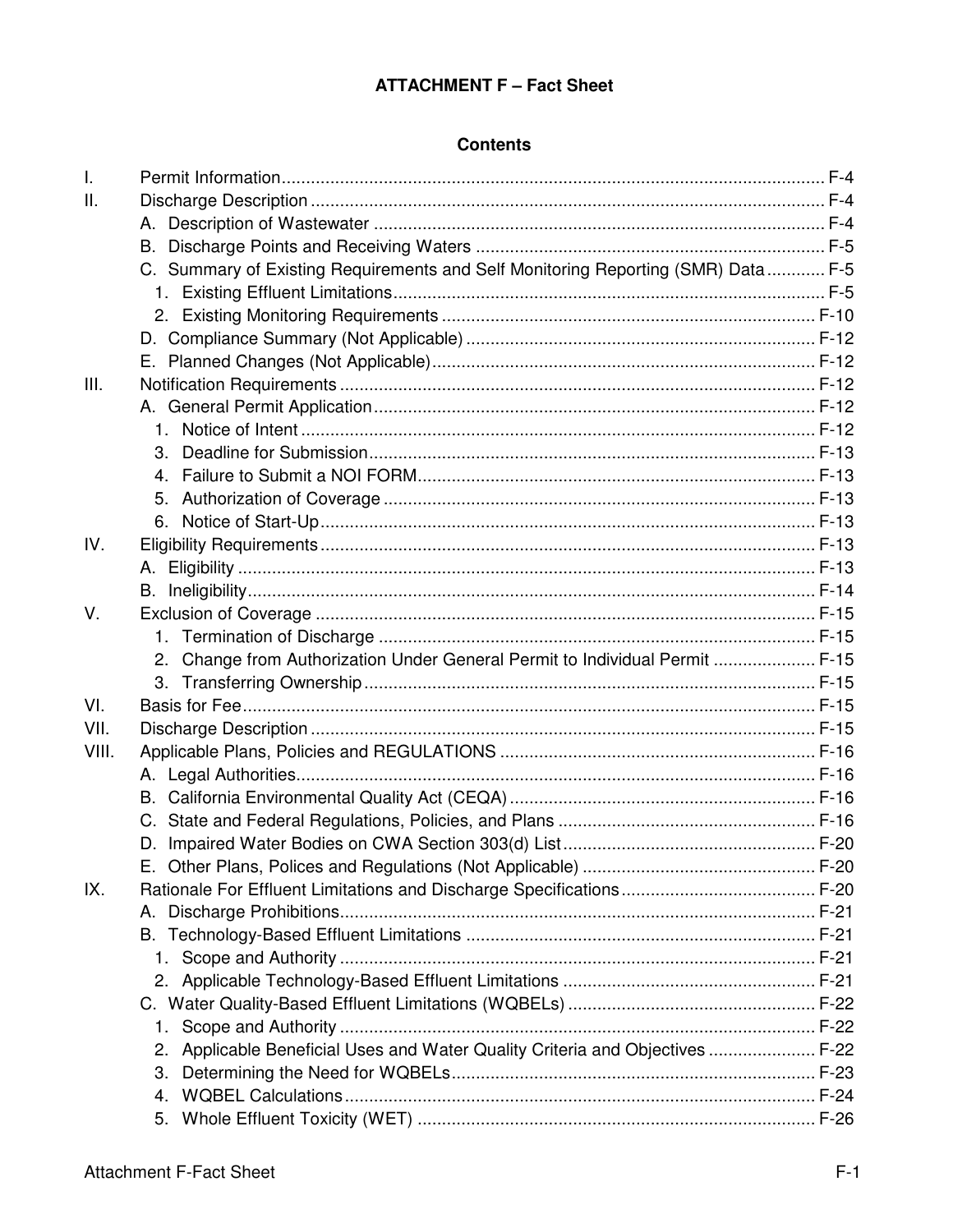|       | 6.                                                                                    |  |
|-------|---------------------------------------------------------------------------------------|--|
|       | Specific Rationales for Each of the Numerical Effluent Limitations  F-27              |  |
|       |                                                                                       |  |
|       |                                                                                       |  |
|       | 2.                                                                                    |  |
|       | 3.                                                                                    |  |
|       | 4.                                                                                    |  |
|       | 5.                                                                                    |  |
|       | 6.                                                                                    |  |
|       | 7.                                                                                    |  |
| X.    |                                                                                       |  |
|       |                                                                                       |  |
|       |                                                                                       |  |
| XI.   |                                                                                       |  |
|       |                                                                                       |  |
|       |                                                                                       |  |
|       | $1_{-}$                                                                               |  |
|       | Special Studies and Additional Monitoring Requirements (Not Applicable) F-34<br>2.    |  |
|       | 3.                                                                                    |  |
|       | 4.                                                                                    |  |
|       | Special Provisions for Municipal Facilities (POTWs Only) (Not Applicable)  F-35<br>5. |  |
|       | 6.                                                                                    |  |
|       | 7.                                                                                    |  |
| XII.  |                                                                                       |  |
|       |                                                                                       |  |
|       |                                                                                       |  |
|       |                                                                                       |  |
|       |                                                                                       |  |
|       |                                                                                       |  |
|       |                                                                                       |  |
|       |                                                                                       |  |
| XIII. |                                                                                       |  |
|       |                                                                                       |  |
|       |                                                                                       |  |
|       |                                                                                       |  |
|       |                                                                                       |  |
|       | Е.                                                                                    |  |
|       | F.                                                                                    |  |
|       |                                                                                       |  |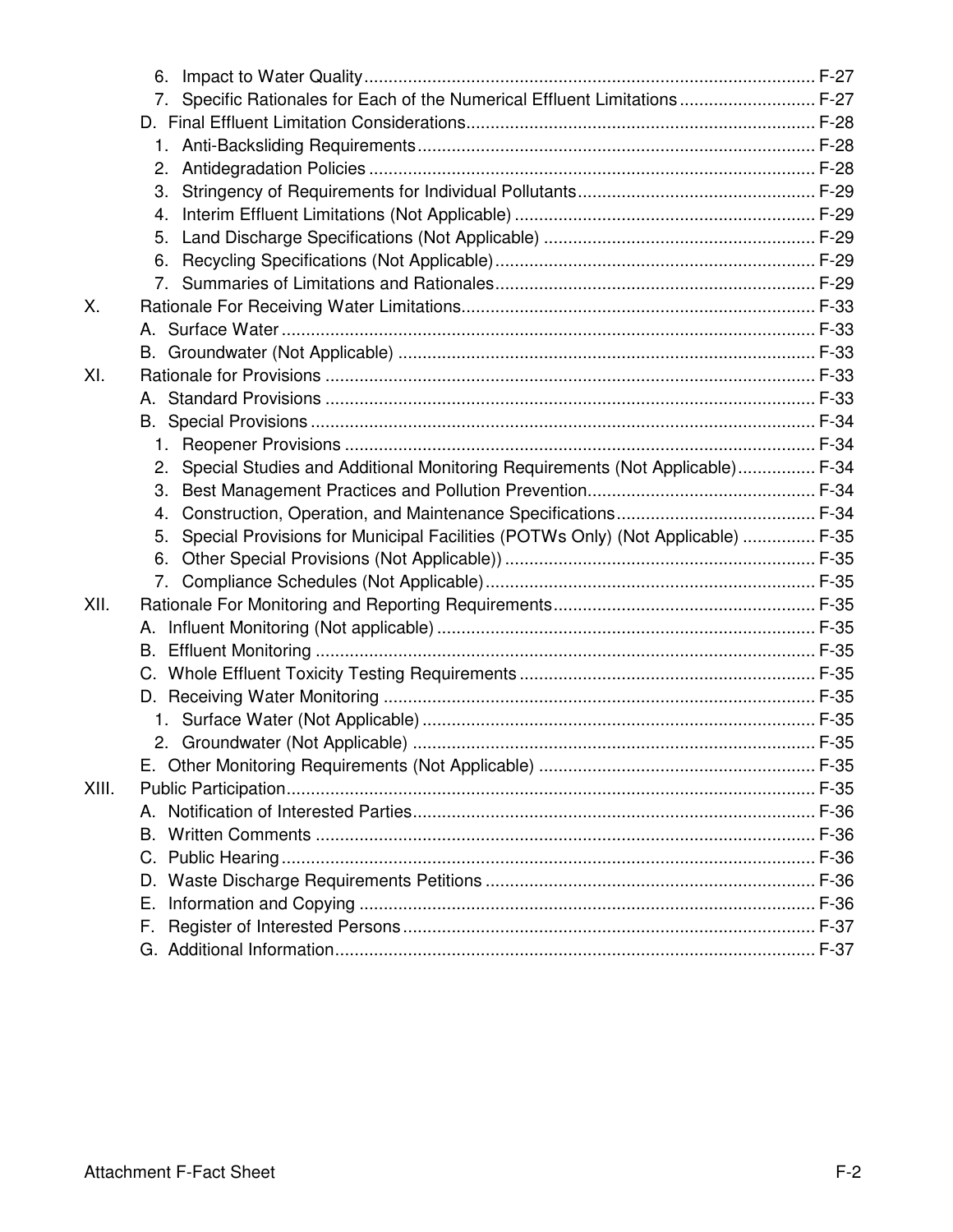# **TABLES**

| Table 1  | Effluent Limitations applicable to discharges to freshwater or saltwater bodies  F-5            |
|----------|-------------------------------------------------------------------------------------------------|
| Table 2  | Effluent Limitations of Organic Compounds ……………………………………………… F-6                                |
| Table 3  |                                                                                                 |
| Table 4  |                                                                                                 |
| Table 5  |                                                                                                 |
| Table 6  |                                                                                                 |
| Table 7  |                                                                                                 |
| Table 8  |                                                                                                 |
| Table 9  | TMDL for Organochloride (OC) Pesticides, Polycholrinated Biphenyls (PCBs) in                    |
| Table 10 | Limits applicable to discharges to saltwater waterbodies ……………………………… F-9                       |
| Table 11 |                                                                                                 |
| Table 12 |                                                                                                 |
| Table 13 |                                                                                                 |
| Table 14 |                                                                                                 |
| Table 15 | Summaries of Effluent Limitations and Rationales for Freshwater ·························· F-30 |
| Table 16 | Summaries of Effluent Limitations and Rationales for Saltwater  F-32                            |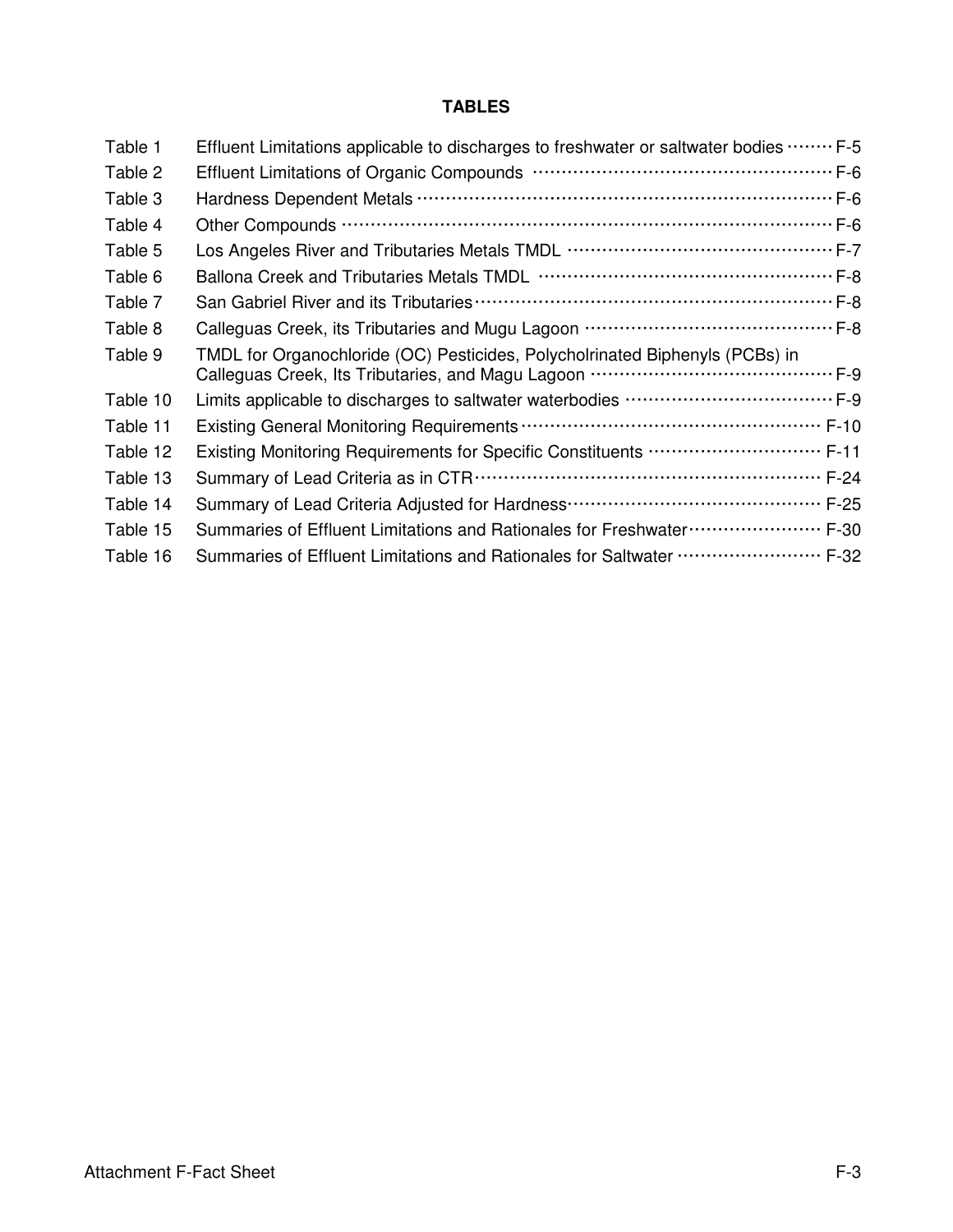# **ATTACHMENT F – FACT SHEET**

The Fact Sheet includes the legal requirements and technical rationale that serve as the basis for the requirements of this Order.

# **I. PERMIT INFORMATION**

**A. Background.** The State Water Resources Control Board (State Water Board) has been authorized by the USEPA, pursuant to Section 402 of the CWA, to administer the NPDES program in California since 1973. The procedures for the State Water Board and the Regional Water Board to issue NPDES permits pursuant to NPDES regulations at Parts 122 and123, title 40 of the Code of Federal Regulations (40 CFR), were established through the NPDES Memorandum of Agreement between the USEPA and the State Water Board on September 22, 1989.

40 CFR section 122.28 provides for issuance of General NPDES permits to regulate a category of point sources if the sources: a) involve the same or substantially similar types of operations; b) discharge the same type of waste; c) require the same type of effluent limitations or operating conditions; d) require similar monitoring; and e) are more appropriately regulated under a general permit rather than individual permits. General NPDES permits enable Regional Water Board staff to expedite the processing of requirements, simplify the application process for Dischargers, better utilize limited staff resources, and avoid the expense and time involved in repetitive public noticing, hearings, and permit adoptions.

On April 2, 2009, this Regional Water Board adopted the General National Pollutant Discharge Elimination System Permit and Waste Discharge Requirements for Discharges of Nonprocess Wastewater to Surface Waters in Coastal Watersheds of Los Angeles and Ventura Counties (NPDES No. CAG994003, Order No. R4-2009-0047). Approximately 19 dischargers are enrolled under Order No. R4-2009-0047. Order No. R4-2009-0047 expired on April 30, 2014, but was administratively extended. This Order renews the requirements of Order No. R4-2009-0047.

Most requirements in Order No. R4-2009-0047 remain the same in this Order, including Effluent Limitations and Discharge Specifications. Pursuant to 40 CFR section  $122.44(d)(i)(vii)(B)$ , this Order includes effluent limitations consistent with the assumptions and requirements of all available TMDL wasteload allocations applicable to discharges within the Los Angeles Region. This Order is formatted consistent with the State Water Board NPDES permit template. In addition, this Order requires filing of a Notice of Intent for all dischargers under this General Permit to streamline the permit application process.

# **II. DISCHARGE DESCRIPTION**

# **A. Description of Wastewater**

Discharge of nonprocess wastewater may cause, or threaten to cause, adverse impacts to existing and potential beneficial uses of the surface water. This Order establishes requirements to regulate discharges of nonprocess wastewaters to surface waters under the jurisdiction of this Regional Board. Discharges covered under this General Permit include, but not limited to, noncontact cooling water, boiler blowdown, air conditioning condensate, water treatment plant filter backwash, swimming pool drainage where disallowed by a municipal permittee unless the discharger has a separate permit, groundwater seepage, and swimming pool filter backwash water. These wastewater discharges may contain only uncontaminated waters or may be contaminated with petroleum products, volatile organic compounds (VOCs),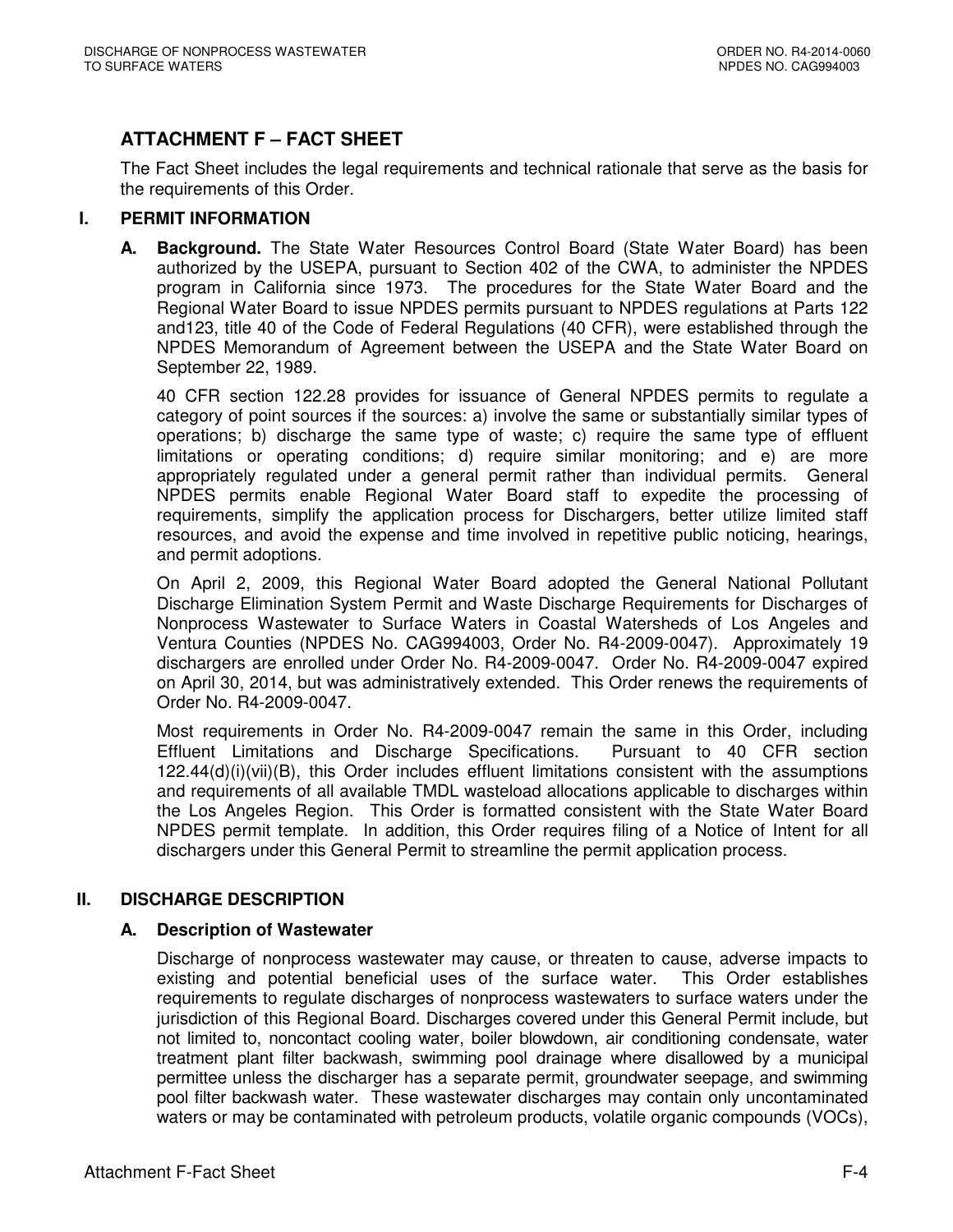and heavy metals or other regulated chemical constituents. In the case of nonprocess wastewater, which is contaminated, treatment before discharge to surface waters is required.

## **B. Discharge Points and Receiving Waters**

Under the General Permit, there may be multiple discharge points. Information regarding the discharge points and applicable receiving waters can be found in the completed NOI and will be included in the enrollment letter, Fact Sheet and Monitoring and Reporting Program.

## **C. Summary of Existing Requirements and Self Monitoring Reports (SMR) Data**

#### 1. **Existing Effluent Limitations**

Effluent limitations/Discharge Specifications contained in the existing Order No. R4- 2009-0047 are as follows:

**a.** Limitations applicable to discharges to freshwater or saltwater bodies

# **Table 1. Effluent Limitations applicable to discharges to freshwater or saltwater bodies**

|                                                                   |              | <b>Effluent Limitations</b> |                        |  |  |
|-------------------------------------------------------------------|--------------|-----------------------------|------------------------|--|--|
| <b>Parameters</b>                                                 | <b>Units</b> | <b>Maximum Daily</b>        | <b>Average Monthly</b> |  |  |
| <b>Total Suspended Solids</b>                                     | mg/L         | 150                         | 50                     |  |  |
| Turbidity                                                         | NTU          | 150                         | 50                     |  |  |
| BOD <sub>5</sub> 20 <sup>o</sup> C                                | mg/L         | 30                          | 20                     |  |  |
| Oil and Grease                                                    | mg/L         | 15                          | 10                     |  |  |
| Settleable Solids                                                 | m/L          | 0.3                         | 0.1                    |  |  |
| <b>Sulfides</b>                                                   | mg/L         | 1.0                         |                        |  |  |
| <b>Residual Chlorine</b>                                          | mg/L         | 0.1                         |                        |  |  |
| Methylene<br><b>Substances</b><br>Active<br><b>Blue</b><br>(MBAS) | mg/L         | 0.5                         |                        |  |  |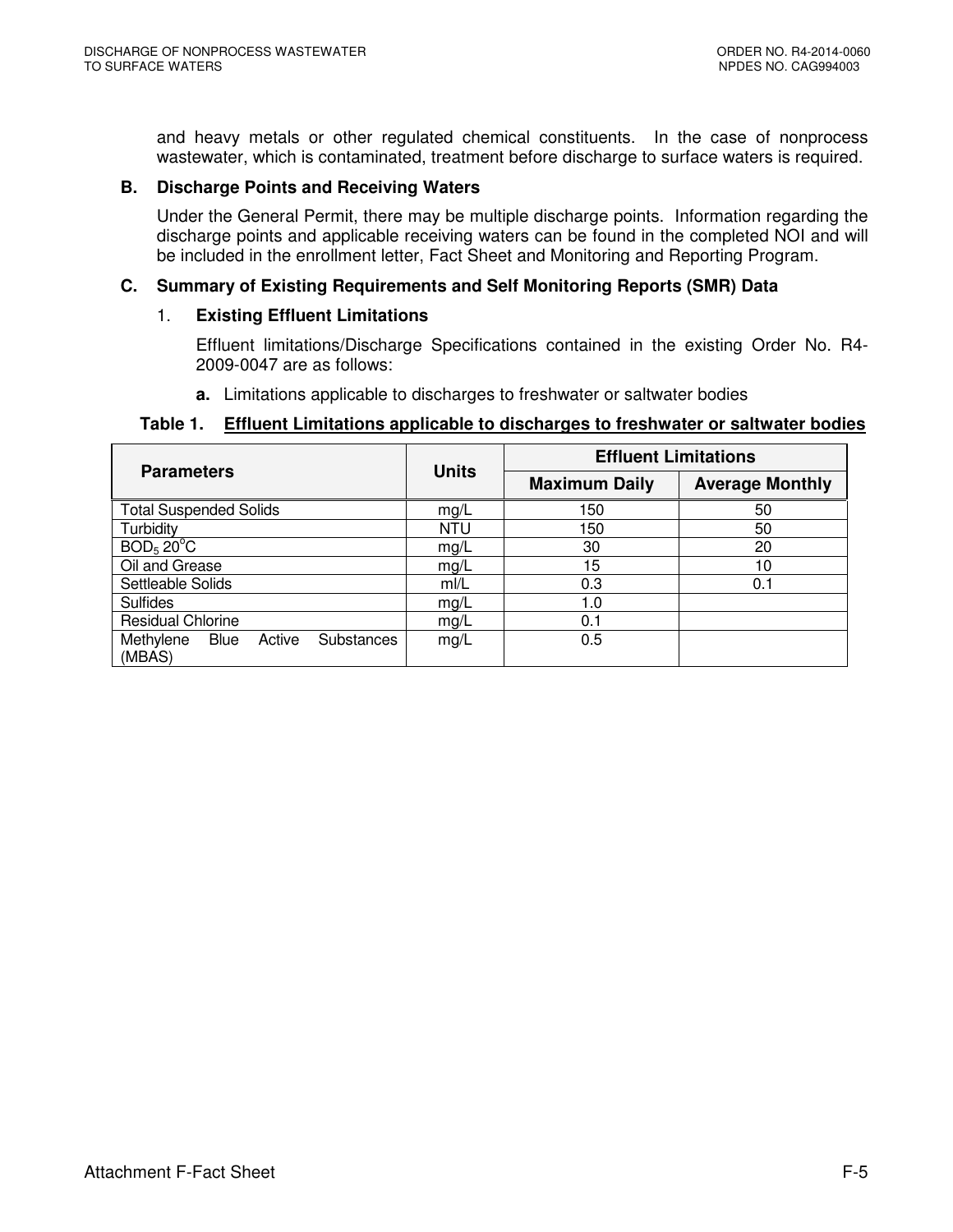| <b>Constituent</b>                | <b>Units</b> | <b>Discharge Limitations</b> |                     |                  |                     |  |  |
|-----------------------------------|--------------|------------------------------|---------------------|------------------|---------------------|--|--|
|                                   |              |                              | <b>Other Waters</b> |                  | MUN <sup>1</sup>    |  |  |
|                                   |              | <b>Daily Max</b>             | <b>Monthly Avg.</b> | <b>Daily Max</b> | <b>Monthly Avg.</b> |  |  |
| <b>Volatile Organic Compounds</b> |              |                              |                     |                  |                     |  |  |
| 1,1,2,2-tetrachloroethane         | $\mu$ g/L    |                              |                     | 0.34             | $0.17^2$            |  |  |
| 1,1,1-trichloroethane             | $\mu$ g/L    | 200                          |                     | 200              |                     |  |  |
| 1,1-dichloroethane                | $\mu$ g/L    | 5                            |                     | 5                |                     |  |  |
| 1,1-dichloroethylene              | $\mu$ g/L    | 6                            | 3.2                 | 0.11             | 0.057 <sup>4</sup>  |  |  |
| 1,2-dichloroethane                | $\mu$ g/L    | 0.50                         |                     | 0.50             | $0.38^{4}$          |  |  |
| 1,2-trans-dichloroethylene        | $\mu$ g/L    | 10                           |                     | 10               |                     |  |  |
| Benzene                           | $\mu$ g/L    | 1.0                          |                     | 1.0              |                     |  |  |
| Carbon tetrachloride              | $\mu$ g/L    | 0.5                          |                     | 0.5              | 0.25                |  |  |
| Tetrachloroethylene               | $\mu$ g/L    | 5.0                          |                     | 1.6              | 0.8                 |  |  |
| Trichloroethylene                 | $\mu$ g/L    | 5.0                          |                     | 5.0              | 2.7                 |  |  |
| Vinyl chloride                    | $\mu$ g/L    | 0.5                          |                     | 0.5              |                     |  |  |

# **Table 2. Effluent Limitations of Organic Compounds**

**b.** Limitations applicable to discharges to freshwater waterbodies where no TMDLs has been established

**Table 3. Hardness Dependent Metals** 

| <b>Hardness</b><br>(mg/L) | <b>Units</b> | up to 200           |            | $200 - 300$         |            | 300 and above       |            |  |
|---------------------------|--------------|---------------------|------------|---------------------|------------|---------------------|------------|--|
|                           |              | <b>Monthly Avg.</b> | Daily Max. | <b>Monthly Avg.</b> | Daily Max. | <b>Monthly Avg.</b> | Daily Max. |  |
| Cadmium                   | $\mu$ g/L    | 2.8                 |            | 4.                  |            |                     |            |  |
| Copper                    | μg/L         | 10.4                | 20.8       | 16.6                | 33.3       | 22.1                | 44.4       |  |
| Lead                      | $\mu$ g/L    | 4.4                 | 8.7        | 8.3                 | 16.7       | 12.8                | 25.6       |  |
| Nickel                    | μg/L         | 60                  | 100        | 90                  | 100        | 100                 | 100        |  |
| Silver                    | $\mu$ g/L    | 4.0                 | 8.1        | 10                  | 20         | 20                  | 41         |  |
| Zinc                      | $\mu$ g/L    | 86                  | 170        | 130                 | 260        | 170                 | 350        |  |

# **Table 4. Other Compounds**

|                     |              |            |                     | <b>Discharge Limitations</b> |                     |
|---------------------|--------------|------------|---------------------|------------------------------|---------------------|
| <b>Constituents</b> | <b>Units</b> |            | <b>Other Waters</b> |                              | MUN <sup>3</sup>    |
|                     |              | Daily Max. | <b>Monthly Avg.</b> | Daily Max.                   | <b>Monthly Avg.</b> |
| Metals              |              |            |                     |                              |                     |
| Antimony            | μg/L         | 6          |                     | 6                            |                     |
| Arsenic             | $\mu$ g/L    | 10         |                     | 10                           |                     |

<sup>1</sup> MUN refers to discharges to those waterbodies designated MUN (Municipal and Domestic Supply) identified in the Basin Plan with an "E" or and "I" designation.

-

<sup>2</sup> If the reported detection level is greater than the effluent limit for this constituent, then a non-detect using ML detection is deemed to be in compliance.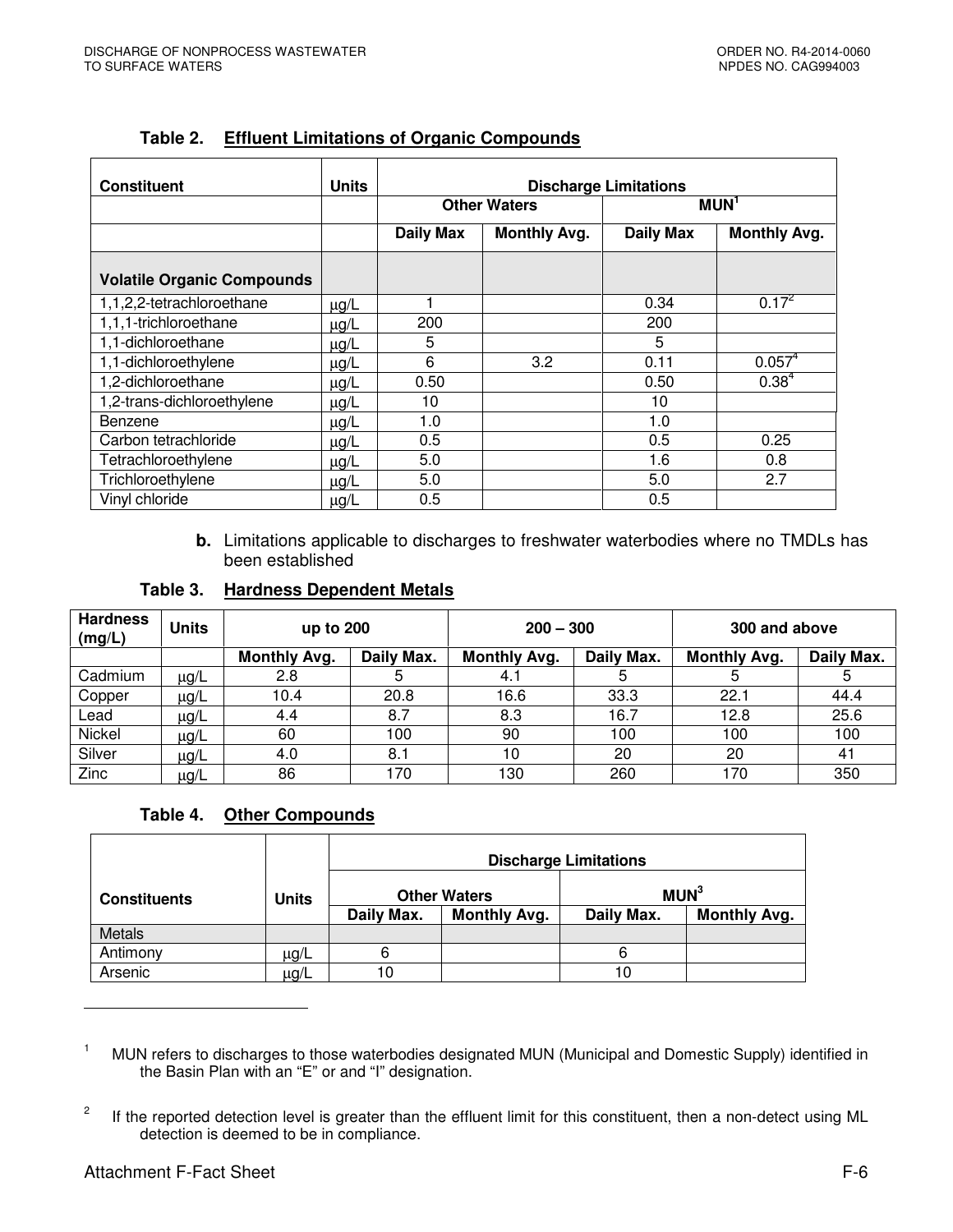|                     |              |            |                     | <b>Discharge Limitations</b> |                     |
|---------------------|--------------|------------|---------------------|------------------------------|---------------------|
| <b>Constituents</b> | <b>Units</b> |            | <b>Other Waters</b> | MUN <sup>3</sup>             |                     |
|                     |              | Daily Max. | <b>Monthly Avg.</b> | Daily Max.                   | <b>Monthly Avg.</b> |
| Beryllium           | μg/L         | 4          |                     |                              |                     |
| Chromium III        | $\mu$ g/L    | 50         |                     | 50                           |                     |
| Chromium VI         | $\mu$ g/L    | 16         | 8                   | 16                           | 8                   |
| Cyanide             | μg/L         | 8.5        | 4.2                 | 8.5                          | $4.2^{\circ}$       |
| Mercury             | $\mu$ g/L    | 0.1        | 0.05 <sup>4</sup>   | 0.1                          | $0.05^5$            |
| Selenium            | $\mu$ g/L    | 8          | 4                   | 8                            |                     |
| Thallium            | $\mu$ g/L    | 13         | 6                   | 3.4                          | 1.7                 |

**c.** Effluent Limitations applicable to freshwater waterbodies where TMDLs has been established

| <b>Los Angeles River and Tributaries Metals TMDL</b> | Table 5. |  |  |  |  |  |
|------------------------------------------------------|----------|--|--|--|--|--|
|------------------------------------------------------|----------|--|--|--|--|--|

| Reach                                                        | <b>Units</b> | Copper       |                | Lead         |                | <b>Zinc</b>  |                | <b>Selenium</b> |                | Cadmium      |                |
|--------------------------------------------------------------|--------------|--------------|----------------|--------------|----------------|--------------|----------------|-----------------|----------------|--------------|----------------|
|                                                              |              | <b>Daily</b> | <b>Monthly</b> | <b>Daily</b> | <b>Monthly</b> | <b>Daily</b> | <b>Monthly</b> | <b>Daily</b>    | <b>Monthly</b> | <b>Daily</b> | <b>Monthly</b> |
|                                                              |              | Max.         | Avg.           | Max.         | Avg.           | Max.         | Avg.           | Max.            | Avg.           | Max.         | Avg.           |
| Reach 5 and 6                                                | μg/L         | 30           | 15             | 19           | 9.5            |              |                | 5               | 2.5            | 3.1          | 1.6            |
| Reach 4                                                      | $\mu$ g/L    | 26           | 13             | 10           | 5              |              |                |                 |                | 3.1          | 1.6            |
| Reach 3 above<br>LA-Glendale<br><b>WRP</b><br>and<br>Verdugo | $\mu$ g/L    | 23           | 11.5           | 12           | 6              |              |                |                 |                | 3.1          | 1.6            |
| Reach 3 below<br>LA-Glendale<br><b>WRP</b>                   | µg/L         | 26           | 13             | 12           | 6              |              |                |                 |                | 3.1          | 1.6            |
| Burbank Western<br>(above<br>Channel<br>WRP)                 | $\mu$ g/L    | 26           | 13             | 14.          | $\overline{7}$ |              |                |                 |                | 3.1          | 1.6            |
| Burbank Western<br>(below<br>Channel<br>WRP)                 | $\mu$ g/L    | 19           | 9.5            | 9.1          | 4.5            |              |                |                 |                | 3.1          | 1.6            |
| 2<br>and<br>Reach<br>Arroyo Seco                             | µg/L         | 22           | 11             | 11           | 5.5            |              |                |                 |                | 3.1          | 1.6            |
| Reach 1                                                      | $\mu$ g/L    | 23           | 11.5           | 12           | 6              |              |                |                 |                | 3.1          | 1.6            |
| Compton Creek                                                | $\mu$ g/L    | 19           | 9.5            | 8.9          | 4.5            |              |                |                 |                | 3.1          | 1.6            |
| Rio Hondo Rch.                                               | $\mu$ g/L    | 13           | 12.5           | 5.0          | 2.5            | 131          | 65.5           |                 |                | 3.1          | 1.6            |

-

 $3$  If the reported detection level is greater than the effluent limit for this constituent, then a non detect using ML detection is deemed to be in compliance.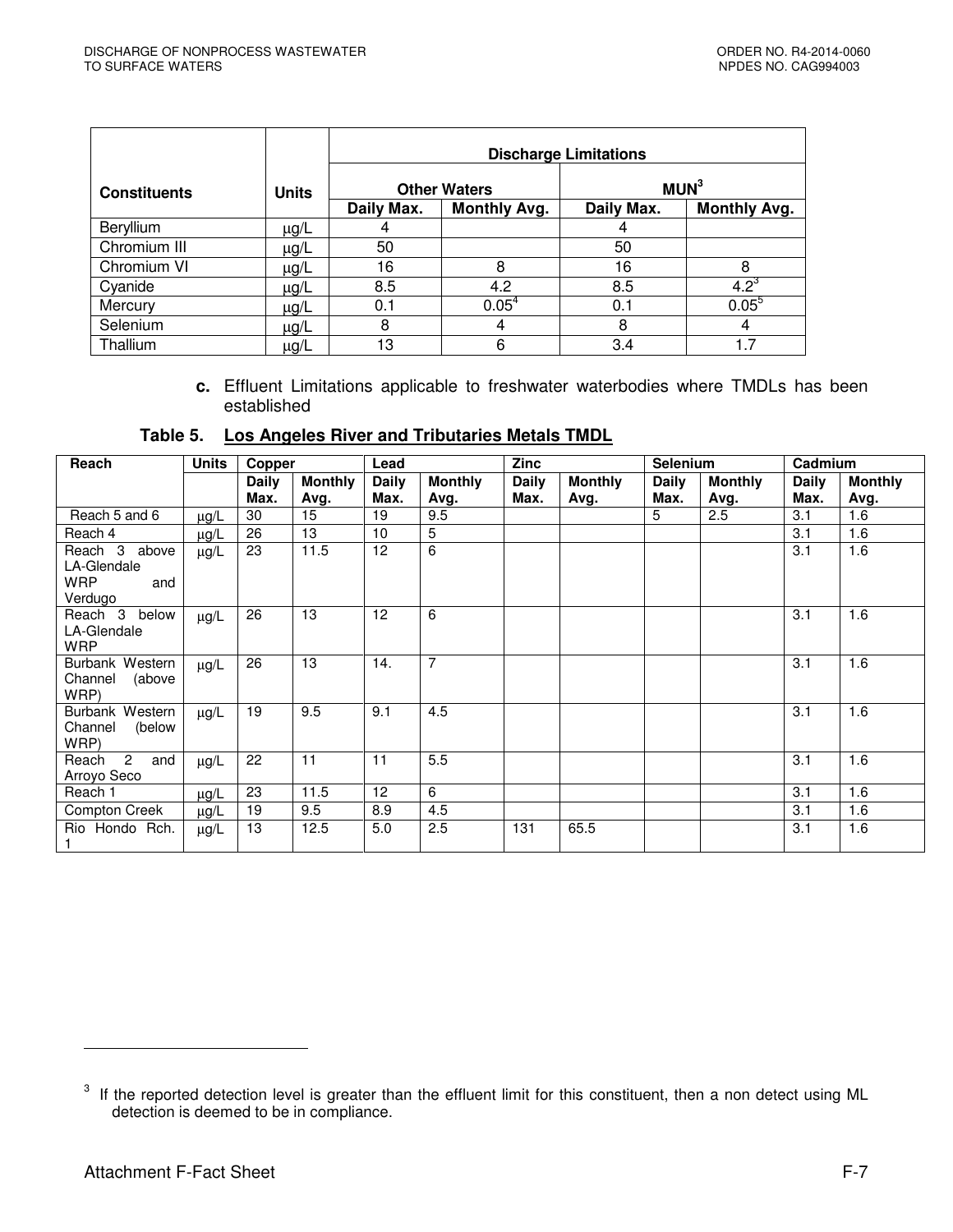| <b>Ballona Creek and Tributaries Metals TMDL<sup>6</sup></b> |
|--------------------------------------------------------------|
|--------------------------------------------------------------|

|                     |              | <b>Discharge Limitations</b> |                     |  |  |
|---------------------|--------------|------------------------------|---------------------|--|--|
| <b>Constituents</b> | <b>Units</b> | Daily Max.                   | <b>Monthly Avg.</b> |  |  |
| Metals              |              |                              |                     |  |  |
| Copper              | $\mu$ g/L    | 24                           | 12.5                |  |  |
| Lead                | $\mu$ g/L    | 13                           | 6.5                 |  |  |
| Selenium            | $\mu$ g/L    | 5                            | 2.5                 |  |  |
| Zinc                | $\mu$ g/L    | 304                          | 152                 |  |  |

# **Table 7. San Gabriel River and its Tributaries**

| Reach                                                                        | <b>Units</b> |                      | Copper                 |                      | <b>Zinc</b><br>Lead    |                      |                        | Selenium             |                        |
|------------------------------------------------------------------------------|--------------|----------------------|------------------------|----------------------|------------------------|----------------------|------------------------|----------------------|------------------------|
|                                                                              |              | <b>Daily</b><br>Max. | <b>Monthly</b><br>Avg. | <b>Daily</b><br>Max. | <b>Monthly</b><br>Avg. | <b>Daily</b><br>Max. | <b>Monthly</b><br>Avg. | <b>Daily</b><br>Max. | <b>Monthly</b><br>Avg. |
| Creek<br>San Jose<br>Reach<br>(Confluence<br>to<br>temple street)            | $\mu$ g/L    |                      |                        |                      |                        |                      |                        | 5                    | 2.5                    |
| San Jose Creek<br>Reach 2 (Temple<br>St. to I-10 at White<br>Ave.)           | $\mu$ g/L    |                      |                        |                      |                        |                      |                        | 5                    | 2.5                    |
| San Gabriel River<br>Reach 1 (Firestone<br>to Estuary)                       | $\mu$ g/L    | 18                   | 9                      |                      |                        |                      |                        |                      |                        |
| San Gabriel River<br>Reach 2 (Whittier<br><b>Narrows</b><br>to<br>Firestone) | $\mu$ g/L    |                      |                        | 166                  | 83                     |                      |                        |                      |                        |
| Coyote Creek                                                                 | $\mu$ g/L    | 20                   | 10                     | 106                  | 53                     | 158                  | 79                     | ---                  |                        |
| Estuary                                                                      | $\mu g/L$    | 3.7                  | 1.8                    | ---                  |                        |                      |                        |                      |                        |

**Table 8. Calleguas Creek, its Tributaries and Mugu Lagoon** 

| Reach                                    | <b>Units</b> | Copper               |                        | <b>Nickel</b>        |                        | Selenium             |                     |
|------------------------------------------|--------------|----------------------|------------------------|----------------------|------------------------|----------------------|---------------------|
|                                          |              | <b>Daily</b><br>Max. | <b>Monthly</b><br>Avg. | <b>Daily</b><br>Max. | <b>Monthly</b><br>Avg. | <b>Daily</b><br>Max. | <b>Monthly Avg.</b> |
| 1-Mabu Lagoon                            | $\mu$ g/L    | ----                 | 5.6                    |                      | 8.2                    |                      |                     |
| $2 -$<br>Calleguas<br><b>Creek South</b> | $\mu$ g/L    | ----                 | 13.7                   |                      | 8.2                    |                      |                     |
| $3-$<br>Revolon<br>Slough                | $\mu$ g/L    | ----                 | 27                     |                      | 149                    |                      |                     |
| $4-$<br>Calleguas<br><b>Creek North</b>  | $\mu$ g/L    | ----                 | 3.7                    |                      | 8.3                    |                      | 5                   |
| 5-Beardsley<br>Channel                   | $\mu$ g/L    | ----                 | 3.7                    |                      | 8.3                    |                      | 5                   |
| 6-Arroyo<br>Las<br>Posas                 | $\mu$ g/L    | ----                 |                        |                      |                        |                      |                     |
| 7-Arroyo Simi                            | $\mu$ g/L    |                      |                        |                      |                        |                      |                     |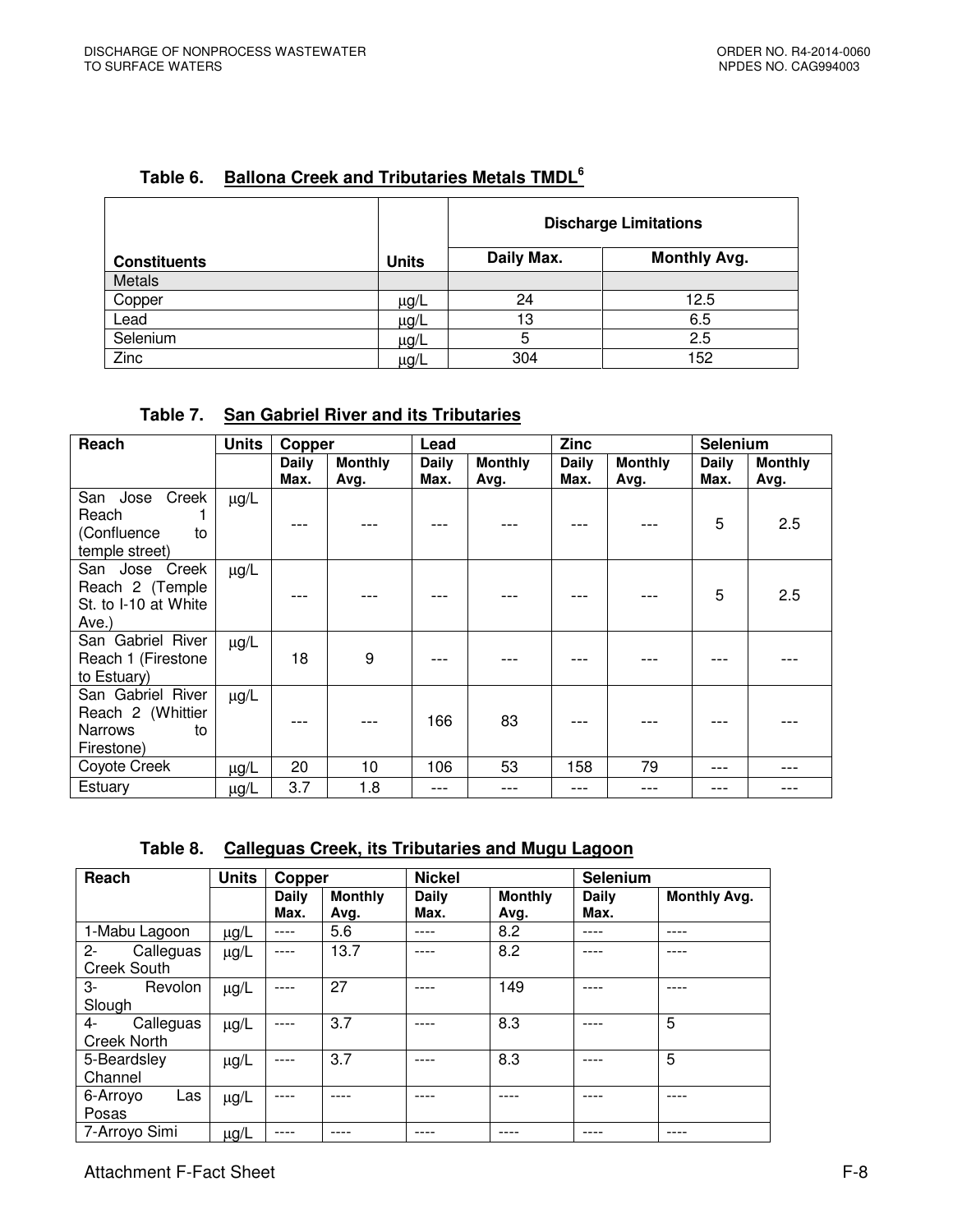| Reach                                         | <b>Units</b> | Copper               |                        | <b>Nickel</b>        |                        | Selenium             |                     |
|-----------------------------------------------|--------------|----------------------|------------------------|----------------------|------------------------|----------------------|---------------------|
|                                               |              | <b>Daily</b><br>Max. | <b>Monthly</b><br>Avg. | <b>Daily</b><br>Max. | <b>Monthly</b><br>Avg. | <b>Daily</b><br>Max. | <b>Monthly Avg.</b> |
| 8-Tapo Canyon                                 | $\mu$ g/L    |                      |                        |                      |                        |                      |                     |
| 9-Conejo Creek                                | $\mu$ g/L    | ----                 | 29.1                   |                      | 160                    |                      | ----                |
| 10-Hill<br>Canyon<br>reach of Conejo<br>Creek | $\mu$ g/L    | ----                 | 29.1                   |                      | 160                    |                      |                     |
| 11-Arroyo Santa<br>Rosa                       | $\mu$ g/L    |                      | 29.1                   |                      | 160                    |                      |                     |
| Fork<br>12-North<br>Conejo Creek              | $\mu$ g/L    |                      | 29.1                   |                      | 160                    |                      |                     |
| 13-Arroyo<br>(S.Fork<br>Conejo<br>Conejo Cr)  | $\mu$ g/L    | ----                 | 29.1                   | ----                 | 160                    |                      |                     |

# **Table 9. TMDL for Organochloride (OC) Pesticides, Polycholrinated Biphenyls (PCBs) in Calleguas Creek, Its Tributaries, and Magu Lagoon**

|                     |              | <b>Discharge Limitations</b> |                     |  |  |
|---------------------|--------------|------------------------------|---------------------|--|--|
| <b>Constituents</b> | <b>Units</b> | Daily Max.                   | <b>Monthly Avg.</b> |  |  |
| Chlordane           | ng/L         | 1.2                          | $0.59^{5}$          |  |  |
| $4,4$ -DDD          | ng/L         | 1.7                          | $0.84^{5}$          |  |  |
| 4,4-DDE             | ng/L         | 1.2                          | $0.59^{5}$          |  |  |
| $4,4-DDT$           | ng/L         | 1.2                          | $0.59^{5}$          |  |  |
| <b>Dleldrin</b>     | ng/L         | 0.28                         | $0.14^{5}$          |  |  |
| <b>PCBs</b>         | ng/L         | 0.34                         | $0.17^{5}$          |  |  |
| Toxaphene           | ng/L         | 0.33                         | $0.16^{\circ}$      |  |  |

# **Table 10. Limits applicable to discharges to saltwater waterbodies**

|                     |              | <b>Discharge Limitations</b> |                     |  |  |  |
|---------------------|--------------|------------------------------|---------------------|--|--|--|
| <b>Constituents</b> | <b>Units</b> | Daily Max.                   | <b>Monthly Avg.</b> |  |  |  |
| <b>Metals</b>       |              |                              |                     |  |  |  |
| Antimony            | $\mu$ g/L    | 6                            |                     |  |  |  |
| Arsenic             | $\mu$ g/L    | 10                           | 5                   |  |  |  |
| Beryllium           | $\mu$ g/L    |                              |                     |  |  |  |
| Cadmium             | $\mu$ g/L    | 5                            |                     |  |  |  |
| Chromium III        | $\mu$ g/L    | 50                           |                     |  |  |  |
| Chromium VI         | $\mu$ g/L    | 82                           | 41                  |  |  |  |
| Copper              | $\mu$ g/L    | 5.8                          | 2.9                 |  |  |  |
| Cyanide             | $\mu$ g/L    | 1.0                          | $0.50^{5}$          |  |  |  |
| Lead                | $\mu$ g/L    | 14                           | 7                   |  |  |  |
| Mercury             | $\mu$ g/L    | 0.1                          | $0.05^{5}$          |  |  |  |
| Nickel              | $\mu$ g/L    | 14                           | 6.7                 |  |  |  |
| Selenium            | $\mu$ g/L    | 120                          | 58                  |  |  |  |
| Silver              | $\mu$ g/L    | 2.2                          | 1.1                 |  |  |  |
| Thallium            | $\mu g/L$    | 13                           | 6                   |  |  |  |
| Zinc                | $\mu$ g/L    | 95                           | 47                  |  |  |  |
| Organic Compounds   |              |                              |                     |  |  |  |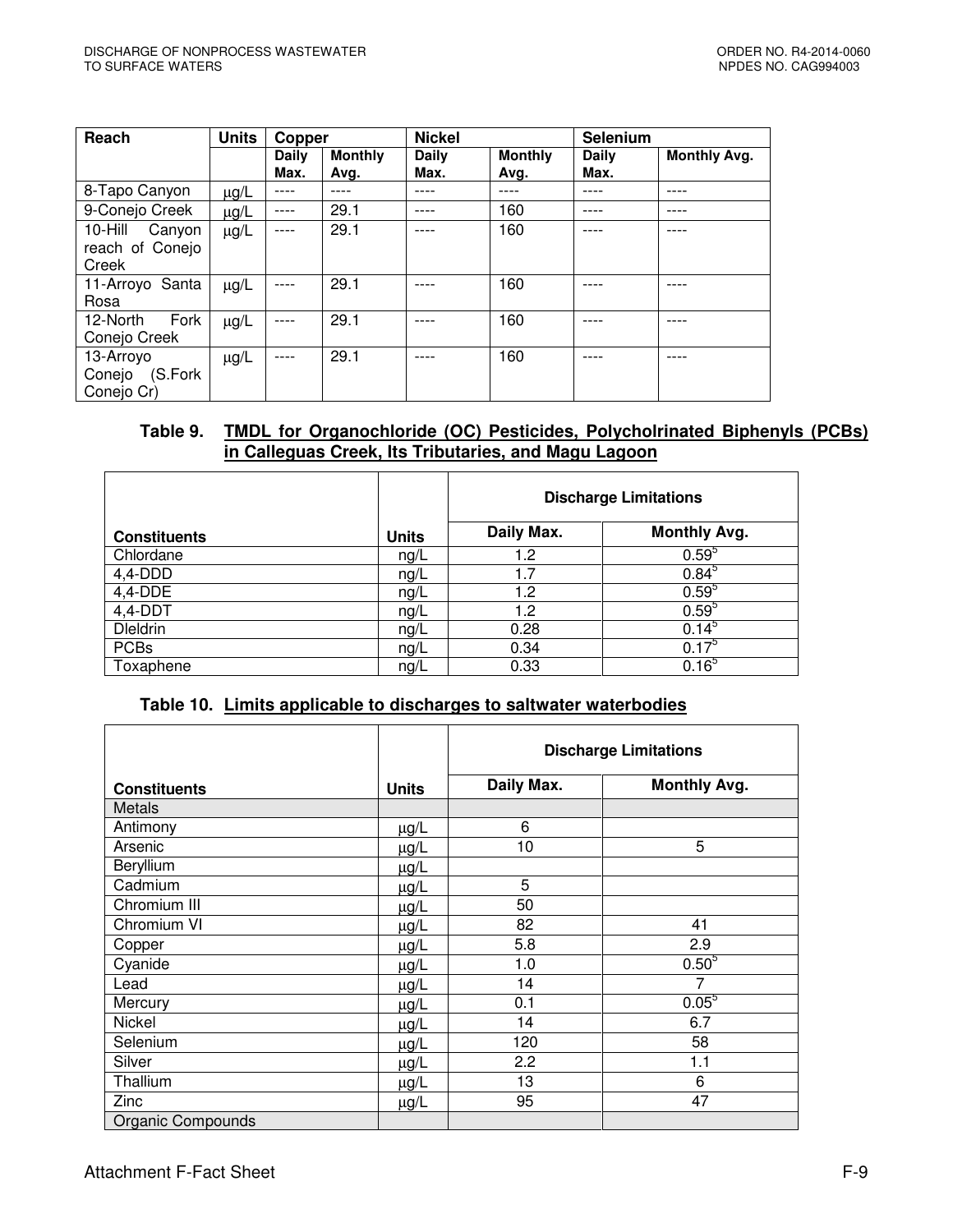|                     |              |            | <b>Discharge Limitations</b> |
|---------------------|--------------|------------|------------------------------|
| <b>Constituents</b> | <b>Units</b> | Daily Max. | <b>Monthly Avg.</b>          |
| Pentachlorophenol   | µg/L         | 13         | 6.4                          |
| Chlordane           | μg/L         | 0.0012     | $0.00059^{5}$                |
| $4,4'-DDT$          | $\mu$ g/L    | 0.0012     | $0.00059^{5}$                |
| <b>Dieldrin</b>     | $\mu$ g/L    | 0.00028    | $0.00014^{5}$                |
| Alpha-Endosulfan    | μg/L         | 0.014      | $0.0071^{5}$                 |
| Beta-Endosulfan     | $\mu$ g/L    | 0.014      | $0.0071$ <sup>5</sup>        |
| Endrin              | $\mu$ g/L    | 0.0038     | $0.0019^{5}$                 |
| Heptachlor          | $\mu$ g/L    | 0.00042    | $0.00021^{5}$                |
| Heptachlor Epoxide  | $\mu$ g/L    | 0.00022    | $0.00011^{5}$                |
| Toxaphene           | $\mu$ g/L    | 0.00033    | 0.00016 <sup>5</sup>         |

# 2. **Existing Monitoring Requirements**

Order No. R4-2008-0032 requires the effluent monitoring in accordance with the following schedule.

**a.** Monitoring requirements when treatment for toxics is not required

| <b>Constituent</b>            | <b>Unit</b>          | Type of<br><b>Sample</b> | <b>Minimum</b><br><b>Frequency</b> |
|-------------------------------|----------------------|--------------------------|------------------------------------|
| <b>Total Waste Flow</b>       | gal/day              | totalizer                | continuously                       |
| pH                            | pH unit              | grab                     | monthly                            |
| <b>Total Suspended Solids</b> | mg/L                 | grab                     | monthly                            |
| Turbidity                     | <b>NTU</b>           | grab                     | monthly                            |
| BOD <sub>5</sub> @ 20 °C      | mg/L                 | grab                     | monthly                            |
| Oil and Grease                | mg/L                 | grab                     | monthly                            |
| Settleable Solids             | mI/L                 | grab                     | monthly                            |
| <b>Sulfides</b>               | mg/L                 | grab                     | monthly                            |
| Phenols                       | mg/L                 | grab                     | monthly                            |
| Temperature                   | $\mathrm{P}^{\circ}$ | grab                     | monthly                            |
| <b>Total Dissolved Solids</b> | mg/L                 | grab                     | monthly                            |
| Sulfate                       | mg/L                 | grab                     | monthly                            |
| Chloride                      | mg/L                 | grab                     | monthly                            |
| <b>Boron</b>                  | mg/L                 | grab                     | monthly                            |
| Nitrogen                      | mg/L                 | grab                     | monthly                            |
| Residual chlorine             | mg/L                 | grab                     | monthly                            |
| <b>Acute Toxicity</b>         | $\mu$ g/L            | grab                     | annually                           |

# **Table 11. Existing General Monitoring Requirements**

# **b.** Monitoring requirements when treatment for toxics is required

Monitoring will be required only for those toxics that have been shown to have reasonable potential to be in the discharge from analytical data supplied by the Discharger. Monitoring Frequency tbd in the table below means that monitoring will be required when the constituent has been shown to have reasonable potential to be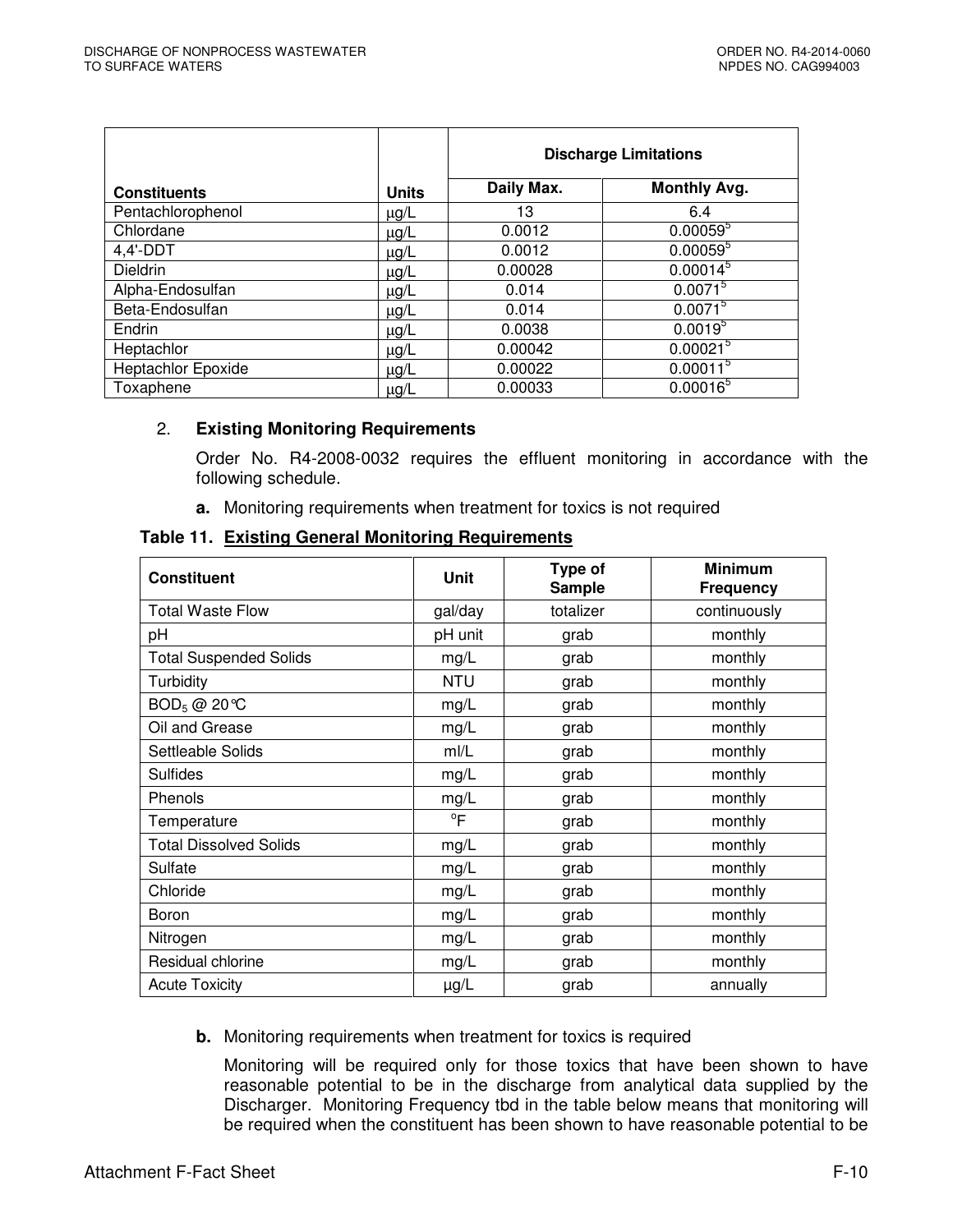in the discharge from analytical data supplied by the Discharger, and when treatment for the constituent is required.

# **Existing Monitoring Requirements for Specific Constituents**

| <b>Constituent</b>                         | Unit                 | Type of<br><b>Sample</b> | <b>Minimum</b><br><b>Frequency</b> |
|--------------------------------------------|----------------------|--------------------------|------------------------------------|
| <b>Conventional Pollutants</b>             |                      |                          |                                    |
| <b>Total Waste Flow</b>                    | gal/day              | totalizer                | continuously                       |
| pH                                         | pH unit              | grab                     | monthly                            |
| Temperature                                | $\mathrm{P}^{\circ}$ | grab                     | monthly                            |
| <b>Total Suspended Solids</b>              | mg/L                 | grab                     | monthly                            |
| Turbidity                                  | <b>NTU</b>           | grab                     | monthly                            |
| BOD <sub>5</sub> 20 <sup>°</sup> C         | mg/L                 | grab                     | monthly                            |
| Oil and Grease                             | mg/L                 | grab                     | monthly                            |
| Settleable Solids                          | mI/L                 | grab                     | monthly                            |
| <b>Sulfides</b>                            | mg/L                 | grab                     | monthly                            |
| Phenols                                    | mg/L                 | grab                     | monthly                            |
| <b>Residual Chlorine</b>                   | mg/L                 | grab                     | monthly                            |
| Methylene Blue Active Substances<br>(MBAS) | mg/L                 | grab                     | monthly                            |
| <b>Metals</b>                              |                      |                          |                                    |
| Cadmium                                    | $\mu$ g/L            | grab                     | tbd                                |
| Copper                                     | $\mu g/L$            | grab                     | tbd                                |
| Lead                                       | $\mu$ g/L            | grab                     | tbd                                |
| Nickel                                     | $\mu$ g/L            | grab                     | tbd                                |
| Silver                                     | $\mu$ g/L            | grab                     | tbd                                |
| Zinc                                       | $\mu$ g/L            | grab                     | tbd                                |
| Antimony                                   | $\mu$ g/L            | grab                     | tbd                                |
| Arsenic                                    | $\mu$ g/L            | grab                     | tbd                                |
| Beryllium                                  | $\mu$ g/L            | grab                     | tbd                                |
| Chromium III                               | $\mu$ g/L            | grab                     | tbd                                |
| Chromium IV                                | $\mu$ g/L            | grab                     | tbd                                |
| Mercury                                    | $\mu$ g/L            | grab                     | tbd                                |
| <b>Volatile Organics</b>                   |                      |                          |                                    |
| 1,1,2,2-tetrachloroethane                  | $\mu$ g/L            | grab                     | tbd                                |
| 1,1,1-trichloroethane                      | $\mu$ g/L            | grab                     | tbd                                |
| 1,1-dichloroethane                         | $\mu$ g/L            | grab                     | tbd                                |
| 1,1-dichloroethylene                       | µg/L                 | grab                     | tbd                                |
| 1,2-dichloroethane                         | $\mu$ g/L            | grab                     | tbd                                |
| 1,2-trans-dichloroethylene                 | $\mu$ g/L            | grab                     | tbd                                |
| Benzene                                    | µg/L                 | grab                     | tbd                                |
| Carbon tetrachloride                       | µg/L                 | grab                     | tbd                                |
| Tetrachloroethylene                        | $\mu$ g/L            | grab                     | tbd                                |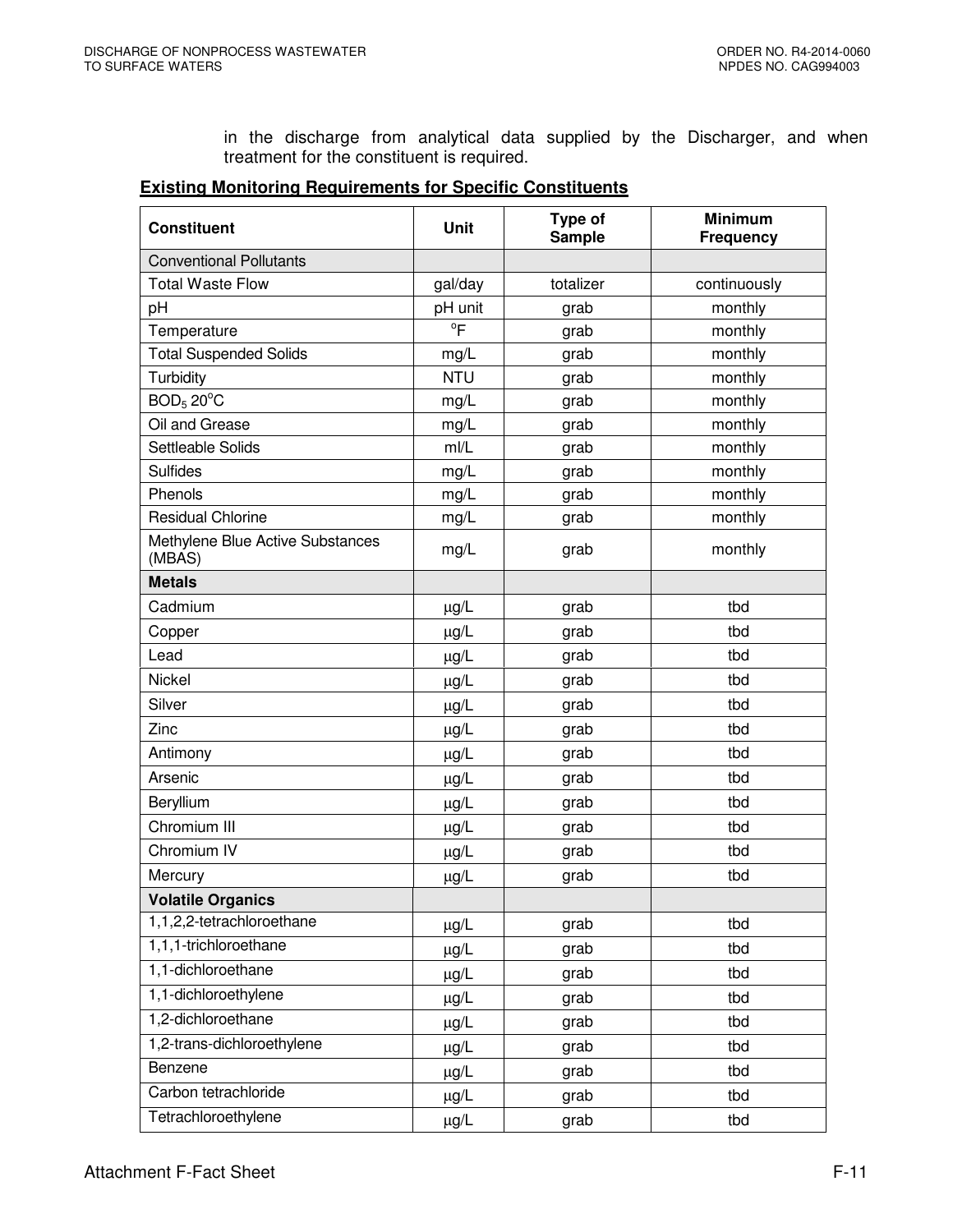| <b>Constituent</b> | Unit      | Type of<br>Sample | <b>Minimum</b><br><b>Frequency</b> |  |
|--------------------|-----------|-------------------|------------------------------------|--|
| Trichloroethylene  | $\mu$ g/L | grab              | tbd                                |  |
| Vinyl chloride     | $\mu$ g/L | qrab              | tbd                                |  |

# **D. Compliance Summary (Not Applicable)**

# **E. Planned Changes (Not Applicable)**

# **III. NOTIFICATION REQUIREMENTS**

To obtain coverage under this General Permit, the Discharger must submit a Notice of Intent (NOI) Form and pay a filing fee. An NOI Form must be signed to be valid. Signing the certification on the NOI Form signifies that the Discharger intends to comply with the provisions of this General Permit.

# **A. General Permit Application**

To be authorized to discharge under this Order, the Discharger must apply for coverage under this Order by submitting to the Regional Water Board a NOI.

#### **1. Notice of Intent**

- **a.** Both Existing and New Dischargers eligible to seek coverage under this General Permit shall submit to the Executive Officer a complete NOI, including all information required by the NOI. The NOI is incorporated as Attachment C to this Order.
- **b.** The Discharger must obtain and analyze (using appropriate sampling and laboratory methods) a representative sample(s) of the untreated wastewater to be treated and discharged under this Order. The analytical method(s) used shall be capable of achieving a detection limit at or below the minimum level<sup>4</sup>, otherwise, a written explanation shall be provided. The analytical results shall be submitted with the NOI. The data shall be tabulated and shall include the results for every constituent listed on Attachment E.
- **c.** Pursuant to section 2, Article X of the California Constitution, and section 275 of the California Water Code on preventing waste and unreasonable use of waters of the state, this Regional Water Board encourages, wherever practical, water conservation and/or reuse of wastewater. To obtain coverage under this Order, the Discharger shall first investigate the feasibility of conservation, reuse, injection of the wastewater, and/or alternative disposal methods of the wastewater. The Discharger shall include this feasibility study with the NOI.
- **d.** The NOI for a New Discharger shall be accompanied by an enrollment fee in accordance with the section 2200 (Annual Fee Schedules) of Title 23 of the California Code of Regulations. The check or money order shall be made payable to the "State Water Resources Control Board".
- **e.** Upon request, the Discharger shall submit any additional information that the Executive Officer deems necessary to determine whether the discharge meets the

-

<sup>4</sup> The minimum levels are those published by the State Water Quality Control Board in the Policy for Implementation of Toxics Standards for Inland Surface Waters, Enclosed Bays, and Estuaries of California, 2005. See attached Appendix A.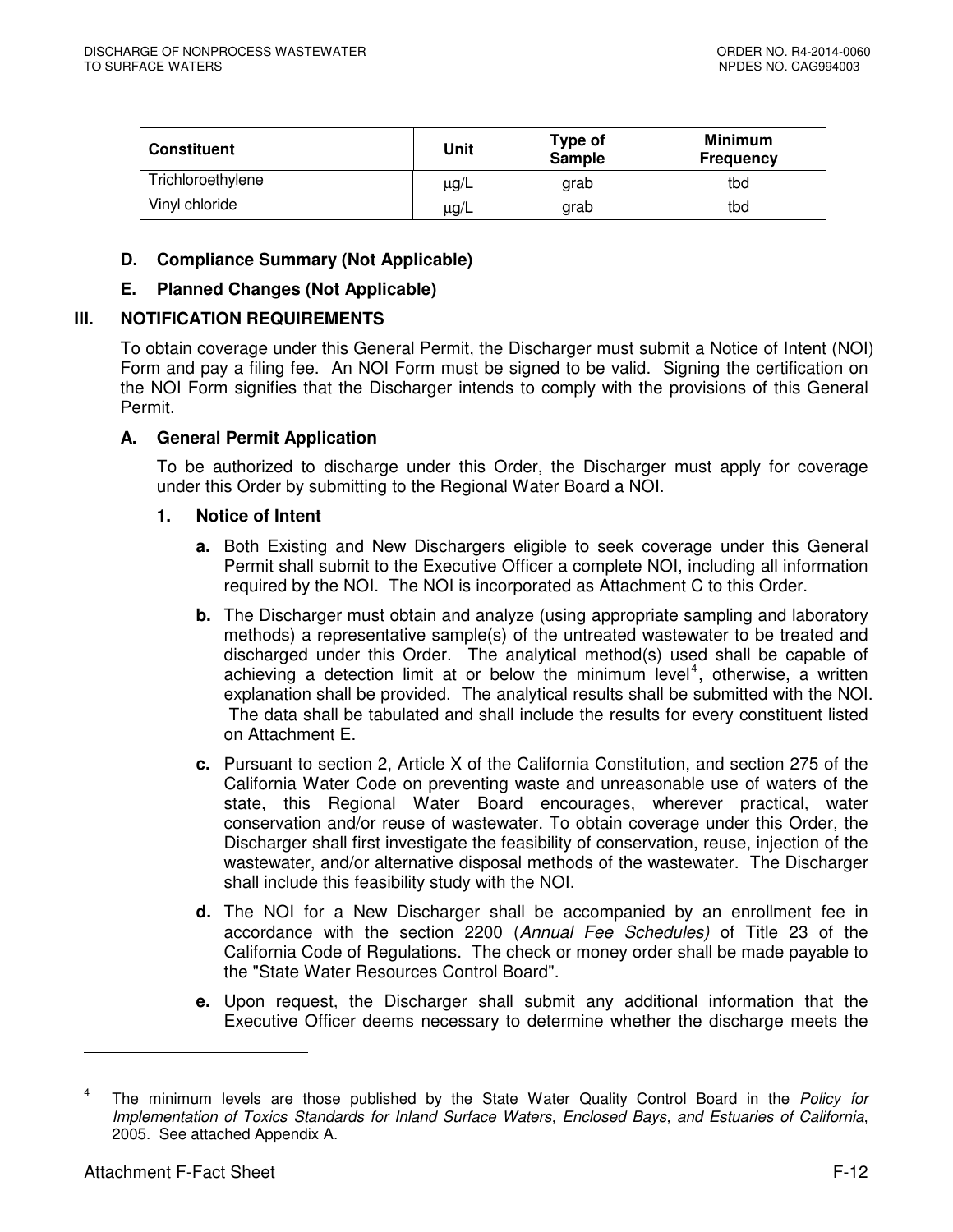criteria for coverage under this Order, or to prescribe an appropriate monitoring and reporting program, or both.

## 3. **Deadline for Submission**

- **a.** Existing Dischargers that were authorized to discharge under Order No. R4-2009- 0047 will be sent an NOI form that must be completed and returned to the Regional Water Board within 60 days of receipt; otherwise, permit coverage may be revoked. Existing Dischargers enrolling under this Order are required to collect representative untreated wastewater sample(s) and analyze the sample for all the constituents listed on Attachment E. Dischargers shall conduct this analysis and submit the result with the NOI; otherwise, the existing authorization may be terminated. The discharge will be considered ineligible for enrollment, if the analytical test results of any constituent other than the pollutants with effluent limitations in Part V.A. of this Order exceeds the screening criteria in Attachment E. The Discharger will be enrolled under other appropriate General NPDES Permit or an individual permit and the existing enrollment will be terminated.
- **b.** New Dischargers shall file a complete NOI Form at least 45 days before commencement of the discharge.

# 4. **Failure to Submit a NOI FORM**

Existing Dischargers who fail to submit a complete NOI Form by the deadline established herein may be subject to an enforcement action, including assessment of administrative or judicial penalties, as allowed pursuant to applicable provisions of the Clean Water Act and the California Water Code including section 13261 thereof.

#### 5. **Authorization of Coverage**

Upon receipt of the complete NOI, the Executive Officer shall determine the applicability of this Order to such a discharge. If the discharge is eligible, the Executive Officer shall notify the Discharger that the discharge is authorized under the terms and conditions of this Order and prescribe an appropriate monitoring and reporting program. For new discharges, the discharge shall not commence until receipt of the Executive Officer's written determination of eligibility for coverage under this General Permit. The Executive Officer may require a Discharger to comply with the conditions of this General Permit even if the Discharger has not submitted an NOI Form to be covered by this General Permit, as specified in Section II. A. d. of this Order.

Renewal of permits for existing Dischargers covered under individual permits that meet the eligibility requirement and that have submitted a ROWD or an NOI Form will consist of a letter of determination from the Executive Officer of coverage under this Order.

#### 6. **Notice of Start-Up**

New Dischargers shall notify the Regional Water Board staff of the time and date for commencement of the discharge(s) authorized under this General Permit at least seven days prior to initiating a discharge.

# **IV. ELIGIBILITY REQUIREMENTS**

# **A. Eligibility**

**1.** This Order covers discharges to surface waters of noncontact cooling water, boiler blowdown, air conditioning condensate, water treatment plant filter backwash, swimming pool drainage where disallowed by a municipal permittee unless the discharger has a separate permit, groundwater seepage, and swimming pool filter backwash water.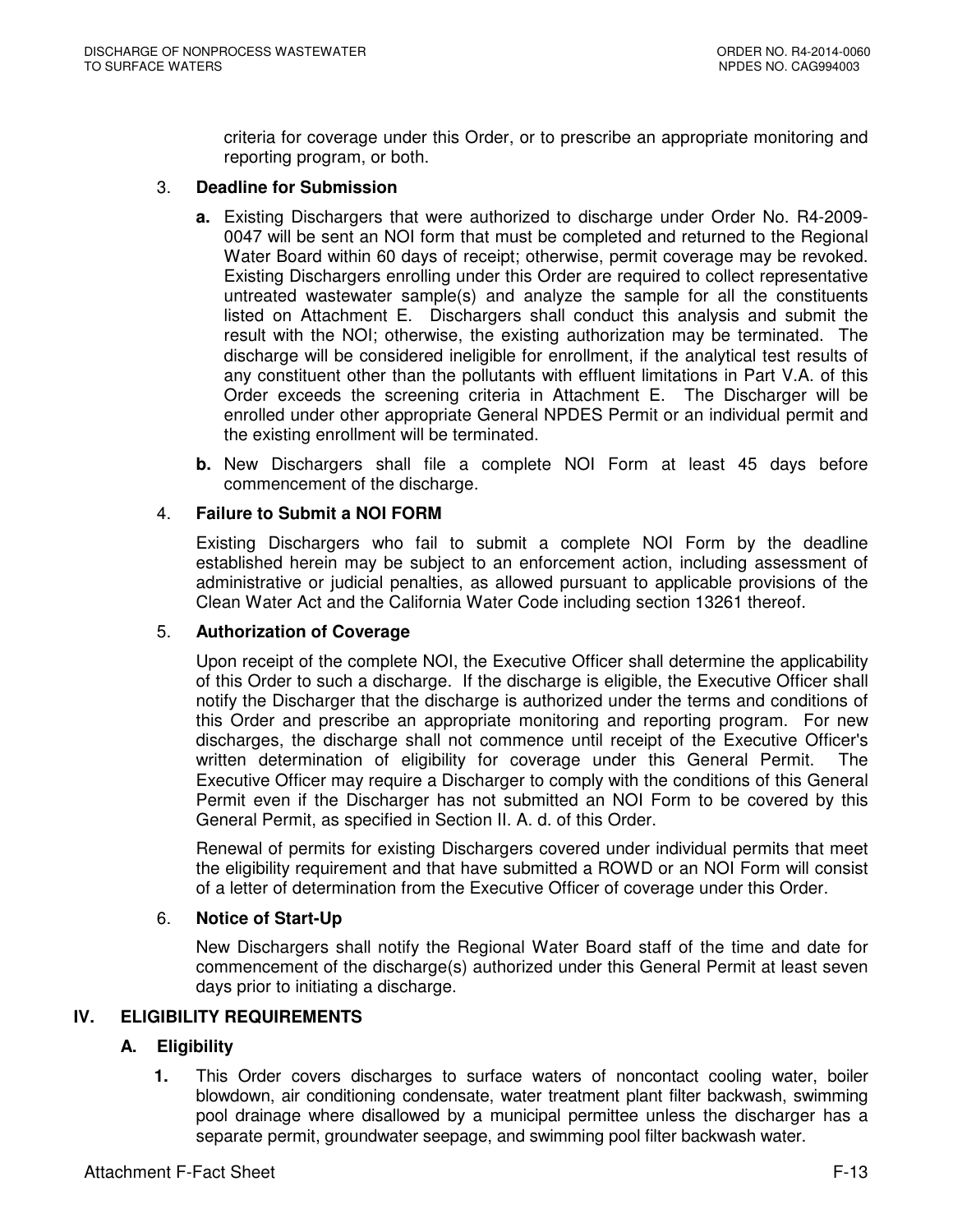- **2.** To be covered under this Order, a Discharger must:
	- **a.** Demonstrate that the discharges shall not cause or contribute to a violation of any applicable water quality objective/criteria for the receiving waters, or any other Discharge Prohibition in Part IV of this Order;
	- **b.** Demonstrate that the discharge shall not exceed the effluent limitations or discharge specifications in Part V and Attachment B of this Order, and there shall be no reasonable potential to cause or contribute to an excursion above the applicable water quality objectives/criteria for the receiving water.
	- **c.** Perform reasonable potential analysis using a representative sample of wastewater to be discharged. The sample shall be analyzed and the data compared to the water quality screening criteria for the constituents listed on Attachment E to determine the most appropriate permit. If the analytical test results exceed the water quality screening criteria listed on Attachment E, then a reasonable potential for discharge of toxics shall be considered to exist.
		- **i.** If the analytical test results of the discharge show that any toxic exceeds the water quality screening criteria listed on Attachment E, then the Discharger will be enrolled under this General Permit and treatment of the wastewater will be required for discharge.
		- **ii.** If the analytical test results of the discharge show that toxics are below the screening levels in Attachment E, then the Discharger will be enrolled under this General Permit and treatment of the wastewater for toxics will not be required for discharge.
	- **d.** The discharge shall not cause acute nor chronic toxicity in receiving waters;
	- **e.** If necessary, the discharge shall pass through a treatment system designed and operated to reduce the concentration of contaminants to meet the effluent limitations of this Order; and
	- **f.** The Discharger shall be able to comply with the terms or provisions of this General Permit.
- **3.** New discharges and existing discharges regulated under existing general or individual permits, which meet the eligibility criteria, may be regulated under this Order.
- **4.** For the purpose of renewal of existing individual NPDES permits with this General Permit, provided that all the conditions of this General Permit are met, renewal is effective upon issuance of a notification by the Executive Officer and issuance of a new monitoring program.
- **5.** When an individual NPDES permit with more specific requirements is issued to a discharger, the applicability of this Order to that discharger is automatically terminated on the effective date of the individual permit.

# **B. Ineligibility**

The discharge of wastewater containing toxic pollutants, where there are no effluent limitations for such toxic pollutants in this General Permit, are not eligible for enrollment under this General Permit.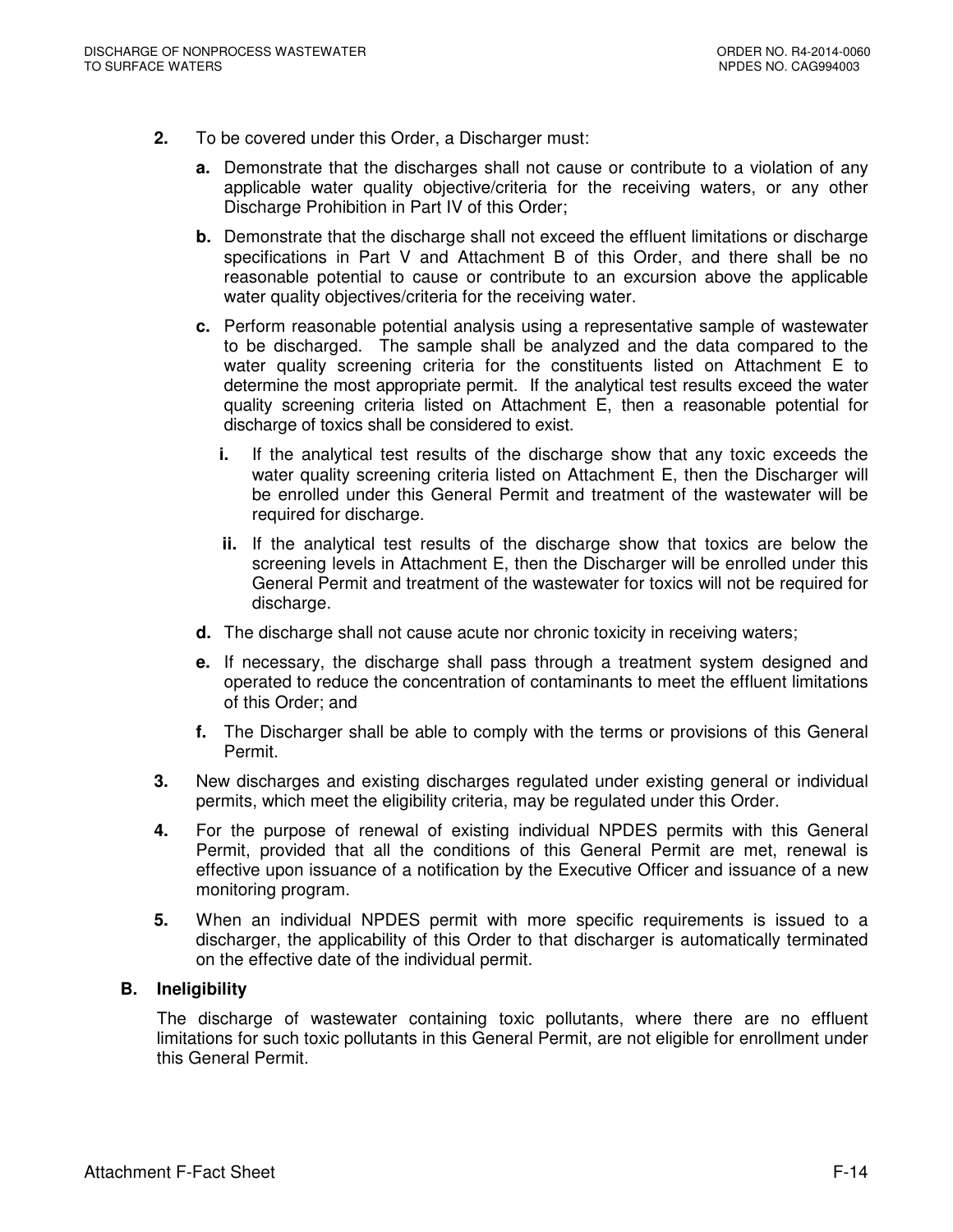# **V. EXCLUSION OF COVERAGE**

## 1. **Termination of Discharge**

Dischargers shall submit a Notice of Termination (NOT) when coverage under this General Permit is no longer needed. An NOT is a letter that lists the Waste Discharge Identification Number (WDID) or the Compliance Inspection Number (CI#), the name and address of the owner of the facility, and is signed and dated by the owner certifying that the discharge associated with this General Permit has been eliminated. Upon submission, the Discharger is no longer authorized to discharge wastewater associated with this General Permit.

## 2. **Change from Authorization Under General Permit to Individual Permit**

Dischargers already covered under the NPDES program, whether by general or individual permit, may elect to continue coverage under the existing permit or may submit a complete NOI for coverage under this General Permit. Dischargers who submit a complete NOI under this General Permit are not required to submit an individual permit application. The Regional Water Board may request additional information and may determine that a Discharger is not eligible for coverage under this General Permit and should be regulated under an individual or other general NPDES permit or, for discharges to land, under waste discharge requirements (WDRs). If the Regional Water Board issues such NPDES permit or WDRs, then the applicability of this General Permit to the discharge is immediately terminated on the effective date of such NPDES permit or WDRs.

## 3. **Transferring Ownership**

Coverage under this Order may be transferred in case of change of ownership of land or discharge facility provided the current owner/operator notifies the Executive Officer at least 30 days before the proposed transfer date by submitting a Form of Permit Transfer, which includes a written agreement between the current and new owner/operator containing a specific date of transfer of coverage, responsibility for compliance with this Order, and liability between them.

# **VI. BASIS FOR FEE**

Section 2200 (Annual Fee Schedule ) of Title 23 of the California Code of Regulations (CCR) requires that all discharges subject to waste discharge requirements shall pay an annual fee.

#### **VII. DISCHARGE DESCRIPTION**

Existing and new dischargers enrolling under this General Permit are required to collect representative wastewater sample(s) and analyze these samples for all the constituents listed on Attachment E. Existing dischargers shall conduct this analysis and submit the result with a Notice of Intent Form, otherwise the existing authorization will be terminated.

The screening criteria in Attachment E are based on the most restrictive of the California Toxic Rule numbers or the existing permit limitations. Attachment E has two columns of Screening Levels. The first column will be used to screen discharges to receiving waters designated as Municipal and Domestic Supply (MUN), identified in the Basin Plan with an "E" or "I" designation. The second column will be used to screen discharges to all other receiving water bodies. The most restrictive numbers are necessary because this Order is intended as a general NPDES permit and covers discharges to all surface waters in the Los Angeles Region.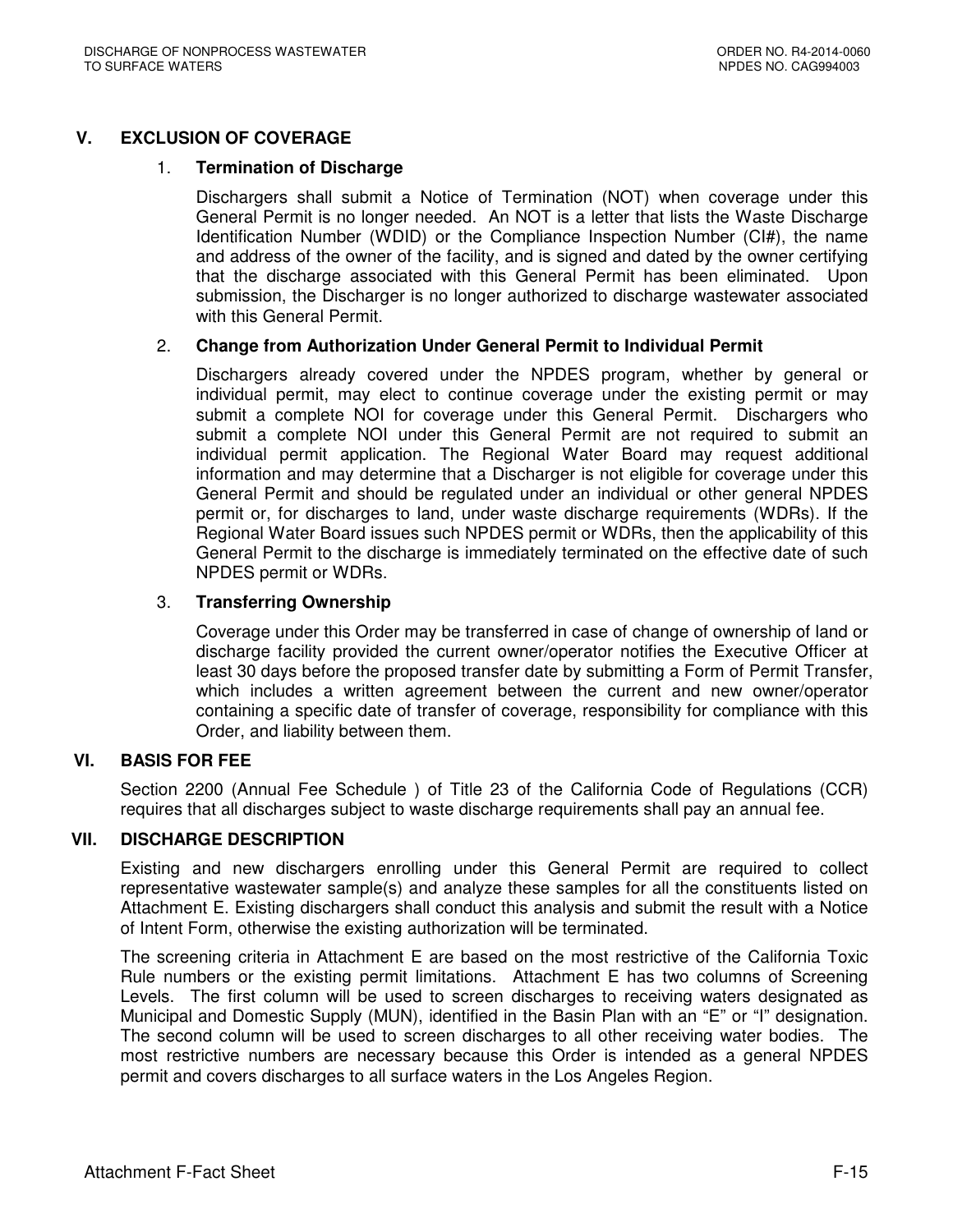# **VIII. APPLICABLE PLANS, POLICIES AND REGULATIONS**

The requirements contained in the tentative Order are based on the requirements and authorities described in this section.

#### **A. Legal Authorities**

This Order is issued pursuant to section 402 of the CWA and implementing regulations adopted by the USEPA and Chapter 5.5, Division 7 of the California Water Code (CWC) (commencing with section 13370). It shall serve as a National Pollutant Discharge Elimination System (NPDES) permit for point source discharges of nonprocess wastewaters to surface waters under the jurisdiction of the California Water Quality Control Board-Los Angeles Regional (Regional Water Board). This Order also serves as Waste Discharge Requirements (WDRs) pursuant to Article 4, Chapter 4 of the CWC (commencing with section 13260).

States may request authority to issue general NPDES permits pursuant to 40 CFR section 122.28. The State Water Board has been authorized by the USEPA to administer the NPDES program in California since 1973. The procedures for the State Water Board and the Regional Water Board to issue NPDES permits pursuant to 40 CFR Parts 122 and 123 were established through the NPDES Memorandum of Agreement between the USEPA and the State Water Board on September 22, 1989.

#### **B. California Environmental Quality Act (CEQA)**

Under California Water Code section 13389, this action to adopt an NPDES permit is exempt from the provisions of CEQA, Public Resources Code sections 21100-21177.

#### **C. State and Federal Regulations, Policies, and Plans**

**1. Water Quality-Based Effluent Limitations.** Section 301(b) of the CWA and 40 CFR section 122.44(d) require that permits include limitations more stringent than applicable federal technology-based requirements where necessary to achieve applicable water quality standards. 40 CFR section 122.44(d)(1)(i) mandates that permits include effluent limitations for all pollutants that are or may be discharged at levels that have the reasonable potential to cause or contribute to an exceedance of a water quality standard, including numeric and narrative objectives or criteria within a standard. Where reasonable potential has been established for a pollutant, but there is no numeric objective or criterion for the pollutant, water quality-based effluent limitations (WQBELs) must be established using: (1) USEPA criteria guidance under CWA section 304(a), supplemented where necessary by other relevant information; (2) an indicator parameter for the pollutant of concern; or (3) a calculated numeric water quality criterion, such as a proposed state criterion or policy interpreting the state's narrative criterion, supplemented with other relevant information, as provided in 40 CFR section 122.44(d)(1)(vi).

The effluent limitations from non-process wastewater discharges regulated under this General Permit are calculated assuming no dilution. For most practical purposes, discharges of non-process wastewater do not flow directly into receiving waters with enough volume to consider a dilution credit or to allocate a mixing zone. Most discharges of treated wastewater regulated under this General Permit are to storm drain systems that discharge to creeks and streams. Many of these creeks and streams are dry during the summer months. Therefore, for many months of the year, these discharges may represent all or nearly all of the flow in some portions of the receiving creeks or streams. These discharges, therefore, have the potential to recharge groundwaters protected as drinking waters.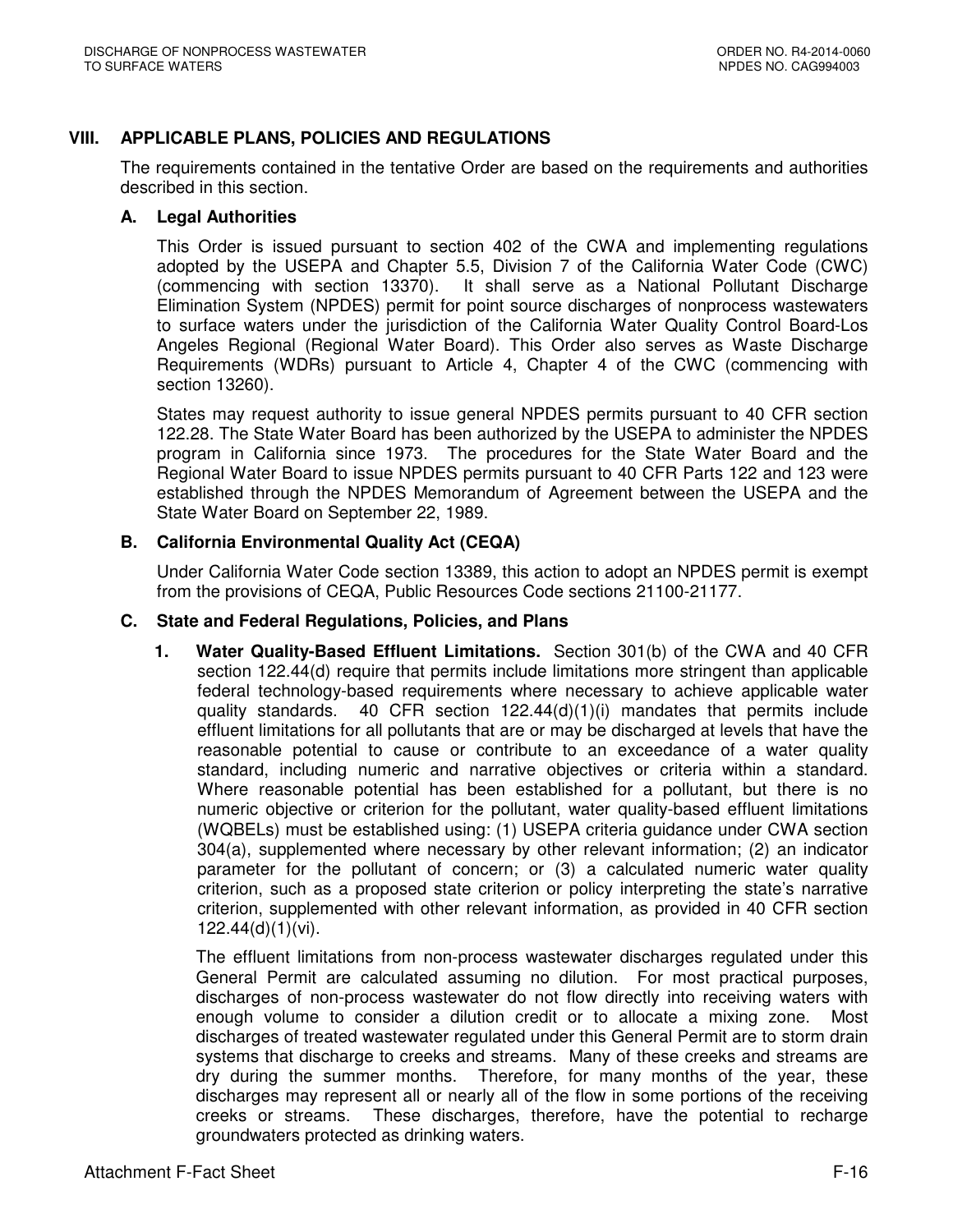Because this Order is intended to serve as a general NPDES permit and covers discharges to all surface waters in the Los Angeles Region, the effluent limitations established pursuant to this General Permit are established to protect the most protective water quality objective or criterion for the designated surface water beneficial uses in the Los Angeles Region.

**2. Watershed Management Approach and Total Maximum Daily Loads (TMDLs**). The Regional Water Board has implemented the Watershed Management Approach to address water quality issues in the region. Watershed management may include diverse issues as defined by stakeholders to identify comprehensive solutions to protect, maintain, enhance, and restore water quality and beneficial uses. To achieve this goal, the Watershed Management Approach integrates the Regional Water Board's many diverse programs, particularly NPDES with TMDLs, to better assess cumulative impacts of pollutants from all point and nonpoint sources. A TMDL is a tool for implementing water quality standards and is based on the relationship between pollution sources and in-stream water quality conditions. The TMDL establishes the allowable loadings or other quantifiable parameters for a waterbody and thereby provides the basis to establish water quality based controls. These controls should provide the pollution reduction necessary for a waterbody to meet water quality standards. This process facilitates the development of watershed-specific solutions that balance the environmental and economic impacts within the watershed. The TMDLs assign waste load allocations (WLAs) and load allocations (LAs) for point and non-point sources, and will result in achieving water quality standards for the waterbody.

There are currently 60 USEPA-approved TMDLs for impaired waterbodies in the Los Angeles Region to reduce pollutants that are identified on California's 2010 CWA section 303(d) list. These pollutants are classified into the categories of algae, bacteria, chloride, debris, metals, nutrients, salts, toxicity, toxics, and trash. All applicable TMDL requirements are implemented in this Order as effluent limitations and permit conditions. Pursuant to 40 CFR section 122.44(d)(i)(vii)(B), this Order includes effluent limitations consistent with the assumptions and requirements of all available TMDL wasteload allocations applicable to discharges within the Los Angeles Region.

Certain receiving waters in the Los Angeles watershed do not fully support beneficial uses and therefore have been classified as impaired on the 2010 CWA section 303(d) list and have been scheduled for TMDL development. The USEPA partially approved the State's 2010 CWA section 303(d) list of impaired water bodies on November 12, 2010. The approved portion of the 2010 State Water Resources Control Board (State Water Board) California CWA Section 303(d) List includes the classification of the San Gabriel River Estuary, to which Los Alamitos Channel is tributary, as impaired due to copper, dioxin, nickel, and dissolved oxygen. For dioxin, nickel, and dissolved oxygen, TMDL development is scheduled for 2021.

**3. Water Quality Control Plans.** The Regional Water Board has adopted a revised basin plan, Water Quality Control Plan, Los Angeles Region: Basin Plan for the Coastal Watersheds of Los Angeles and Ventura Counties (Basin Plan) that designates beneficial uses, establishes water quality objectives, and contains implementation programs and policies to achieve those objectives for all waters addressed through the plan. Section 2. (Beneficial Uses) of the Basin Plan states that the beneficial uses of any specifically identified water body generally apply to its tributary streams. In addition, the Basin Plan implements State Water Resources Control Board (State Water Board) Resolution No. 88-63, which established state policy that all waters, with certain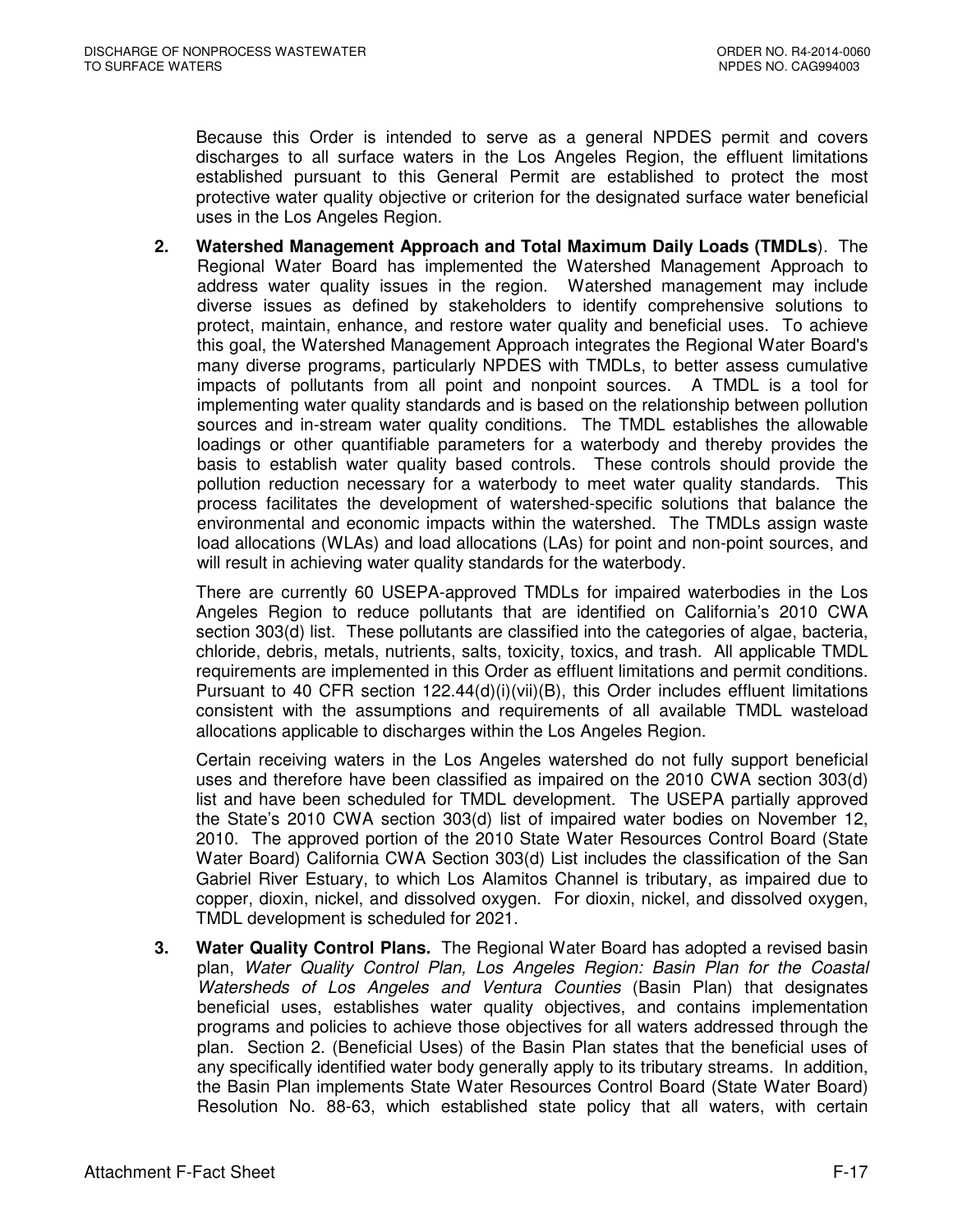exceptions, should be considered suitable or potentially suitable for municipal or domestic supply.

- **4. Receiving Water Beneficial Uses.** The Basin Plan lists the designated beneficial uses of, specific water bodies (receiving waters) in the Los Angeles Region. Typical beneficial uses covered by this Order include the following:
	- **a.** Inland surface waters above an estuary municipal and domestic supply, industrial service and process supply, agricultural supply, groundwater recharge, freshwater replenishment, aquaculture, warm and cold freshwater habitats, inland saline water and wildlife habitats, water contact and noncontact recreation, fish migration, and fish spawning.
	- **b.** Inland surface waters within and below an estuary industrial service supply, marine and wetland habitats, estuarine and wildlife habitats, water contact and noncontact recreation, commercial and sport fishing, aquaculture, migration of aquatic organisms, fish migration, fish spawning, preservation of rare and endangered species, preservation of biological habitats, and shellfish harvesting.
	- **c.** Coastal Zones (both nearshore and offshore) industrial service supply, navigation, water contact and noncontact recreation, commercial and sport fishing, marine habitat, wildlife habitat, fish migration and spawning, shellfish harvesting, and rare, threatened, or endangered species habitat.
- **5. Thermal Plan.** The State Water Board adopted a Water quality Control Plan for Control of Temperature in the Costal and Interstate Water and Enclosed Bays and Estuaries of California (Thermal Plan) on May 18, 1972, and amended this plan on September 18, 1975. This plan contains temperature objectives for surface waters.
- **6. National Toxics Rule (NTR) and California Toxics Rule (CTR).** USEPA adopted the NTR on December 22, 1992, and later amended it on May 4, 1995 and November 9, 1999. About forty criteria in the NTR applied in California. On May 18, 2000, USEPA adopted the CTR. The CTR promulgated new toxics criteria for California and, in addition, incorporated the previously adopted NTR criteria that were applicable in the state. The CTR was amended on February 13, 2001. These rules contain water quality criteria for priority pollutants.
- **7. State Implementation Policy.** On March 2, 2000, the State Water Board adopted the Policy for Implementation of Toxics Standards for Inland Surface Waters, Enclosed Bays, and Estuaries of California (State Implementation Policy or SIP). The SIP became effective on April 28, 2000 with respect to the priority pollutant criteria promulgated for California by the USEPA through the NTR and to the priority pollutant objectives established by the Regional Water Board in the Basin Plan. The SIP became effective on May 18, 2000 with respect to the priority pollutant criteria promulgated by the USEPA through the CTR. The State Water Board adopted amendments to the SIP on February 24, 2005 that became effective on July 13, 2005. The SIP establishes implementation provisions for priority pollutant criteria and objectives and provisions for chronic toxicity control. Requirements of this Order implement the SIP.
- **8. Compliance Schedules and Interim Requirements.** The discharges covered under this Order applies exclusively to discharges of nonprocess wastewaters and, as such, the discharges from these sites are not expected to have issues in complying with the TMDLs prescribed effluent limitations in this Order. If a discharger cannot comply with the final TMDL limitations in this General Permit, then the Discharger will be covered under an individual permit where compliance schedule is more appropriate. Therefore,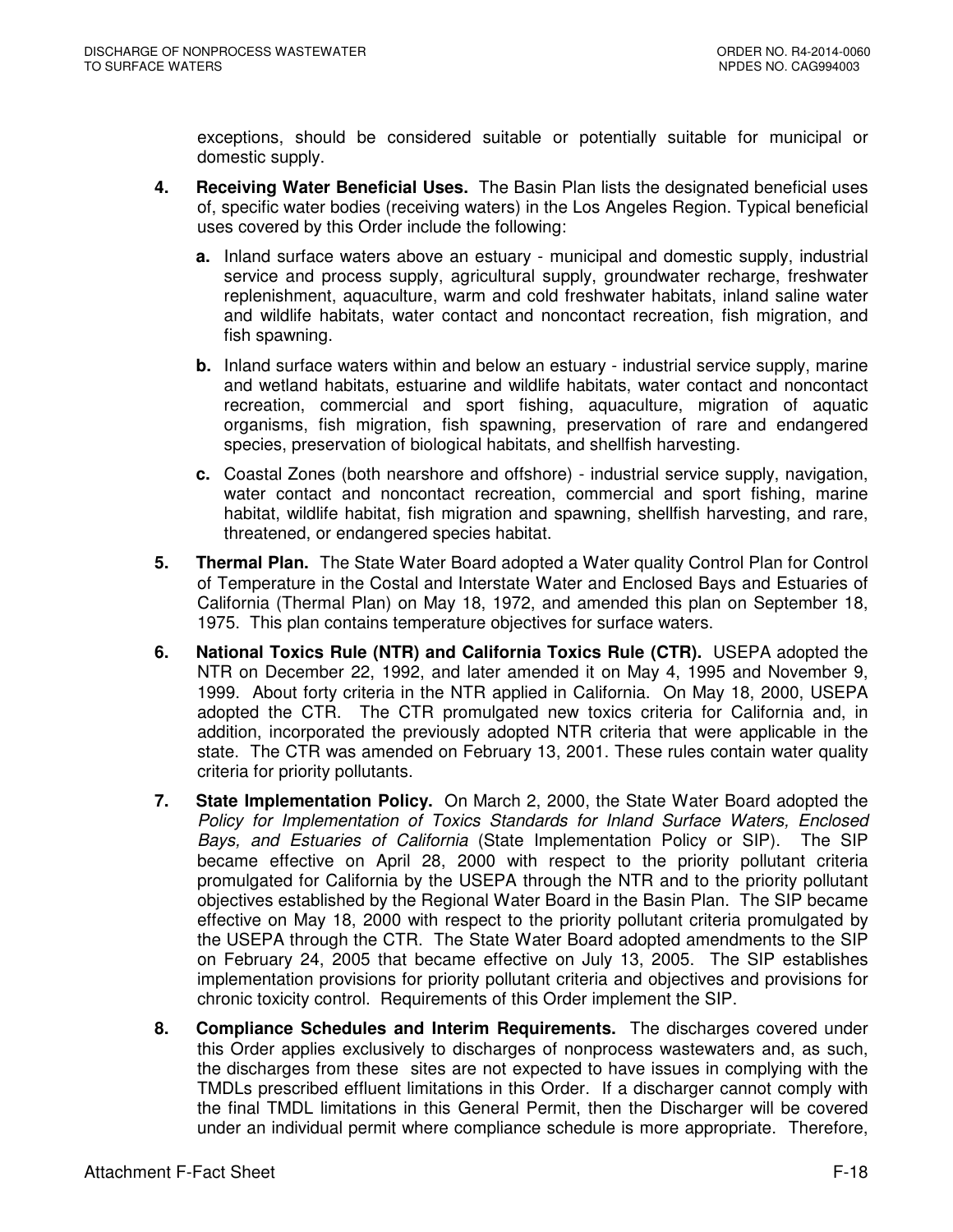this Order does not include either compliance schedule or Interim TMDLs and only appropriate final TMDLs have been prescribed.

- **9. Endangered Species Act.** This Order does not authorize any act that results in the taking of a threatened or endangered species or any act that is now prohibited, or becomes prohibited in the future, under either the California Endangered Species Act (Fish and Game Code sections 2050 to 2097) or the Federal Endangered Species Act (16 U.S.C.A. sections 1531 to 1544). This Order requires compliance with effluent limits, receiving water limits, and other requirements to protect the beneficial uses of waters of the state. The Discharger is responsible for meeting all requirements of the applicable Endangered Species Act.
- **10. Alaska Rule.** On March 30, 2000, USEPA revised its regulation that specifies when new and revised state and tribal water quality standards (WQS) become effective for CWA purposes. (40 CFR section 131.21; 65 Fed. Reg. 24641 (April 27, 2000).) Under the revised regulation (also known as the Alaska Rule), new and revised standards submitted to USEPA after May 30, 2000, must be approved by USEPA before being used for CWA purposes. The final rule also provides that standards already in effect and submitted to USEPA by May 30, 2000 may be used for CWA purposes, whether or not approved by USEPA.
- **11. Stringency of Requirements for Individual Pollutants.** This Order contains both technology-based and water quality-based effluent limitations for individual pollutants that are no more stringent than required by CWA. This Order's technology-based pollutant restrictions implement the minimum, applicable federal technology-based requirements. Water quality-based effluent limitations have been scientifically derived to implement water quality objectives that protect beneficial uses. Both the beneficial uses and the water quality objectives have been approved pursuant to federal law and are the applicable federal water quality standards. To the extent that toxic pollutant WQBELs were derived from the CTR, the CTR is the applicable standard pursuant to 40 CFR section 131.38. The scientific procedures for calculating the individual water quality-based effluent limitations for priority pollutants are based on the CTR-SIP, which was approved by USEPA on May 18, 2000. All beneficial uses and water quality objectives contained in the Basin Plan were approved under state law and submitted to and approved by USEPA prior to May 30, 2000.
- **12. Antidegradation Policy.** 40 CFR section 131.12 requires that the state water quality standards include an antidegradation policy consistent with the federal policy. The State Water Board established California's antidegradation policy in State Water Board Resolution No. 68-16. Resolution No. 68-16 incorporates the federal antidegradation policy where the federal policy applies under federal law. Resolution No. 68-16 requires that existing quality of waters be maintained unless degradation is justified based on specific findings. The Regional Water Board's Basin Plan implements, and incorporates by reference, both the state and federal antidegradation policies. As discussed in more detail later in this Fact Sheet, the permitted discharge is consistent with the antidegradation provision of 40 CFR section 131.12 and State Water Board Resolution No. 68-16.
- **13. Anti-Backsliding Requirements.** Sections 402(o) and 303(d)(4) of the CWA and 40 CFR section § 122.44(l) prohibit backsliding in NPDES permits. These anti-backsliding provisions require effluent limitations in a reissued permit to be as stringent as those in the previous permit, with some exceptions where limitations may be relaxed. All effluent limitations in the tentative Order are at least as stringent as the effluent limitations in the existing Order. Section 303(d)(4) of the CWA allow for backsliding if the less stringent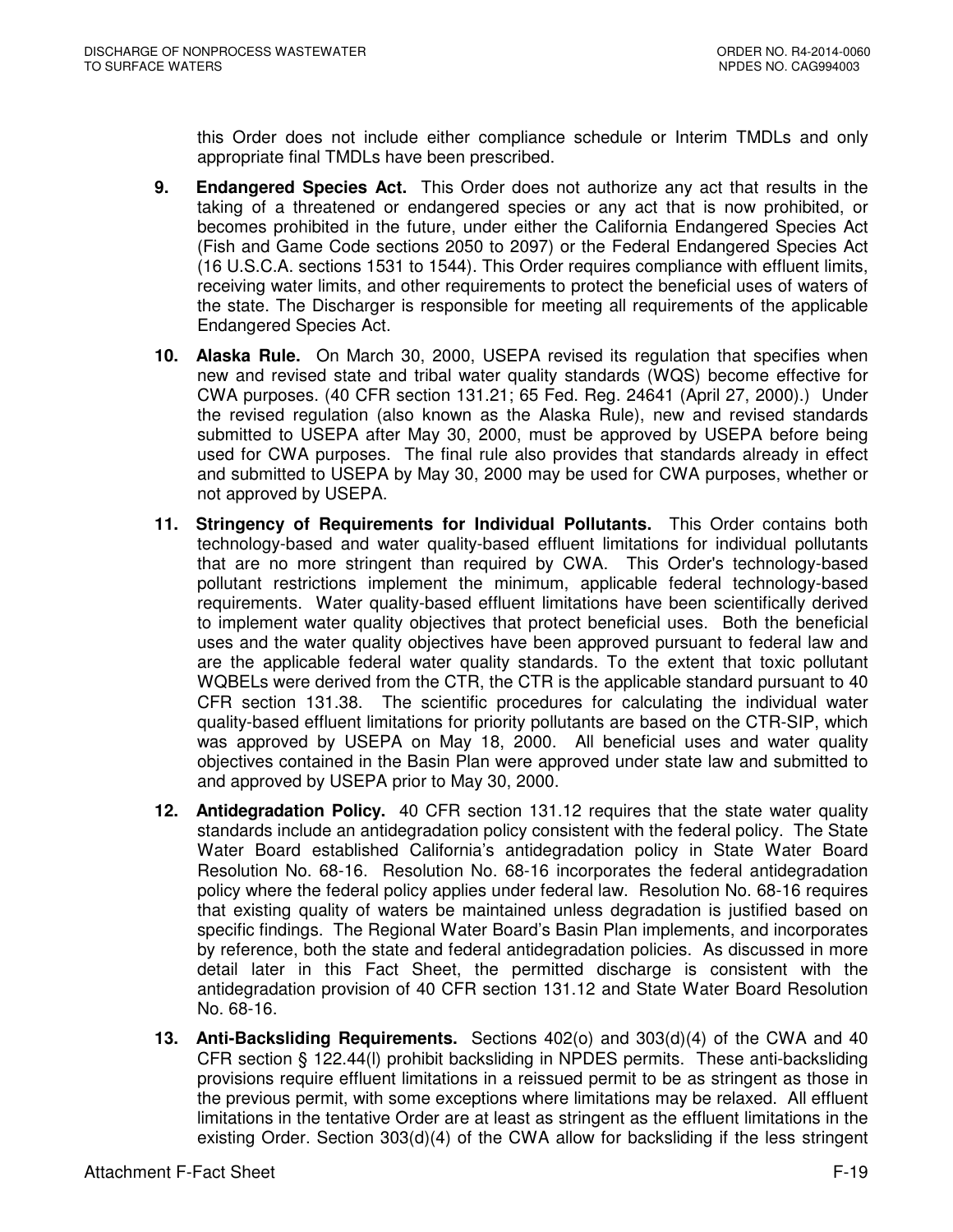limitations are based on a TMDL with the cumulative effect being that the limitations assure attainment of water quality standards in the receiving water for those specific parameters. Also, under 40 CFR section  $122.44(1)(2)(i)(B)(2)$  less stringent limitations are allowable when correcting technical mistakes or mistaken interpretations of law. This General Permit incorporates WQBELs based on TMDL WLAs for toxics and other pollutants adopted by the Regional Water Board and approved by USEPA under CWA section 303(d); these WQBELs supercede some effluent limits specified in the existing permit.

- **14. Clean, Affordable, and Accessible Water**. It is the policy of the State of California that every human being has the right to safe, clean, affordable, and accessible water adequate for human consumption, cooking, and sanitary purposes. (Cal. Wat. Code § 106.3). This Order promotes that policy by requiring discharges to meet maximum contaminant levels developed to protect human health and ensure that water is safe for domestic use.
- **15. Monitoring and Reporting.** 40 CFR section 122.48 requires that all NPDES permits specify requirements for recording and reporting monitoring results. California Water Code sections 13267 and 13383 authorize the Regional Water Board to require technical and monitoring reports. The Monitoring and Reporting Program establishes monitoring and reporting requirements to implement federal and State requirements. A monitoring and reporting program (MRP) is tailored to each Discharger's individual situation and is provided with the General Permit coverage authorization letter signed by the Executive Officer of the Regional Water Board.
- **16. Consideration of Public Comment.** The Regional Water Board, in a public meeting, heard and considered all comments pertaining to the prospective discharges authorized by this Order. Details of the Public Hearing are provided later in this Fact Sheet.

# **D. Impaired Water Bodies on CWA Section 303(d) List**

Section 303(d) of the CWA requires states to identify specific water bodies where water quality standards are not expected to be met after implementation of technology-based effluent limitations on point sources. The USEPA has approved the State's CWA section 303(d) list of impaired water bodies on July 25, 2003. Certain receiving waters in Los Angeles County watersheds do not fully support beneficial uses and therefore, have been classified as impaired on the 2002 CWA section 303(d) list. For all CWA section 303(d) listed water bodies and pollutants, the Regional Water Board plans to develop and adopt TMDLs that will specify waste load allocations (WLAs) for point sources and load allocations (LAs) for non-point sources, as appropriate.

The Regional Water Board has developed and adopted a number of TMDLs for impaired waterbodies in the Los Angeles Region to reduce pollutants which are identified in CWA section 303(d) list. The pollutants that these TMDLs target are categorized as bacteria, chloride, coliforms, metals, toxics, and trash TMDLs. Those applicable TMDL requirements are considered in this Order. Regional Water Board adopted TMDLs that have been approved by the State Water Resource Control Board Office of Administrative Law and by the USEPA have been incorporated in the Order for appropriate receiving water.

#### **E. Other Plans, Polices and Regulations (Not Applicable)**

# **IX. RATIONALE FOR EFFLUENT LIMITATIONS AND DISCHARGE SPECIFICATIONS**

The CWA requires point source dischargers to control the amount of conventional, nonconventional, and toxic pollutants that are discharged into the waters of the United States. The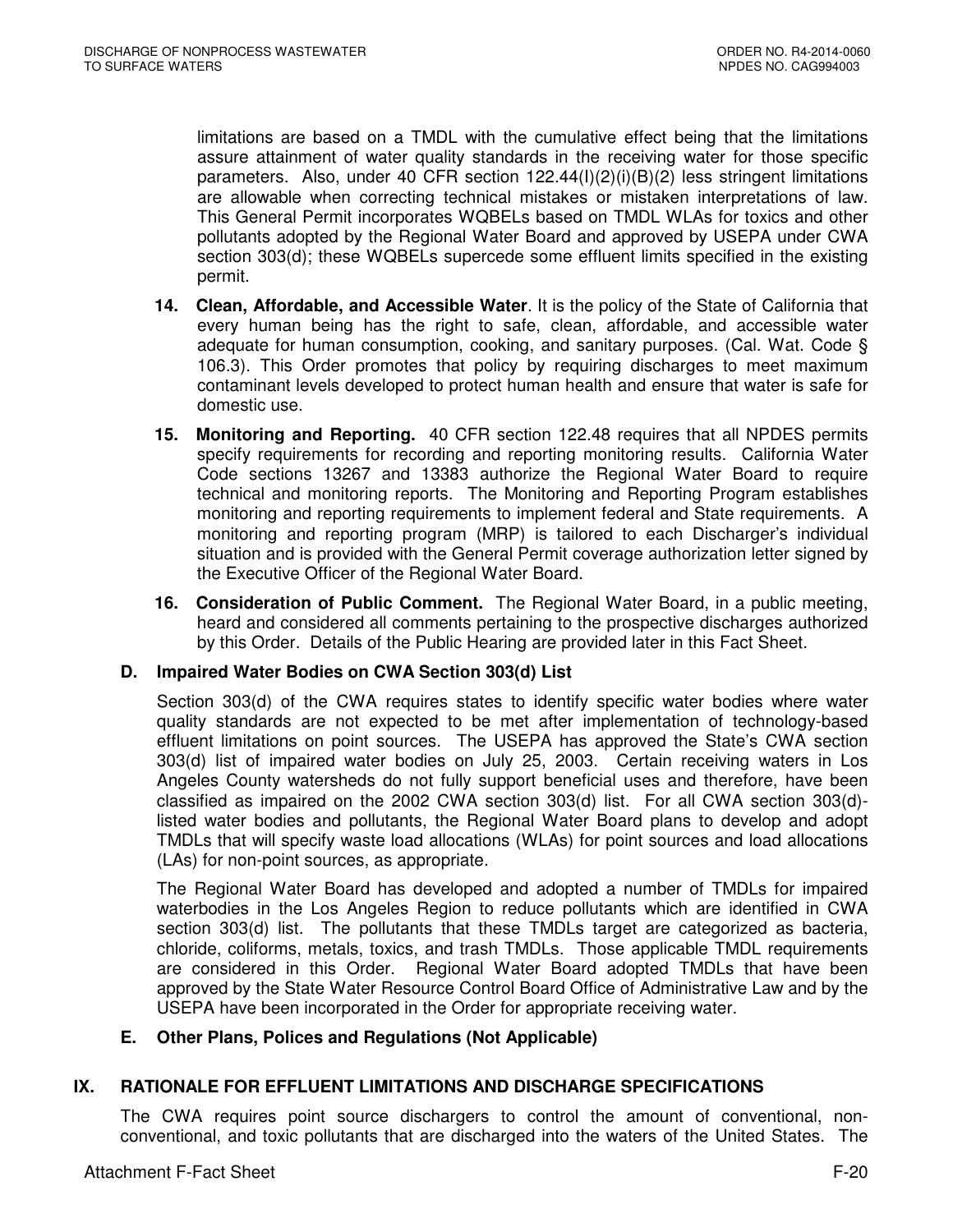control of pollutants discharged is established through effluent limitations and other requirements in NPDES permits. There are two principal bases for effluent limitations in the Code of Federal Regulations: 40 CFR section 122.44(a) requires that permits include applicable technology-based limitations and standards; and 40 CFR section 122.44(d) requires that permits include water quality-based effluent limitations to attain and maintain applicable numeric and narrative water quality criteria to protect the beneficial uses of the receiving water.

# **A. Discharge Prohibitions**

Discharges under this Order are required to be nontoxic. Toxicity is the adverse response of organisms to chemicals or physical agents. This prohibition is based on the Regional Water Boards' Basin Plans, which require that all waters be maintained free of toxic substances in concentrations that are lethal or produce other detrimental responses in aquatic organisms. Detrimental responses include, but are not limited to, decreased growth rate and decreased reproductive success of resident or indicator species. Basin Plans also require waters to be free of toxic substances in concentrations that produce detrimental physiological responses in human, plant, or animal life. This objective applies regardless of whether the toxicity is caused by a single substance or the interactive effect of multiple substances.

# **B. Technology-Based Effluent Limitations**

# 1. **Scope and Authority**

Section 301(b) of the CWA and implementing USEPA permit regulations at 40 CFR section 122.44 require that permits include conditions meeting applicable technologybased requirements at a minimum, and any more stringent effluent limitations necessary to meet applicable water quality standards. The discharge authorized by this Order must meet minimum federal technology-based requirements based on Secondary Treatment Standards at 40 CFR part 133, Effluent Limitations Guidelines and Standards for the applicable categories in 40 CFR, and/or Best Professional Judgment (BPJ) in accordance with 40 CFR section 125.3.

# 2. **Applicable Technology-Based Effluent Limitations**

The CWA requires that technology-based effluent limitations be established based on several levels of controls:

- **a.** Best Practicable Treatment Control Technology (BPT) represents the average of the best performance by plants within an industrial category or subcategory. BPT standards apply to toxic, conventional, and nonconventional pollutants.
- **b.** Best Available Technology Economically Achievable (BAT) represents the best existing performance of treatment technologies that are economically achievable within an industrial point source category. BAT standards apply to toxic and nonconventional pollutants.
- **c.** Best Conventional Pollutant Control Technology (BCT) represents the control from existing industrial point sources of conventional pollutants including BOD, TSS, fecal coliform, pH, and oil and grease. The BCT standard is established after considering the "cost reasonableness" of the relationship between the cost of attaining a reduction in effluent discharge and the benefits that would result, and also the cost effectiveness of additional industrial treatment beyond BPI.
- **d.** New Source Performance Standards (NSPS) represent the best available demonstrated control technology standards. The intent of NSPS guidelines is to set limitations that represent state-of-the-art treatment technology for new sources.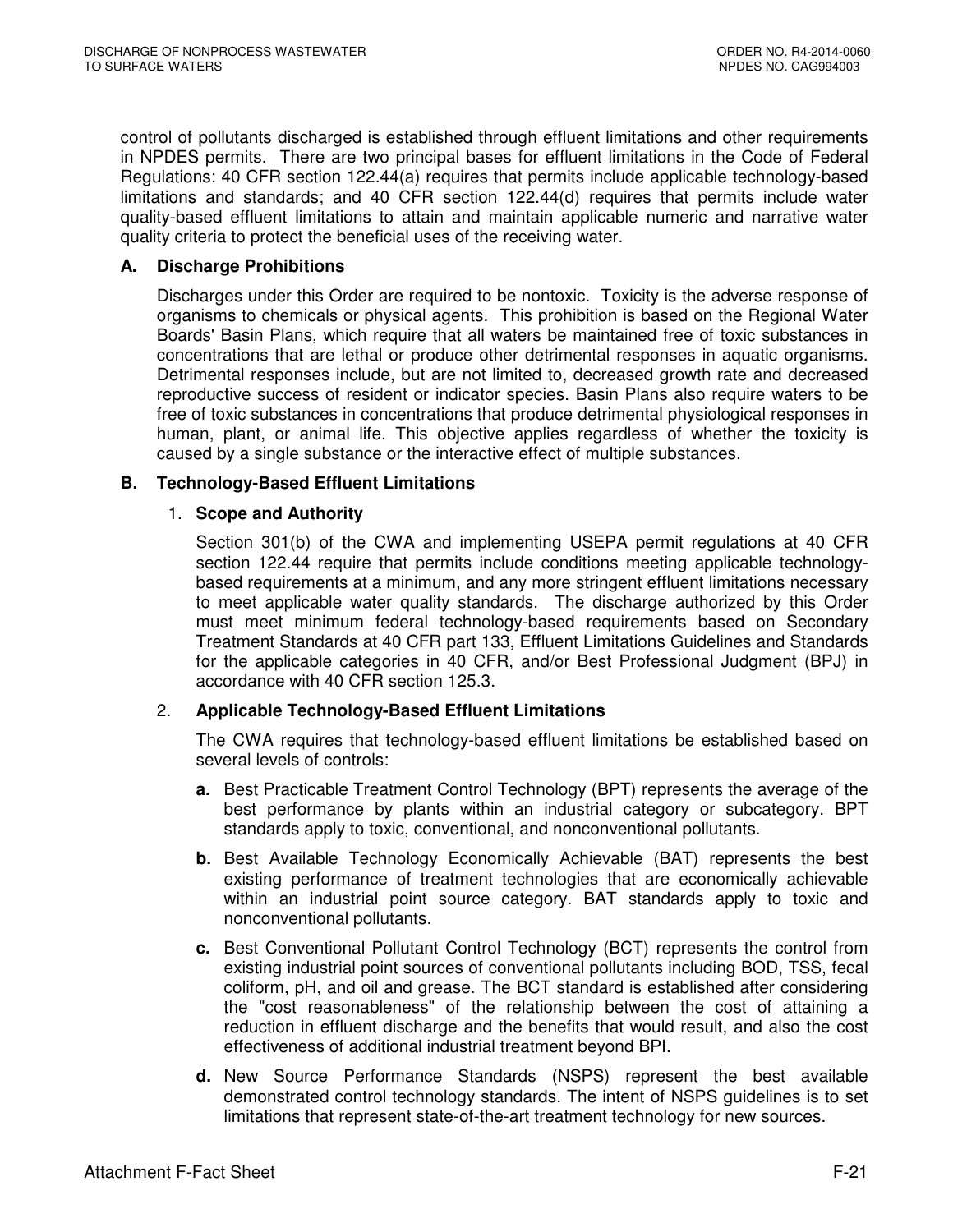The CWA requires USEPA to develop Effluent Limitations, Guidelines and Standards (ELGs) representing application of BPT, BAT, BCT, and NSPS. Section 402(a)(1) of the CWA and 40 CFR section 125.3 of the NPDES regulations authorize the use of Best Professional Judgment (BPJ) to derive technology-based effluent limitations on a caseby-case basis where ELGs are not available for certain industrial categories and/or pollutants of concern. Where BPJ is used, the permit writer must consider specific factors outlined in 40 CFR section 125.3.

NPDES permits for discharges to surface waters must meet all applicable provisions of sections 301 and 402 of the CWA. These provisions require controls of pollutant discharges that utilize BAT and BCT to reduce pollutant and any more stringent controls necessary to meet water quality standards.

## **C. Water Quality-Based Effluent Limitations (WQBELs)**

## 1. **Scope and Authority**

Section 301(b) of the CWA and 40 CFR section 122.44(d) require that permits include limitations more stringent than applicable federal technology-based requirements where necessary to achieve applicable water quality standards.

40 CFR section 122.44(d)(1)(i) requires that permits include effluent limitations for all pollutants that are or may be discharged at levels that have the reasonable potential to cause or contribute to an exceedance of a water quality standard, including numeric and narrative objectives within a standard. Where reasonable potential has been established for a pollutant, but there is no numeric criterion or objective for the pollutant, water quality-based effluent limitations (WQBELs) must be established using: (1) USEPA criteria guidance under CWA section 304(a), supplemented where necessary by other relevant information; (2) an indicator parameter for the pollutant of concern; or (3) a calculated numeric water quality criterion, such as a proposed state criterion or policy interpreting the state's narrative criterion, supplemented with other relevant information, as provided in 40 CFR section 122.44(d)(1)(vi).

The process for determining reasonable potential and calculating WQBELs when necessary is intended to protect the designated uses of the receiving water as specified in the Basin Plan, and achieve applicable water quality objectives and criteria that are contained in other state plans and policies, or any applicable water quality criteria contained in the CTR and NTR.

# 2. **Applicable Beneficial Uses and Water Quality Criteria and Objectives**

Typical beneficial uses covered by this Order include the following:

- **a.** Inland surface waters above an estuary municipal and domestic supply, industrial service and process supply, agricultural supply, groundwater recharge, freshwater replenishment, aquaculture, warm and cold freshwater habitats, inland saline water and wildlife habitats, water contact and noncontact recreation, fish migration, and fish spawning.
- **b.** Inland surface waters within and below an estuary industrial service supply, marine and wetland habitats, estuarine and wildlife habitats, water contact and noncontact recreation, commercial and sport fishing, aquaculture, migration of aquatic organisms, fish migration, fish spawning, preservation of rare and endangered species, preservation of biological habitats, and shellfish harvesting.
- **c.** Coastal Zones (both nearshore and offshore) industrial service supply, navigation, water contact and noncontact recreation, commercial and sport fishing, marine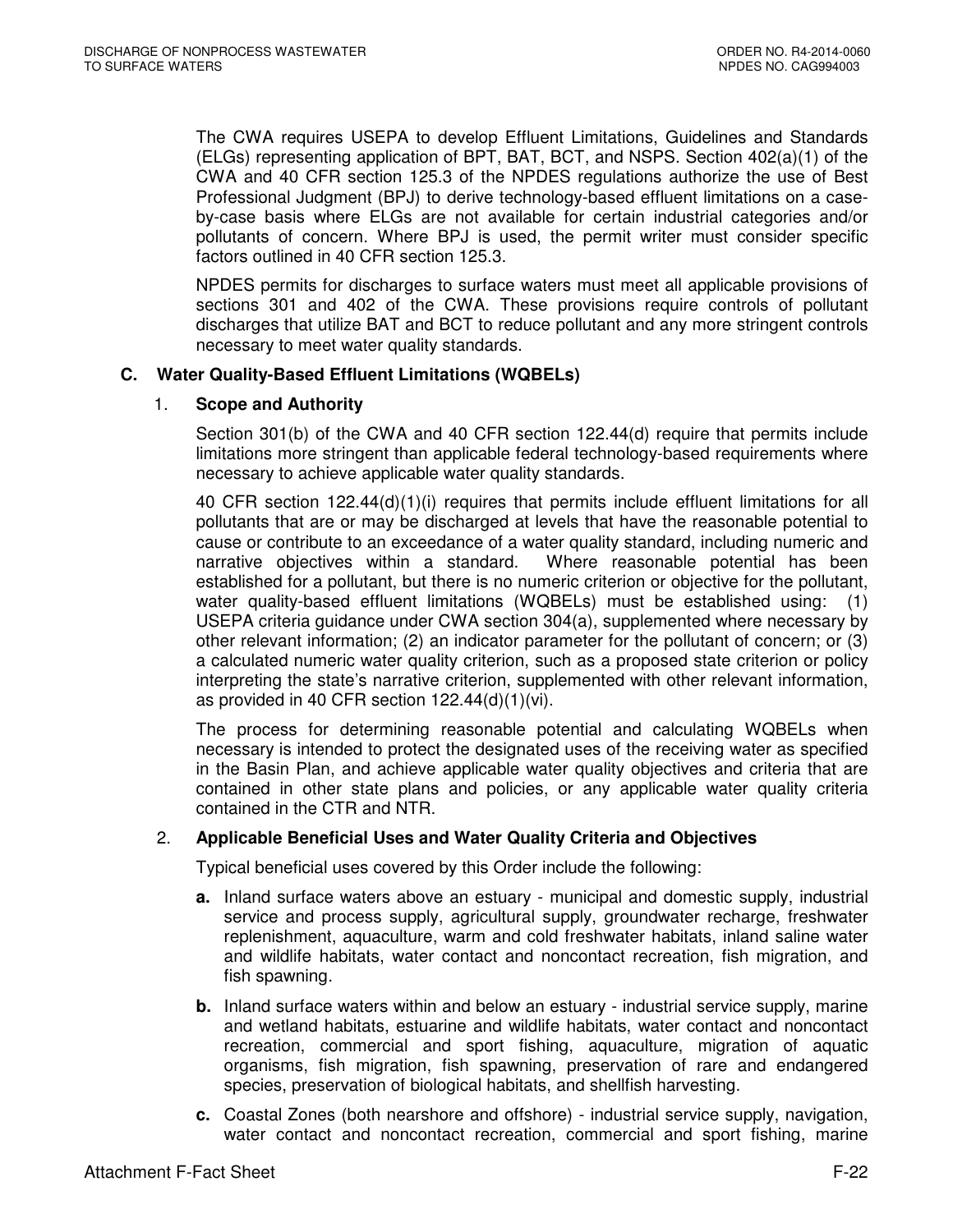habitat, wildlife habitat, fish migration and spawning, shellfish harvesting, and rare, threatened, or endangered species habitat.

## 3. **Determining the Need for WQBELs**

In accordance with Section 1.3 of the SIP, the Regional Water Board conducts Reasonable Potential Analysis (RPA) for each priority pollutant with an applicable criterion or objective to determine if a WQBEL is required in the permit. Water quality data from representative sample(s) are compared with the corresponding values in Attachment E. Screening Levels for General Permits. The constituent(s) with a value exceeding the screening level is considered to have a reasonable potential to exceed water quality criterion or objective and the corresponding WQBELs are prescribed in the enrollment of the discharge.

The Regional Water Board developed TMDL-based Wasteload Allocations (WLAs) for metals, nutrients, toxic organic compounds in the major rivers and its tributaries in the Los Angeles Region. The effluent limitations for these pollutants were established regardless of whether or not there is reasonable potential for the pollutants to be present in the discharge at levels that would cause or contribute to a violation of water quality standards. The Regional Water Board developed water quality-based effluent limitations for these pollutants pursuant to 40 CFR section  $122.44(d)(1)(vii)$ , which does not require or contemplate a reasonable potential analysis. Similarly, the SIP at Section 1.3 recognizes that reasonable potential analysis is not appropriate if a TMDL has been developed.

The effluent limitations prescribed under this General Permit are calculated assuming no dilution. For most practical purposes, discharges from nonprocess wastewater do not flow directly into receiving waters with enough volume to consider dilution credit or to allocate a mixing zone. Most discharges regulated under this General Permit are to storm drain systems that discharge to creeks and streams. Many of these creeks and streams are dry during the summer months. Therefore, for many months of the year, these discharges may represent all or nearly all of the flow in some portions of the receiving creeks or streams. These discharges, therefore, have the potential to recharge groundwaters protected as drinking waters.

An exception to this policy may be applied based on approved mixing zone study and based on demonstration of compliance with water quality objectives in the receiving water as prescribed in the Basin Plan. This exception process is more appropriate for an individual permit, and would not be appropriate for a general permit, that should be protective of most stringent water quality objectives and beneficial uses. If discharger requests that a dilution credit be included in the computation of effluent limit or that a mixing zone be allowed, an individual permit will be required. However, if no mixing zone is proposed, this General Permit provides coverage for all discharges to receiving water bodies in Coastal Watersheds of Los Angeles and Ventura Counties.

The Basin Plan states that the pH of inland surface waters shall not be depressed below 6.5 or raised above 8.5 as a result of waste discharge. Based on the requirements of the Basin Plan an instantaneous minimum limitation of 6.5 and an instantaneous maximum limitation of 8.5 for pH are included in the tentative permit. The Basin Plan lists temperature requirements for the receiving waters and references the Thermal Plan. Based on the requirements of the Thermal Plan and a white paper developed by Regional Water Board staff entitled Temperature and Dissolved Oxygen Impacts on Biota in Tidal Estuaries and Enclosed Bays in the Los Angeles Region, a maximum effluent temperature limitation of 86 °F is included in the tentative Order. The white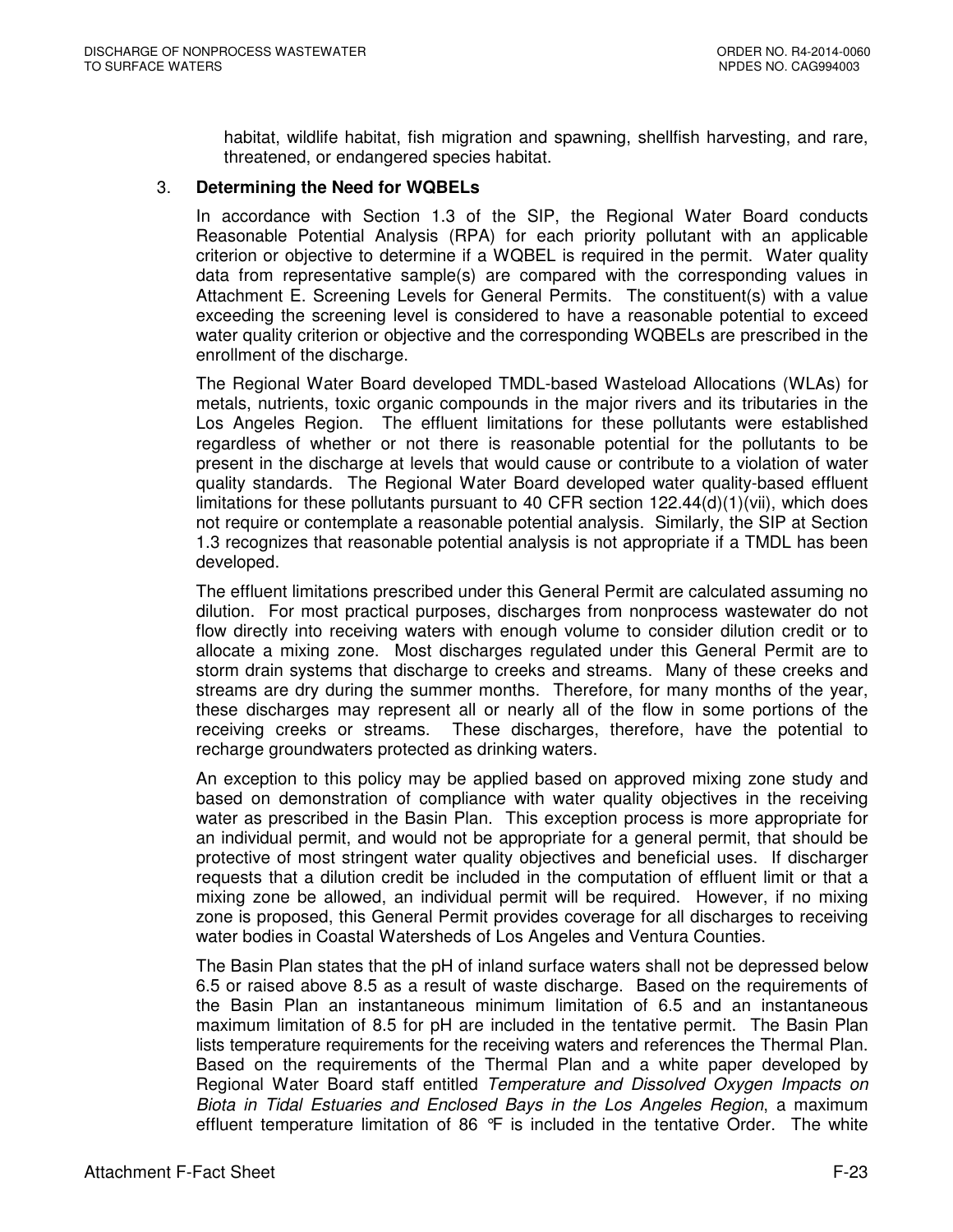paper evaluated the optimum temperatures for steelhead, topsmelt, ghost shrimp, brown rock crab, jackknife clam and blue mussel. The new temperature effluent limitation is reflective of new information available that indicates that the 100°F temperature is not protective of aquatic organisms. A survey was completed for several species of fish and the 86°F temperature was found to be protective.

## 4. **WQBEL Calculations**

The specific procedures for calculating WQBELs are contained in the USEPA's Technical Support Document for Water Quality-Based Toxics Control (TSD) of 1991 (USEPA/505 /2-90-001) and the SIP, and they were used to calculate the WQBELs in this Order. Because the effluent limitations pursuant to this Order are established to protect the most protective water quality objective for the surface water beneficial uses in the Los Angeles Region, the most stringent criteria for lead, chromium III, and chromium VI in the CTR become their wasteload allocations.

## **WQBELs Calculation Example**

Using lead as an example, the following demonstrates how WQBELs were established for the Order.

Step 1:

For each constituent requiring an effluent limitation, identify the applicable water quality criteria or objective. For each criterion, determine the effluent concentration allowance (ECA) using the following steady state equation:

 $ECA = C + D(C-B)$  when  $C > B$ , and

 $ECA = C$  when  $C \# B$ ,

Where:  $C =$  The priority pollutant criterion/objective, adjusted if necessary for hardness, pH and translators.

- $D =$  The dilution credit, and
- $B =$  The ambient background concentration

The criteria for lead as in CTR are shown in Table 2.

|  |  | Table 12. Summary of Lead Criteria as in CTR |  |
|--|--|----------------------------------------------|--|
|  |  |                                              |  |

|            |                   | <b>CTR/NTR Water Quality Criteria</b> |         |                  |           |                                                   |                   |  |  |
|------------|-------------------|---------------------------------------|---------|------------------|-----------|---------------------------------------------------|-------------------|--|--|
| <b>CTR</b> |                   | <b>Freshwater</b>                     |         | <b>Saltwater</b> |           | <b>Human Health for</b><br><b>Consumption of:</b> |                   |  |  |
| No.        | <b>Parameters</b> | Acute                                 | Chronic | Acute            | Chronic   | Water &<br>Organisms                              | Organisms<br>only |  |  |
|            |                   | $\mu$ g/L                             | μg/L    | $\mu$ g/L        | $\mu$ g/L | $\mu$ g/L                                         | $\mu$ g/L         |  |  |
|            | Lead              | 65                                    | 2.5     | 210              | 8.1       | Narrative                                         | Narrative         |  |  |

"- -" = Water quality criteria not applicable

The CTR metal criteria for lead need to be adjusted for hardness and translators. A hardness value of 100 mg/L as  $CaCO<sub>3</sub>$  is used to satisfy the most stringent criteria requirement. According to 40 CFR Water Quality Standards, 131.38 (b)(2), Factors for Calculating Metals Criteria, Conversion Factor for lead at 100 mg/L hardness is 0.791, for both freshwater acute criteria and freshwater chronic criteria. Therefore,

 $65 / 0.791 = 81.65$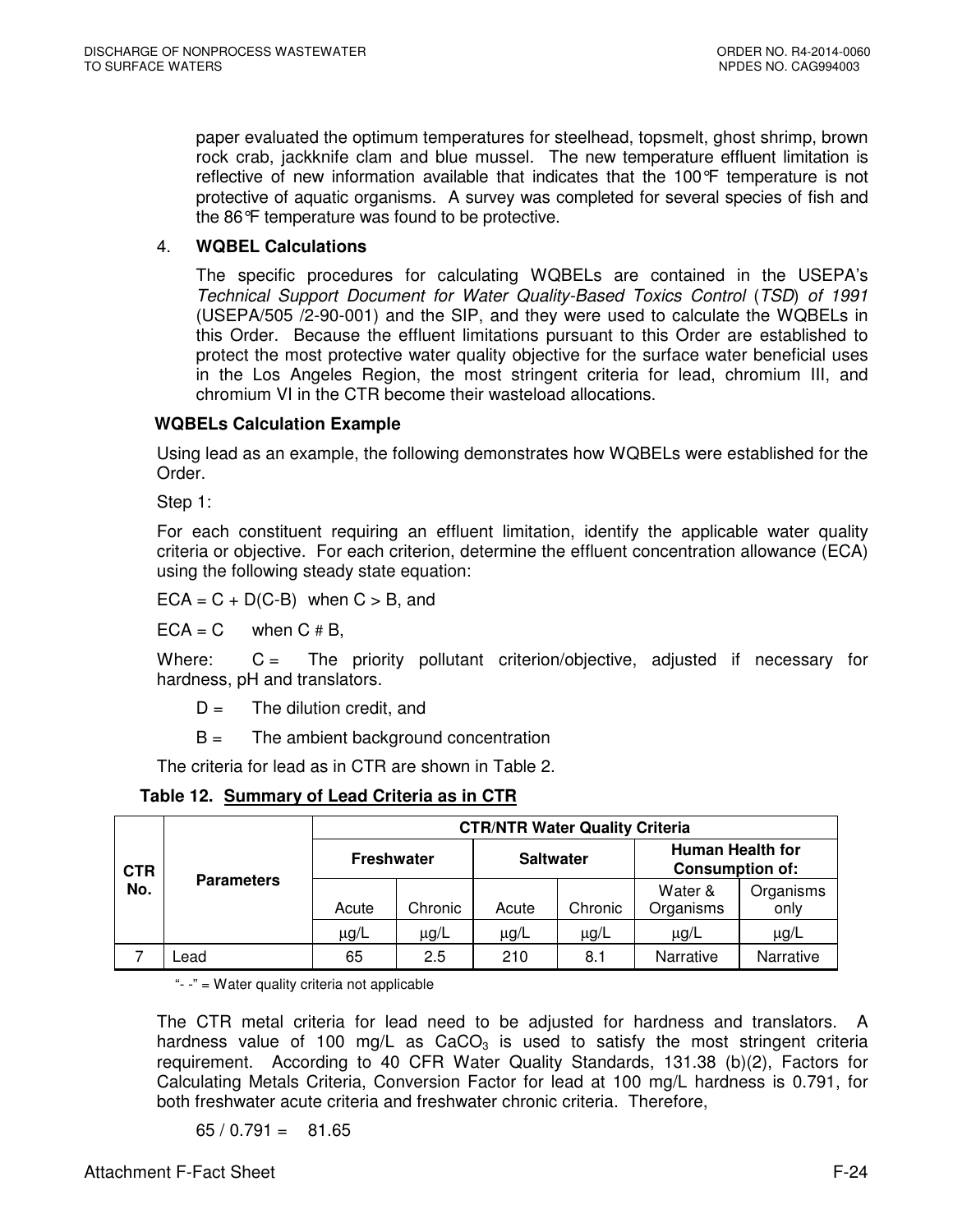## $2.5 / 0.791 = 3.18$

The criteria adjusted values are shown in Table 3.

| <b>CTR</b> |                                  |                                    | <b>CTR/NTR Water Quality Criteria</b> |           |                  |           |                                                   |                   |  |  |
|------------|----------------------------------|------------------------------------|---------------------------------------|-----------|------------------|-----------|---------------------------------------------------|-------------------|--|--|
|            |                                  | <b>Selected</b><br><b>Criteria</b> | <b>Freshwater</b>                     |           | <b>Saltwater</b> |           | <b>Human Health for</b><br><b>Consumption of:</b> |                   |  |  |
| No.        | Parameters *                     |                                    | Acute                                 | Chronic   | Acute            | Chronic   | Water &<br>Organisms                              | Organisms<br>only |  |  |
|            |                                  | $\mu$ g/L                          | $\mu$ g/L                             | $\mu$ g/L | $\mu$ g/L        | $\mu$ g/L | $\mu$ g/L                                         | $\mu$ g/L         |  |  |
|            | Lead<br><b>Total Recoverable</b> | 3.18                               | 81.65                                 | 3.18      | 220.82           | 8.52      | Narrative                                         | <b>Narrative</b>  |  |  |

# **Table 13. Summary of Lead Criteria Adjusted for Hardness**

"- -" = Water quality criteria not applicable

As discussed above, for the Order, dilution was not allowed; therefore:

 $ECA = C$ 

For lead,

 $ECA<sub>acute</sub>$  = 81.65  $\mu$ g/L

 $ECA_{\text{chronic}}$  = 3.18  $\mu$ g/L

Step 2:

For each ECA based on aquatic life criterion/objective, determine the long-term average discharge condition (LTA) by multiplying the ECA by a factor (multiplier). The multiplier is a statistically based factor that adjusts the ECA to account for effluent variability. The value of the multiplier varies depending on the coefficient of variation (CV) of the data set and whether it is an acute or chronic criterion/objective. Table 1 of the SIP provides pre-calculated values for the multipliers based on the value of the CV. Equations to develop the multipliers in place of using values in the tables are provided in Section 1.4, Step 3 of the SIP and will not be repeated here.

 $LTA<sub>acute</sub> = ECA<sub>acute</sub> \times Multiplier<sub>acute 99</sub>$ 

 $LTA_{\text{chronic}} = \text{ECA}_{\text{chronic}} \times \text{Multiplier}_{\text{chronic}}$  99

The CV for the data set must be determined before the multipliers can be selected and will vary depending on the number of samples and the standard deviation of a data set. If the data set is less than 10 samples, or at least 80 percent of the samples in the data set are reported as non-detect, the CV shall be set equal to 0.6.

In this General Permit, there is no sample data available. Therefore, the USEPA default CV value of 0.6 is used to develop the acute and chronic LTA using equations provided in Section 1.4, Step 3 of the SIP (Table 1 of the SIP also provides this data up to three decimals):

| CV                              | ECA Multiplier $_{\text{acute 99}}$ |  |         | ECA Multiplier <sub>chronic</sub> 99           |
|---------------------------------|-------------------------------------|--|---------|------------------------------------------------|
| 0.6.                            | 0.32108                             |  | 0.52743 |                                                |
| $\mathsf{LTA}_\mathsf{acute}$   | $=$ $\sim$                          |  |         | $81.65 \mu g/L \times 0.32108 = 26.22 \mu g/L$ |
| $\mathsf{LTA}_\mathsf{chronic}$ | $=$                                 |  |         | $3.18 \mu g/L \times 0.52743 = 1.68 \mu g/L$   |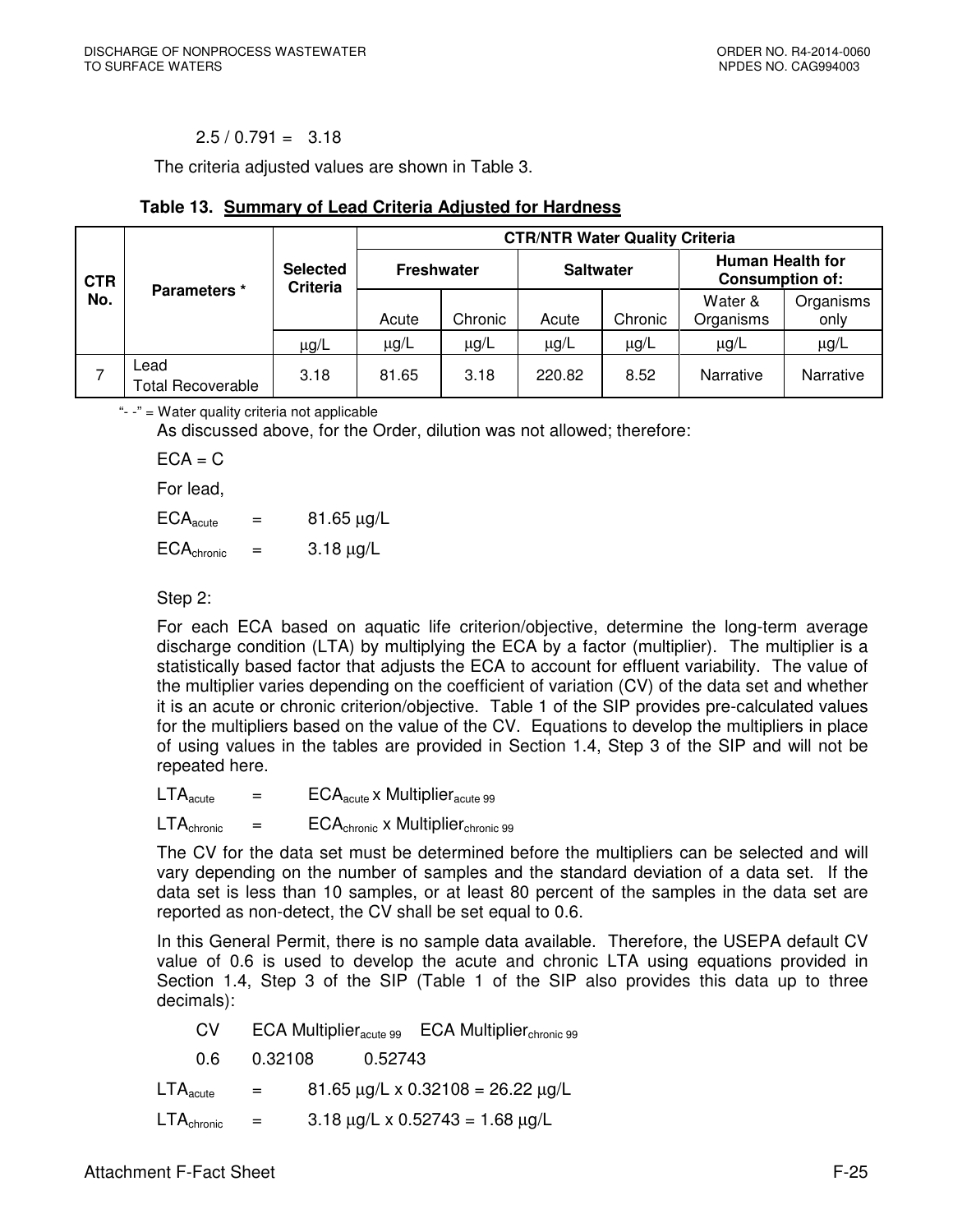Step 3:

Select the most limiting (lowest) of the LTA.

 $LTA =$  most limiting of  $LTA$ <sub>acute</sub> or  $LTA$ <sub>chronic</sub>

For lead, the most limiting LTA was the  $LTA_{acute}$ 

 $LTA = 1.68 \mu g/L$ 

Step 4:

Calculate the WQBELs by multiplying the LTA by a factor (multiplier). The multiplier is a statistically based factor that adjusts the LTA for the averaging periods and exceedance frequencies of the criteria/objectives and the effluent limitations. The value of the multiplier varies depending on the probability basis, the coefficient of variation (CV) of the data set, the number of samples (for AMEL) and whether it is a monthly or daily limit. Table 2 of the SIP provides pre-calculated values for the multipliers based on the value of the CV and the number of samples. Equations to develop the multipliers in place of using values in the tables are provided in Section 1.4, Step 5 of the SIP and will not be repeated here.

 $\text{MDEL}_{\text{aquatic life}} = \text{LTA} \times \text{MDEL}_{\text{multiplier 99}}$ 

AMEL $_{\text{aquatic life}} = \text{LTA} \times \text{AMEL}_{\text{multiplier 99}}$ 

For lead, the following data was used to develop the MDEL for aquatic life using equations provided in Section 1.4, Step 5 of the SIP (Table 2 of the SIP also provides this data up to two decimals):

Sample No. / Month  $CV$  Multiplier<sub>MDEL 99</sub> Multiplier<sub>MDEL 99</sub>

4 0.6 3.11 1.55

MDEL<sub>aquatic life</sub> = 1.68  $\mu$ g/L x 3.11 = 5.22  $\mu$ g/L

AMEL<sub>aquatic life</sub> = 1.68  $\mu$ g/L x 1.55 = 2.60  $\mu$ g/L

The WQBELs for chromium III, chromium VI, and other CTR based limitations are similarly calculated and summarized on Table 6, Summaries of Limitations and Rationales.

# 5. **Whole Effluent Toxicity (WET)**

Whole effluent toxicity (WET) protects the receiving water quality from the aggregate toxic effect of a mixture of pollutants in the effluent. WET tests measure the degree of response of exposed aquatic test organisms to an effluent. The WET approach allows for protection of the narrative "no toxics in toxic amounts" criterion while implementing numeric criteria for toxicity. There are two types of WET tests: acute and chronic. An acute toxicity test is conducted over a short time period and measures mortality. A chronic toxicity test is conducted over a longer period of time and may measure mortality, reproduction, and growth.

The Basin Plan specifies a narrative objective for toxicity, requiring that all waters be maintained free of toxic substances in concentrations that are lethal to or produce other detrimental responses by aquatic organisms. Detrimental response includes but is not limited to decreased growth rate, decreased reproductive success of resident or indicator species, and/or significant alterations in population, community ecology, or receiving water biota. The acute toxicity objective for discharges dictates that the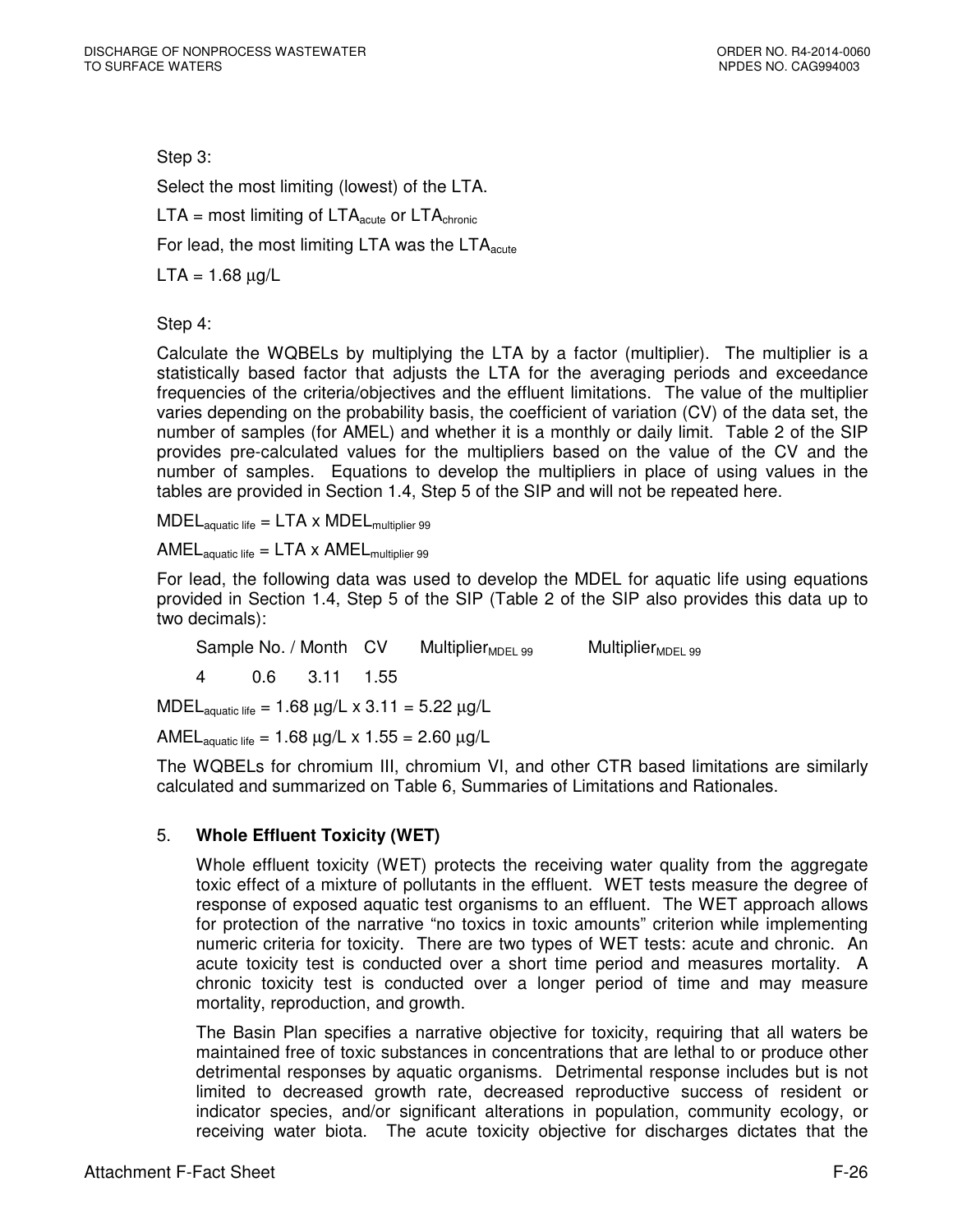average survival in undiluted effluent for any three consecutive 96-hour static or continuous flow bioassay tests shall be at least 90 percent, with no single test having less than 70 percent survival. The WET requirements from the previous Orders remain unchanged.

For the intermittent nature of the discharge, it is not expected to contribute to long-term toxic effects within the receiving water; therefore, the Discharger will not be required to conduct chronic toxicity testing. Intermittent discharges are likely to have short-term effects; therefore at this facility, the Discharger will be required to comply with acute toxicity effluent limitations in accordance with the Basin Plan and the Order.

## 6. **Impact to Water Quality**

Nonprocess wastewater discharges could impair the designated beneficial uses of the receiving water, cause short-term violations of water quality objectives, cause secondary drinking water standards to be violated, or cause a nuisance. Discharges covered by the accompanying order may involve a treatment system, which may include physical, chemical, and/or biological treatment.

## 7. **Specific Rationales for Each of the Numerical Effluent Limitations**

The effluent limitations and the specific rationales for pollutants that are expected to be present in discharges covered by this General Permit are listed in the tables at the end of this section. The specific rationales include: the existing General Permit Order No. R4-2009-0047 (General NPDES Permit No. CAG994003); the CTR; the Basin Plan; established TMDLs for Los Angeles Region and Title 22 California Code of Regulations (California Domestic Water Quality and Monitoring Regulations). It is intended that all the General Permits issued by this Regional Water Board for similar activities have similar effluent limits for the constituents of concern.

This Order establishes limits for many more constituents so that this General Permit will be able to cover many discharges which might otherwise not be eligible for coverage under a general permit. The many established effluent limitations increase the likelihood that a given discharge can be covered so that the advantages of a general permit in comparison to an individual permit, relatively lower cost, speed of enrollment, can be availed by many dischargers.

Because this Order is intended to serve as a general NPDES permit and covers discharges to all surface waters in the Los Angeles Region, the effluent limitations established pursuant to this general order are established to protect the most protective water quality objective for the surface water beneficial uses in the Los Angeles Region.

The discharges regulated under this General Permit have the potential to recharge groundwaters protected as drinking waters. The Basin Plan requires these groundwaters to be protected to Title 22 requirements, and it implements both the Federal and State anti-degradation policies. Primary standards are standards that protect public health by limiting the levels of contaminants in drinking water. Secondary standards are guidelines regulating contaminants that may cause aesthetic effects (such as taste, odor, or color) in drinking water. For surface waters with the beneficial use of municipal and domestic supply, it is also appropriate to limit discharges into these sources of drinking water to MCL. To protect the most restrictive water quality objective, this General Permit includes limit for methylene blue active substances (MBAS) of 0.5 mg/L consistent with the existing permits. This limit is applicable to surface waters and groundwaters that have MUN designation because the discharges regulated under this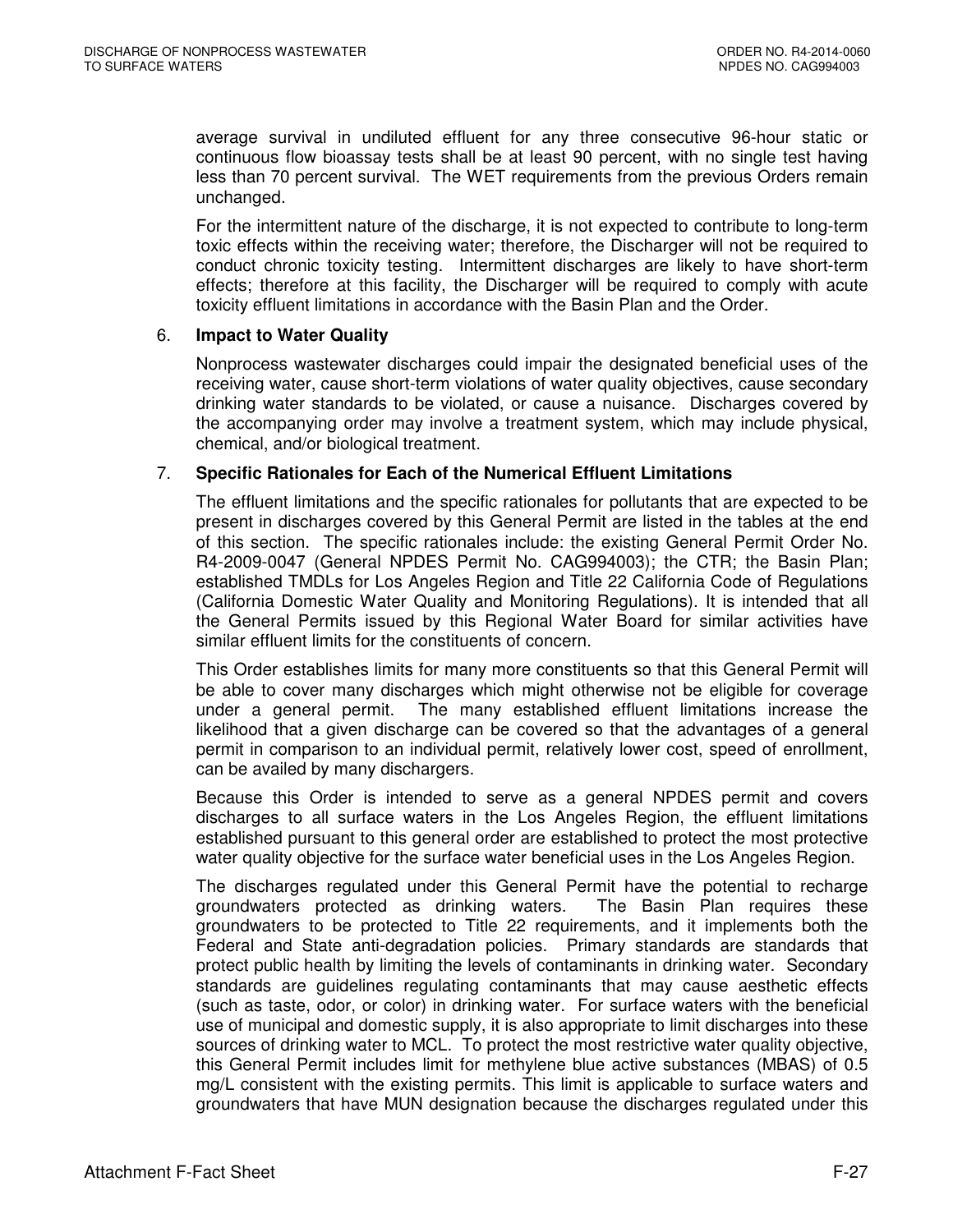General Permit have the potential to recharge groundwaters protected as drinking waters.

On January 22, 2001 EPA adopted a new standard for arsenic in drinking water at 10 parts per billion (ppb) (40 CFR section 141.62(b)(16), replacing the old standard of 50 ppb. EPA has set the arsenic standard for drinking water at .010 parts per million (10 parts per billion) to protect consumers served by public water systems from the effects of long-term, chronic exposure to arsenic. The rule became effective on February 22, 2002. The date by which systems must comply with the new 10 ppb standard is January 23, 2006.

This General Permit includes effluent limitations for metals and some organic compounds which are specific based on whether the discharge is to a freshwater or saltwater receiving water. The CTR establishes the criteria for inland surface waters (freshwater) as well as water in the enclosed bays and estuaries (saltwater) and these criteria were used to set the appropriate metal limits. For purposes of this General Permit, saltwater is defined as waterbodies with saline, estuarine or marine beneficial use designations. All other inland surface waters are considered freshwater.

In freshwater, the toxicity of certain metals including cadmium, chromium III, copper, lead, nickel, silver, and zinc is dependent on water hardness. The CTR expresses the objectives for these metals through equations where the hardness of the receiving water is a variable. To simplify the permitting process, it was necessary that fixed hardness values be used in these equations. For limits in waters with hardness below 200 mg/L, a hardness value of 150 mg/L was used to calculate the limits. For limits in waters with hardness between 200 and 300 mg/L, a hardness value of 250 mg/L was used and for limits in waters with hardness 300 mg/L and above, a hardness value of 350 mg/L was used. The Order requires the Discharger to propose appropriate receiving water hardness or effluent hardness based on analytical results of receiving water or effluent samples. Upon approval of the Executive Officer, this hardness value will be used to determine the appropriate metal limitation from the table of limits (V.b.i.-Table 3) in the Order.

# **D. Final Effluent Limitation Considerations**

#### 1. **Anti-Backsliding Requirements**

Sections 402(o) and 303(d)(4) of the CWA and federal regulations at 40 CFR section 122.44(l) prohibit backsliding in NPDES permits. These anti-backsliding provisions require effluent limitations in a reissued permit to be as stringent as those in the previous permit, with some exceptions where limitations may be relaxed. All effluent limitations in this Order are at least as stringent as the effluent limitations in the previous Order

# 2. **Antidegradation Policies**

The State Water Board established California's antidegradation policy in State Water Board Resolution No. 68-16. Resolution No. 68-16 incorporates the federal antidegradation policy where the federal policy applies under federal law. Resolution No. 68-16 requires that existing quality of waters be maintained unless degradation is justified based on specific findings. The Regional Water Board's Basin Plan implements, and incorporates by reference, both the state and federal antidegradation policies. The permitted discharge under this General Permit is consistent with the antidegradation provision of Section131.12 and State Water Board Resolution No. 68-16.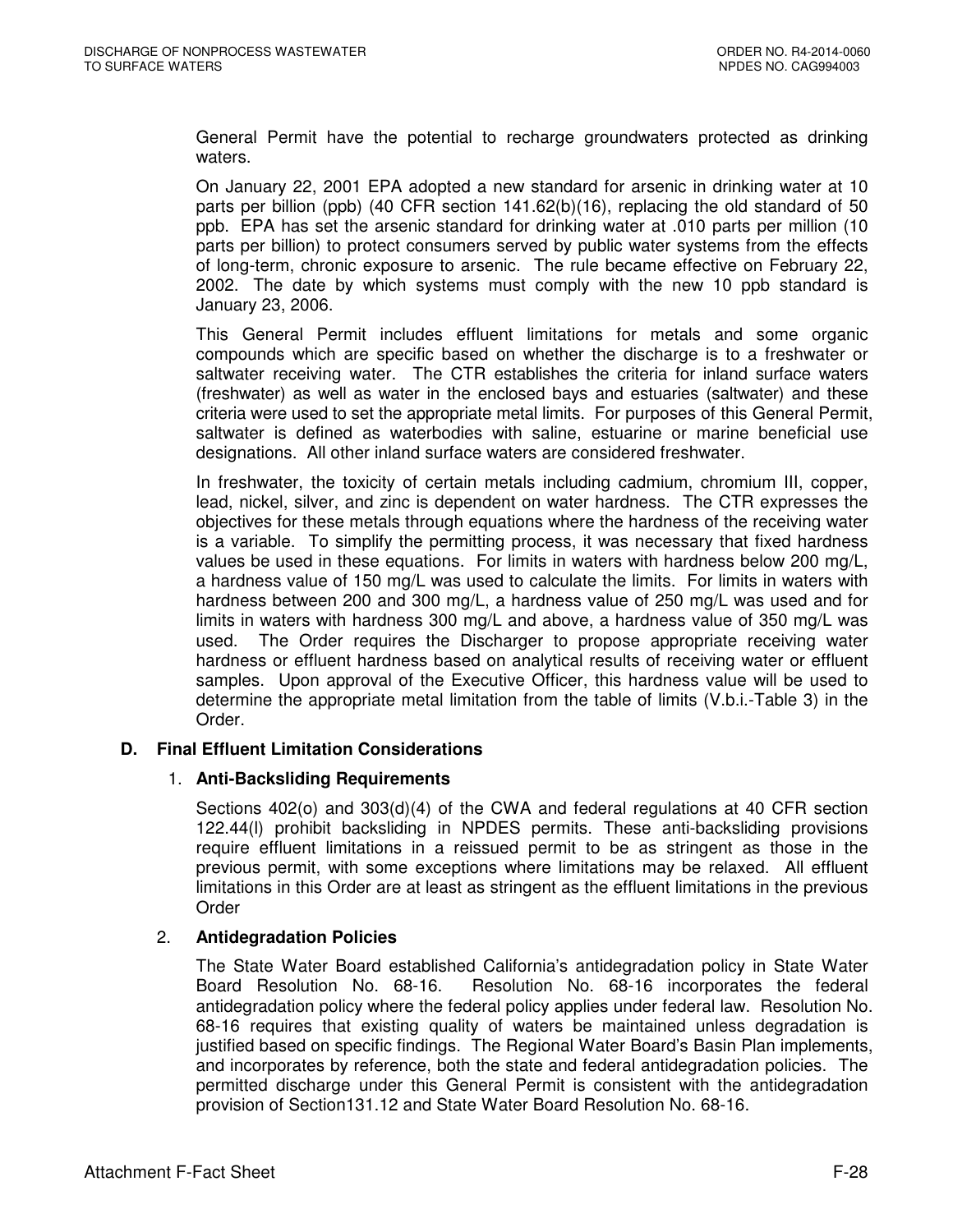# 3. **Stringency of Requirements for Individual Pollutants**

This Order contains both technology-based and water quality-based effluent limitations for individual pollutants. This Order's technology-based pollutant restrictions implement the minimum, applicable federal technology-based requirements. These limitations are not more stringent than required by the CWA. A more stringent daily maximum effluent limitation for Total Suspended Solids has been prescribed in this permit consistent with the minimum applicable federal technology and other NPDES permits.

Water quality-based effluent limitations have been derived to implement water quality objectives that protect beneficial uses. Both the beneficial uses and the water quality objectives have been approved pursuant to federal law and are the applicable federal water quality standards. To the extent that toxic pollutant water quality-based effluent limitations were derived from the CTR, the CTR is the applicable standard pursuant to 40 CFR section 131.38. The procedures for calculating the individual water qualitybased effluent limitations for priority pollutants are based on the CTR implemented by the SIP, which was approved by USEPA on May 18, 2000. Most beneficial uses and water quality objectives contained in the Basin Plan were approved under state law and submitted to and approved by USEPA prior to May 30, 2000. Any water quality objectives and beneficial uses submitted to USEPA prior to May 30, 2000, but not approved by USEPA before that date, are nonetheless "applicable water quality standards for purposes of the CWA" pursuant to 40 CFR section 131.21(c)(1). The remaining water quality objectives and beneficial uses implemented by this Order were approved by USEPA and are applicable water quality standards pursuant to section 131.21(c)(2). Collectively, this Order's restrictions on individual pollutants are no more stringent than required to implement the requirements of the CWA.

- 4. **Interim Effluent Limitations (Not Applicable)**
- 5. **Land Discharge Specifications (Not Applicable)**
- 6. **Recycling Specifications (Not Applicable)**
- 7. **Summaries of Limitations and Rationales**

Summaries of the final effluent limitations based on technology-based discharge limitations and water quality-based discharge limitations and their rationales are shown in the following tables.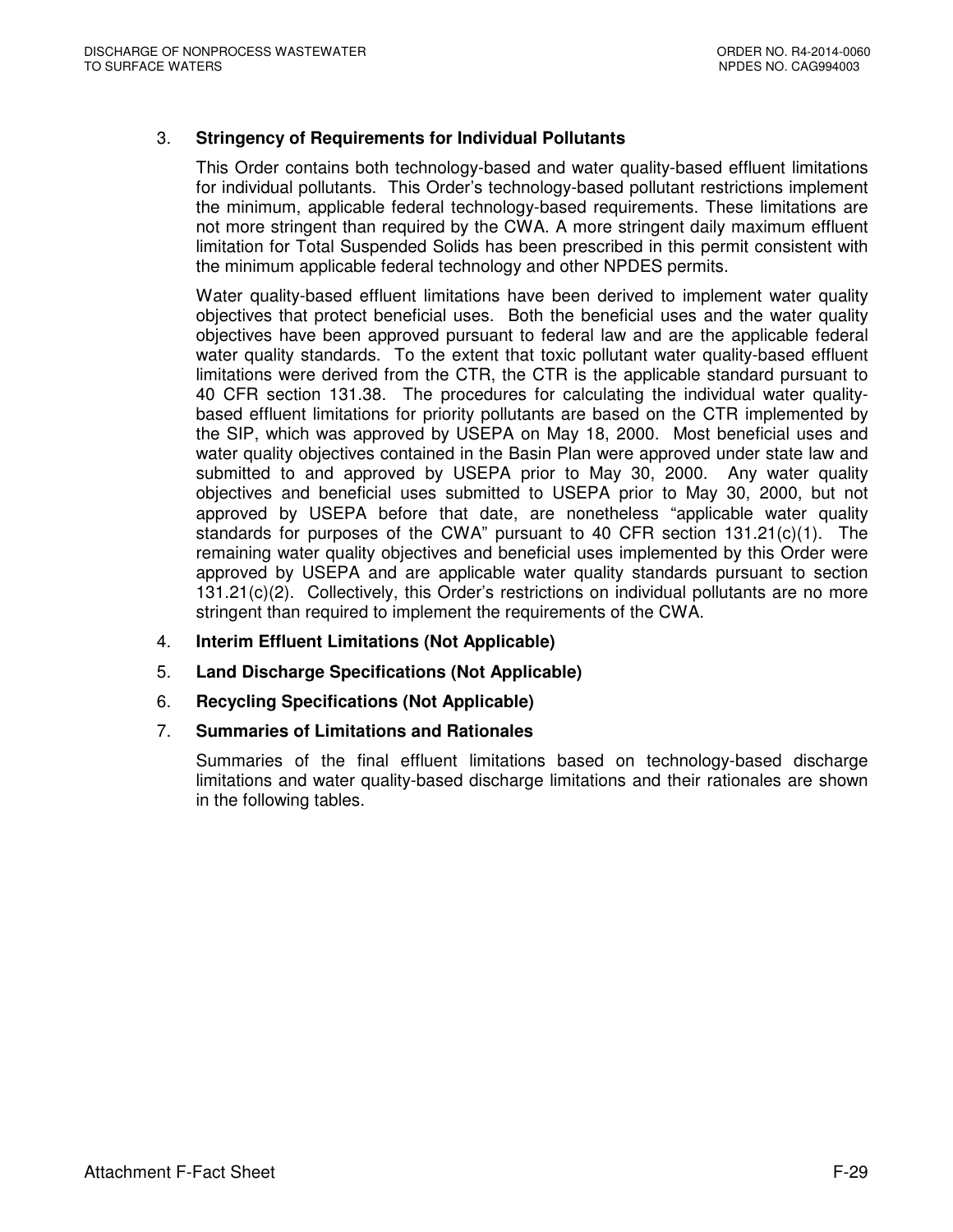|                                            | <b>Units</b> |                      | <b>Effluent Limitations</b> | <b>Basis for Limit</b> |                        |                                                                                                                                                                 |
|--------------------------------------------|--------------|----------------------|-----------------------------|------------------------|------------------------|-----------------------------------------------------------------------------------------------------------------------------------------------------------------|
| <b>Constituent</b>                         |              | <b>Maximum Daily</b> |                             |                        | <b>Average Monthly</b> |                                                                                                                                                                 |
|                                            |              | <b>Others</b>        | <b>MUN</b>                  | <b>Others</b>          | <b>MUN</b>             |                                                                                                                                                                 |
| <b>General Constituents</b>                |              |                      |                             |                        |                        |                                                                                                                                                                 |
| <b>Total Suspended Solids</b><br>(TSS)     | mg/L         | 75                   | 75                          | 50                     | 50                     | Previous Order <sup>3</sup> for<br>Average Monthly;<br>See the detailed<br>rationale following<br>this table for<br>Maximum Daily<br><b>Effluent Limitation</b> |
| Turbidity                                  | <b>NTU</b>   | 150                  | 150                         | 50                     | 50                     | Previous Order                                                                                                                                                  |
| BOD <sub>5</sub> 20 <sup>°</sup> C         | mg/L         | 30                   | 30                          | 20                     | 20                     | Previous Order                                                                                                                                                  |
| Oil and Grease                             | mg/L         | 15                   | 15                          | 10                     | 10                     | Previous Order                                                                                                                                                  |
| Settleable Solids                          | m/L          | 0.3                  | 0.3                         | 0.1                    | 0.1                    | Previous Order                                                                                                                                                  |
| <b>Sulfides</b>                            | mg/L         | 1.0                  | 1.0                         |                        |                        | Previous Order                                                                                                                                                  |
| <b>Residual Chlorine</b>                   | mg/L         | 0.1                  | 0.1                         |                        |                        | Previous Order,<br>Basin Plan <sup>4</sup>                                                                                                                      |
| Methylene Blue Active<br>Substances (MBAS) | mg/L         | 0.5                  | 0.5                         |                        |                        | Previous Order                                                                                                                                                  |
| <b>Volatile Organic Compounds</b>          |              |                      |                             |                        |                        |                                                                                                                                                                 |
| 1,1 dichloroethane                         | $\mu g/L$    | 5                    |                             |                        |                        | Previous Order                                                                                                                                                  |
| 1,1 dichloroethylene                       | $\mu$ g/L    | 6.0                  | 0.11                        | 3.2                    | 0.057                  | CTR <sup>5</sup> , Basin Plan                                                                                                                                   |
| 1,1,1 trichloroethane                      | $\mu$ g/L    | 200                  |                             |                        |                        | Previous Order                                                                                                                                                  |
| 1,1,2 trichloroethane                      | $\mu$ g/L    | 5                    | 1.2                         |                        | 0.6                    | Basin Plan, CTR                                                                                                                                                 |
| 1,2 dichloroethane                         | $\mu$ g/L    | 0.5                  | 0.5                         |                        | 0.38                   | Previous Order, CTR                                                                                                                                             |
| 1,2-trans-dichloroethylene                 | $\mu$ g/L    | 10                   |                             |                        |                        | Previous Order                                                                                                                                                  |
| Benzene                                    | $\mu g/L$    | 1.0                  |                             |                        |                        | Previous Order                                                                                                                                                  |
| Tetrachloroethylene                        | $\mu$ g/L    | 5.0                  | 1.6                         |                        | 0.80                   | Previous Order, CTR                                                                                                                                             |
| Trichloroethylene                          | $\mu g/L$    | 5.0                  | 5.0                         |                        | 2.7                    | Previous Order, CTR                                                                                                                                             |
| Vinyl chloride                             | $\mu$ g/L    | 0.5                  |                             |                        |                        | Previous Order                                                                                                                                                  |
| <b>Metals</b>                              |              |                      |                             |                        |                        |                                                                                                                                                                 |
| Antimony                                   | $\mu$ g/L    | 6                    |                             |                        |                        | <b>Basin Plan</b>                                                                                                                                               |
| Arsenic                                    | $\mu$ g/L    | 10                   |                             | 10                     |                        | <b>FMCL</b>                                                                                                                                                     |

# **Table 14. Summaries of Effluent Limitations and Rationales for Freshwater**

-

<sup>3</sup> The limit was carried over from the previous order to prevent backsliding.

<sup>4</sup> Basin Plan Objectives are instantaneous maximum concentrations of pollutants that when not exceeded are protective of the beneficial uses of the particular water body. They are generally set at the level required to protect the most sensitive beneficial use at an even lower level based on antidegradation principles.

<sup>5</sup> CTR-based number for the protection of aquatic organisms. The number is derived as a continuous criteria concentration (CCC) and equals the highest concentration of a pollutant to which aquatic life can be exposed for an extended period of time (4 days) without deleterious effects.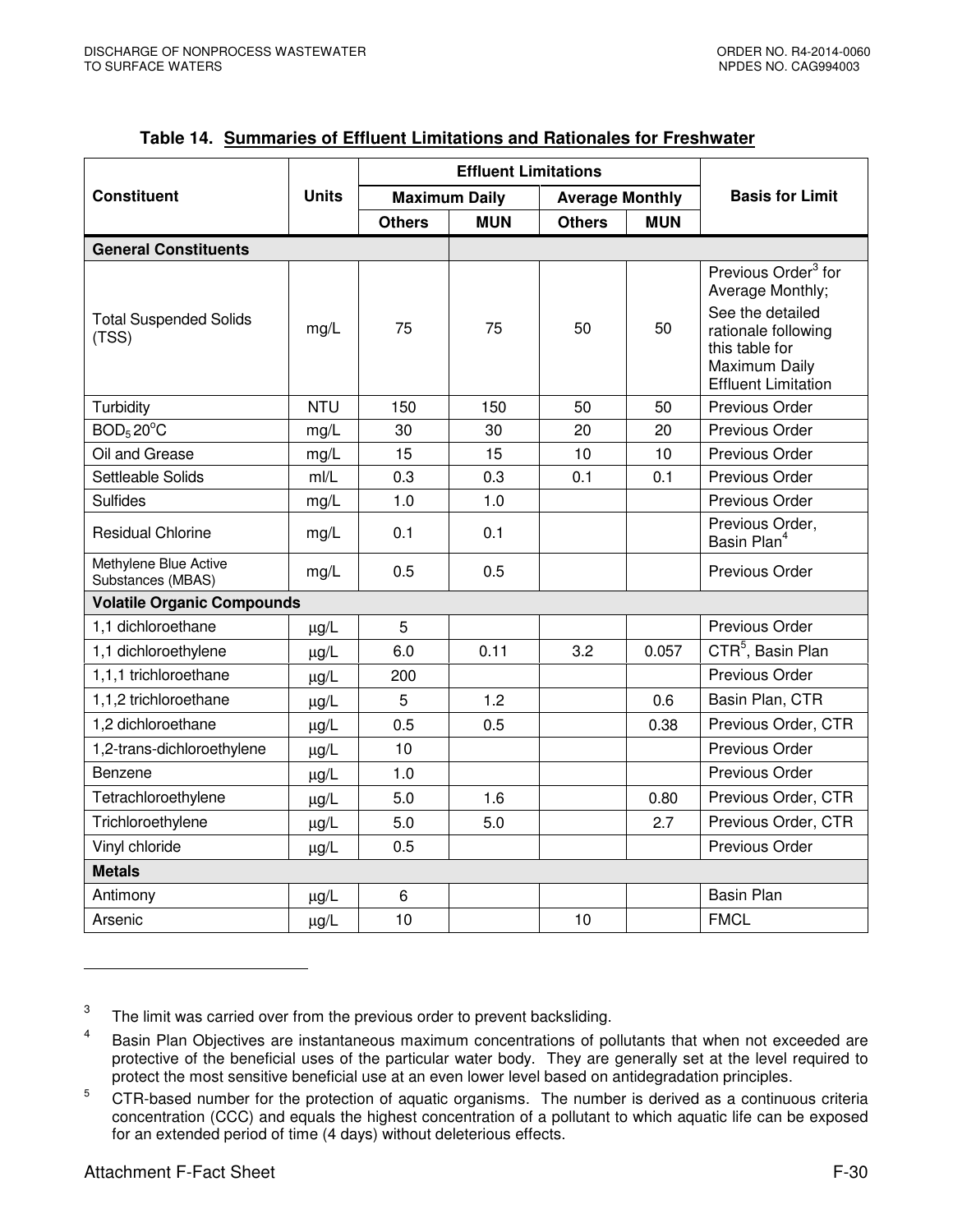|                    |              |                      | <b>Effluent Limitations</b> | <b>Basis for Limit</b> |                        |                 |
|--------------------|--------------|----------------------|-----------------------------|------------------------|------------------------|-----------------|
| <b>Constituent</b> | <b>Units</b> | <b>Maximum Daily</b> |                             |                        | <b>Average Monthly</b> |                 |
|                    |              | <b>Others</b>        | <b>MUN</b>                  | <b>Others</b>          | <b>MUN</b>             |                 |
| Beryllium          | $\mu$ g/L    | 4                    |                             |                        |                        | Basin Plan      |
| Cadmium            | $\mu$ g/L    | $6 - 5^7$            |                             | $3 - 5^5$              |                        | CTR, Basin Plan |
| Chromium III       | $\mu$ g/L    | 50                   |                             |                        |                        | Previous Order  |
| Chromium VI        | $\mu$ g/L    | 16                   |                             | 8                      |                        | <b>CTR</b>      |
| Copper             | $\mu$ g/L    | $21 - 44^{5}$        |                             | $10 - 22^{5}$          |                        | <b>CTR</b>      |
| Cyanide            | $\mu$ g/L    | 8.5                  |                             | 4.2                    |                        | <b>CTR</b>      |
| Lead               | $\mu$ g/L    | $9 - 26^{5}$         |                             | $4 - 13^{5}$           |                        | <b>CTR</b>      |
| Mercury            | $\mu$ g/L    | 0.1                  |                             | 0.05                   | 0.050                  | <b>CTR</b>      |
| Nickel             | $\mu$ g/L    | $100^{5}$            |                             | $60 - 100^{5}$         |                        | CTR, Basin Plan |
| Selenium           | $\mu$ g/L    | 8                    |                             | 4                      |                        | <b>CTR</b>      |

Rationale for change of TSS Maximum Daily Effluent Limitation (MDEL):

The Tentative General Permit reduces the TSS MDEL from 150 mg/L in the existing permit to 75 mg/L. This adjustment is necessary to comply with federal laws and regulations. CWA Section 301(b) and implementing federal NPDES Permit regulations at 40 CFR § 122.44 requires NPDES Permits to include conditions meeting applicable technology-based requirements at a minimum, and any more stringent effluent limitations necessary to meet applicable water quality standards.

The CWA requires that technology-based effluent limitations are established based on BPT, BAT, BCT, and NSPS. USEPA generally develops effluent limitations, guidelines and standards (ELGs) representing application of BPT, BAT, BCT, and NSPS. USEPA has not established ELGs for the various industrial categories regulated by this permit. However, section 402(a)(1) of the CWA and 40 CFR section 125.3 authorize the Regional Board to use its best professional judgment (BPJ) to derive technology-based effluent limitations on a case-by-case basis where ELGs are not available for certain industrial categories and/or pollutants of concern based upon available information. This permit includes technology-based effluent imitations based on BPJ in accordance with 40 CFR section 125.3.

The TSS MDEL is set based on the most stringent technology-based effluent standard for TSS available in other NPDES permits issued by the Regional Water Board for various categories of industries, except for Publically Owned Treatment Works. The applicable TSS MDEL in other industrial NPDES permits adopted by the Regional Water Board is 75 mg/L. The Regional Board has found that compliance with this limit is technically and economically achievable as there are readily available cost-effective technologies for removing / reducing TSS in wastewater. This limit has also been consistently and routinely implemented into other industrial permits as they are renewed. For example, this TSS MDEL of 75 mg/L was recently included in the General NPDES Permits for discharges from treatment of volatile organic compounds and total petroleum hydrocarbons, which were adopted by the Regional Water Board in March 2013.

Regional Board staff also developed the MDEL for TSS based on the narrative water quality objective included in the Basin Plan for Solid, Suspended, or Settleable Materials. That objective states "[w]aters shall not contain suspended or settleable material in concentrations that cause nuisance or adversely

-

<sup>7</sup> Depending on hardness.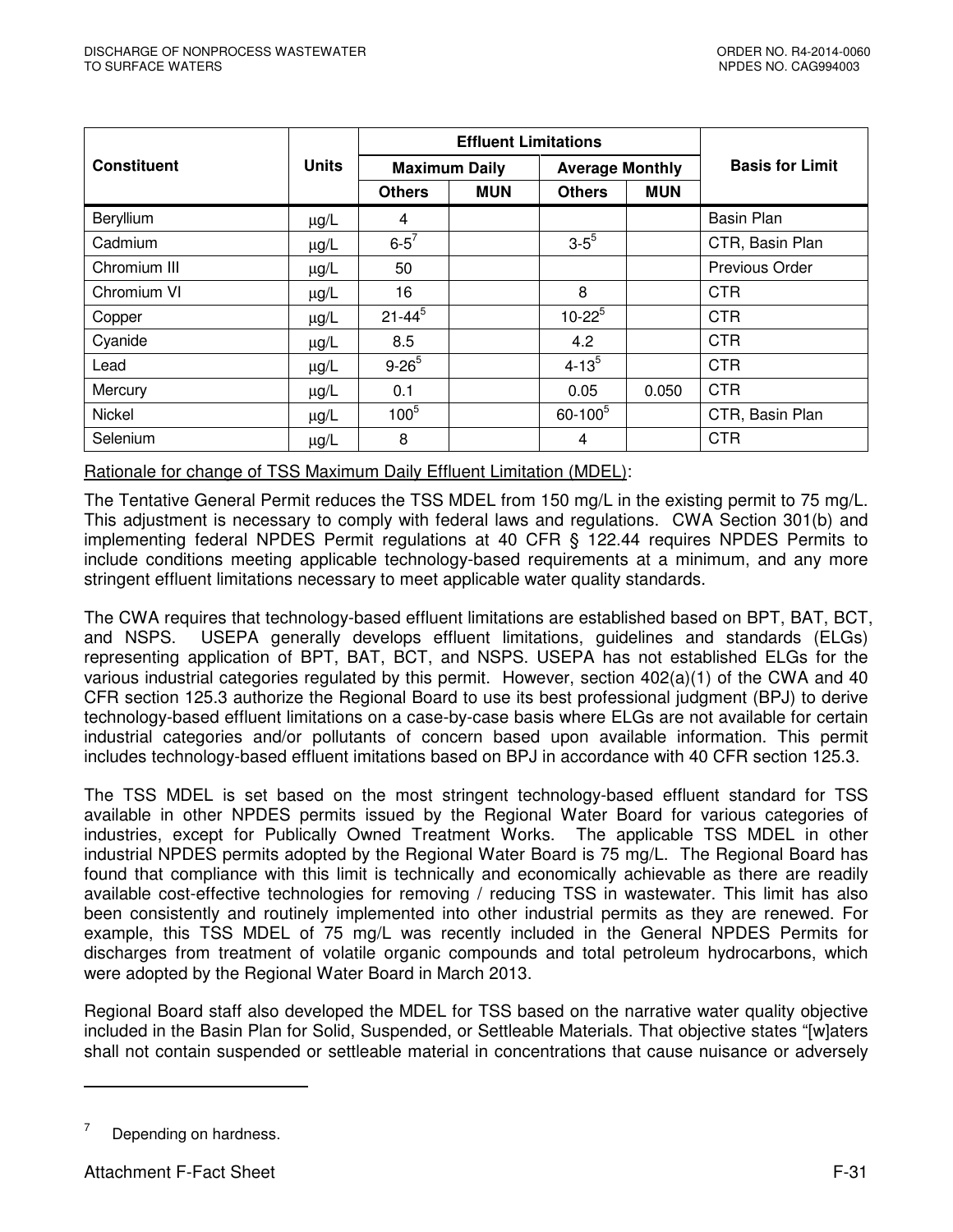affect beneficial uses." This narrative objective was translated into a numeric effluent limitation in this permit. Since the Basin Plan does not contain a numeric objective for TSS, Regional Board staff looked to USEPA's National Recommended Water Quality Criteria (2009), which included data recorded in USEPA's 1976 Red Book (Quality Criteria for Water, EPA 440-9-76-023) as guidance to derive the numeric TSS MDEL. This USEPA guidance contains criteria for solids (suspended and settleable) and turbidity. According to USEPA's assessment of solids (suspended, settleable) and turbidity in the Red Book, elevated levels of suspended solids increase the turbidity of the water. Turbid water interferes with recreational use and with aesthetic enjoyment of the water body. The effects of elevated suspended solids as documented in the rationale included in the Red Book included a study where downstream from the discharge of a rock quarry, where inert suspended solids were increased to 80 mg/L, the density of microinvertebrates decreased by 60 percent while in areas of sediment accumulation benthic invertebrate populations also decreased by 60 percent regardless of the suspended solid concentration. Increases in stream suspended solids caused smothering of bottom invertebrates. Suspended sediments limit the passage of sunlight into waters which in turn inhibits the growth of aquatic life. Excessive deposition of sediments can destroy spawning habitat blanket benthic (bottom dwelling) organisms, and abrade the gill's of larval. This study indicates that suspended solids concentrations of 80 mg/L in the receiving water results in adverse effects to aquatic life. Since the Red Book indicates that TSS at 80 mg/L causes impairments to aquatic life, Regional Board staff determined that the 150 mg/L MDEL limit included in the 2008 existing permit was not protective of the aquatic life beneficial use. Staff therefore utilized its BPJ to recommend 75 mg/L as the MDEL to ensure that discharges do not adversely affect the aquatic life in the receiving waters.

Therefore, based on Regional Board Staff's BPJ, the TSS MDEL is technically and economically achievable, is required to protect the receiving waters, and is consistent with the TSS limitations included in other NPDES permits issued by the Regional Board.

| <b>Constituent</b>                         | <b>Units</b> | <b>Effluent Limitations</b> |                        | <b>Basis for Limit</b>                                                                                        |  |  |  |
|--------------------------------------------|--------------|-----------------------------|------------------------|---------------------------------------------------------------------------------------------------------------|--|--|--|
|                                            |              | <b>Maximum Daily</b>        | <b>Average Monthly</b> |                                                                                                               |  |  |  |
| <b>General Constituents</b>                |              |                             |                        |                                                                                                               |  |  |  |
| <b>Total Suspended solids</b><br>(TSS)     | mg/L         | 75                          | 50                     | See the detailed rationale<br>following Table 15 for<br>change in Maximum Daily<br><b>Effluent Limitation</b> |  |  |  |
| Turbidity                                  | <b>NTU</b>   | 150                         | 50                     | Previous Order                                                                                                |  |  |  |
| <b>BOD5 20oC</b>                           | mg/L         | 30                          | 20                     | Previous Order                                                                                                |  |  |  |
| Oil and Grease                             | mg/L         | 15                          | 10                     | Previous Order                                                                                                |  |  |  |
| Settleable Solids                          | mI/L         | 0.3                         | 0.1                    | Previous Order                                                                                                |  |  |  |
| <b>Sulfides</b>                            | mg/L         | 1.0                         |                        | Previous Order                                                                                                |  |  |  |
| Phenols                                    | mg/L         | 1.0                         |                        | Previous Order                                                                                                |  |  |  |
| <b>Residual Chlorine</b>                   | mg/L         | 0.1                         |                        | Previous Order,<br><b>Basin Plan</b>                                                                          |  |  |  |
| Methylene Blue Active<br>Substances (MBAS) | mg/L         | 0.5                         |                        | <b>Previous Order</b>                                                                                         |  |  |  |
| <b>Metals</b>                              |              |                             |                        |                                                                                                               |  |  |  |
| Antimony                                   | $\mu$ g/L    | 6                           |                        | Basin Plan                                                                                                    |  |  |  |

**Table 15. Summaries of Effluent Limitations and Rationales for Saltwater**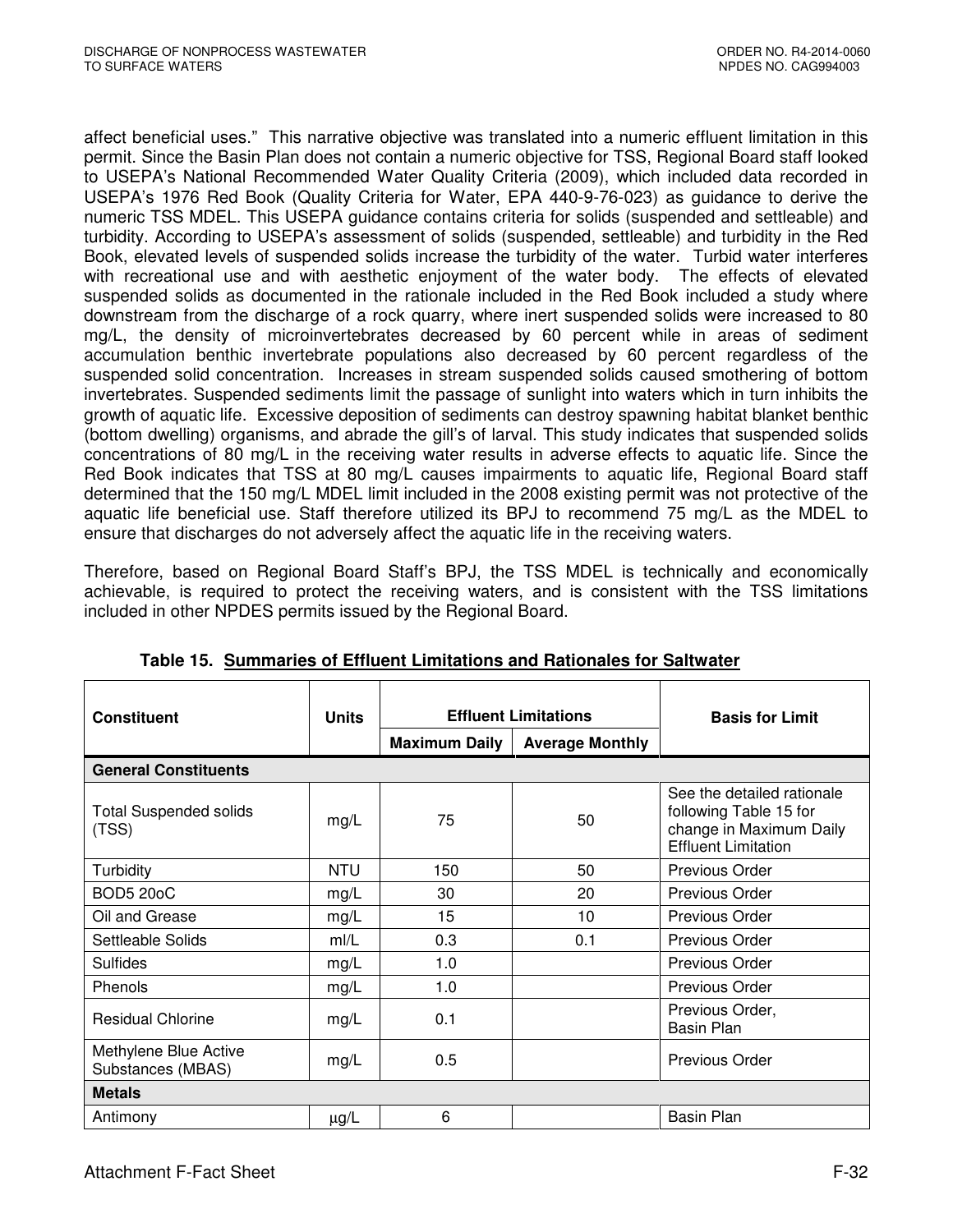| <b>Constituent</b> | <b>Units</b> | <b>Effluent Limitations</b> |                        | <b>Basis for Limit</b>              |
|--------------------|--------------|-----------------------------|------------------------|-------------------------------------|
|                    |              | <b>Maximum Daily</b>        | <b>Average Monthly</b> |                                     |
| Arsenic            | $\mu$ g/L    | 50                          | 29                     | No Change for daily, CTR<br>monthly |
| Beryllium          | $\mu$ g/L    | 4                           |                        | Basin Plan                          |
| Cadmium            | $\mu$ g/L    | 5                           |                        | Previous Order                      |
| Chromium III       | $\mu$ g/L    | 50                          |                        | Previous Order                      |
| Chromium VI        | $\mu$ g/L    | 82                          | 41                     | CTR.                                |
| Copper             | $\mu$ g/L    | 5.8                         | 2.9                    | <b>CTR</b>                          |
| Lead               | $\mu$ g/L    | 14                          | 7                      | <b>CTR</b>                          |
| Mercury            | $\mu$ g/L    | 0.050                       |                        | <b>CTR</b>                          |
| Nickel             | $\mu$ g/L    | 14                          | 6.7                    | <b>CTR</b>                          |
| Selenium           | $\mu$ g/L    | 120                         | 58                     | <b>CTR</b>                          |

# **X. RATIONALE FOR RECEIVING WATER LIMITATIONS**

# **A. Surface Water**

The Basin Plan contains numeric and narrative water quality objectives applicable to all surface waters within the Los Angeles Region. Water quality objectives include an objective to maintain the high quality waters pursuant to federal regulations (40 CFR § 131.12) and State Water Board Resolution No. 68-16. Receiving water limitations in the tentative Order are included to ensure protection of beneficial uses of the receiving water and are based on the water quality objectives contained in the Basin Plan.

# **B. Groundwater (Not Applicable)**

# **XI. RATIONALE FOR PROVISIONS**

# **A. Standard Provisions**

Standard Provisions, which apply to all NPDES permits in accordance with 40 CFR section 122.41, and additional conditions applicable to specified categories of permits in accordance with 40 CFR section 122.42, are provided in Attachment D. The Discharger must comply with all standard provisions and with those additional conditions that are applicable under section 122.42.

Sections  $122.41(a)(1)$  and (b) through (n) of 40 CFR establish conditions that apply to all state-issued NPDES permits. These conditions must be incorporated into the permits either expressly or by reference. If incorporated by reference, a specific citation to the regulations must be included in the Order. Section  $123.25(a)(12)$  of 40 CFR allows the state to omit or modify conditions to impose more stringent requirements. In accordance with 40 CFR section 123.25, this Order omits federal conditions that address enforcement authority specified in 40 CFR sections  $122.41(j)(5)$  and  $(k)(2)$  because the enforcement authority under the California Water Code is more stringent. In lieu of these conditions, this Order incorporates by reference California Water Code section 13387(e).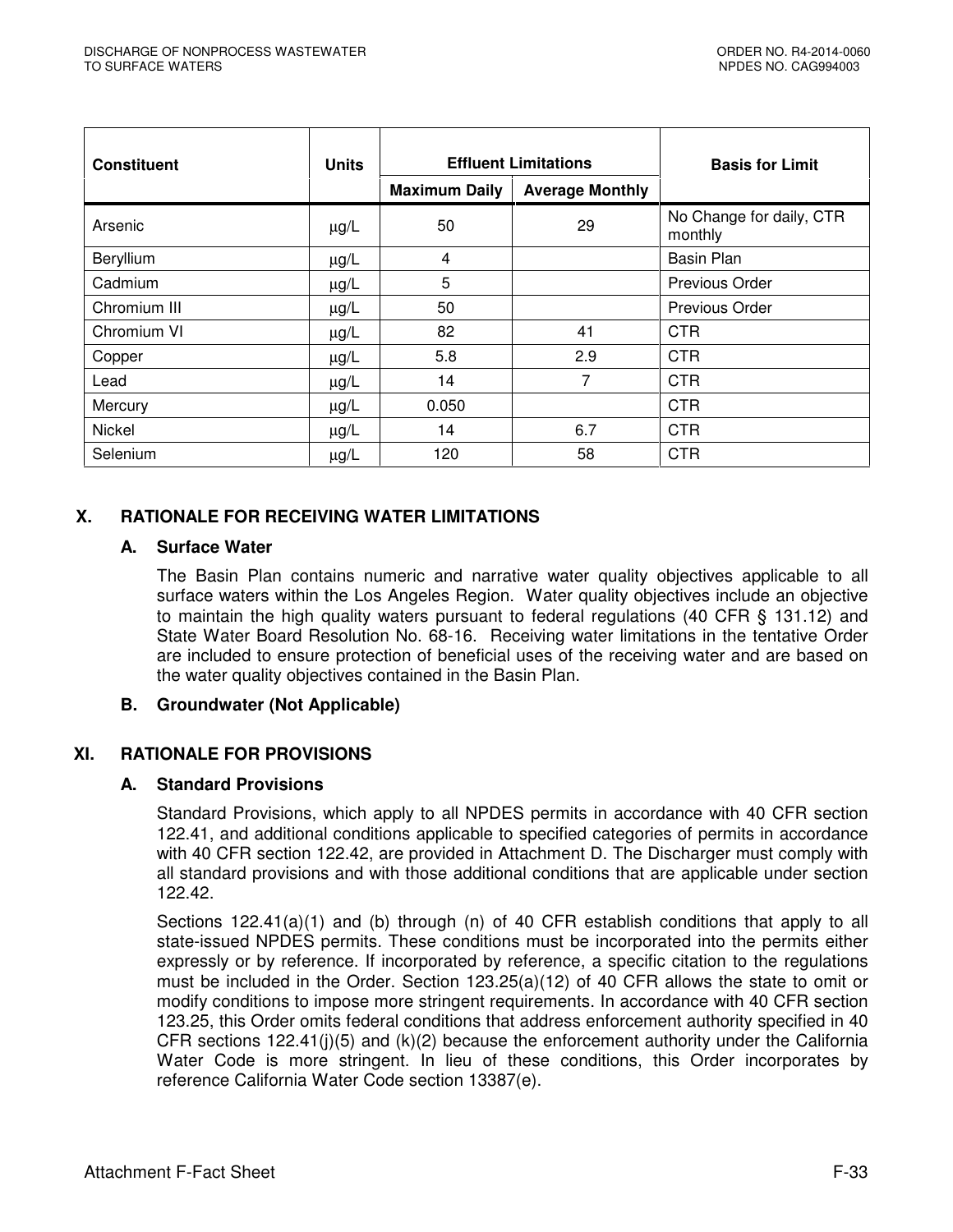## **B. Special Provisions**

#### 1. **Reopener Provisions**

These provisions are based on 40 CFR Part 123 and the previous Order. The Regional Water Board may reopen the permit to modify permit conditions and requirements.

- **a.** This Order may be modified, revoked and reissued, or terminated for cause. Reasons for modification may include new information on the impact of discharges regulated under this Order become available, promulgation of new effluent standards and/or regulations, adoption of new policies and/or water quality objectives, and/or new judicial decisions affecting requirements of this Order.
- **b.** Pursuant to 40 CFR sections 122.62 and 122.63, this Order may be modified, revoked and reissued, or terminated for cause. Reasons for modification may include new information on the impact of discharges regulated under this Order become available, promulgation of new effluent standards and/or regulations, adoption of new policies and/or water quality objectives, and/or new judicial decisions affecting requirements of this Order. In addition, if receiving water quality is threatened due to discharges covered under this General Permit, this General Permit will be reopened to incorporate more stringent effluent limitations for the constituents creating the threat. TMDLs have not been developed for all the parameters and receiving waters on the CWA section 303(d) list. When TMDLs are developed and if applicable this General Permit may be reopened to incorporate appropriate limits. In addition, if TMDL identifies that a particular discharge covered under this General Permit is a load that needs to be reduced; this General Permit will be reopened to incorporate appropriate TMDL based limit and/or to remove any applicable exemptions.

#### 2. **Special Studies and Additional Monitoring Requirements (Not Applicable)**

#### 3. **Best Management Practices and Pollution Prevention**

All Dischargers are encouraged to implement Best Management Practices and Pollution Prevention Plans to minimize pollutant concentrations in the discharge.

#### 4. **Construction, Operation, and Maintenance Specifications**

All owners or operators authorized discharge under the General Permit shall maintain and update, as necessary, a Treatment System Operation and Maintenance (O&M) Manual to assure efficient and effective treatment of contaminated wastewater (concentrations above water quality criteria and goals). The O&M Manual shall address, but not limited to, the following.

The O&M manual shall specify both normal operating and critical maximum or minimum values for treatment process variables including influent concentrations, flow rates, water levels, temperatures, time intervals, and chemical feed rates.

The O&M manual shall specify an inspection and maintenance schedule for active and reserve system and shall provide a log sheet format to document inspection observations and record completion of maintenance tasks.

The O&M manual shall include a Contingency and Notification Plan. The plan shall include procedures for reporting personnel to assure compliance with this General Permit, as well as authorization letters from the Executive Officer.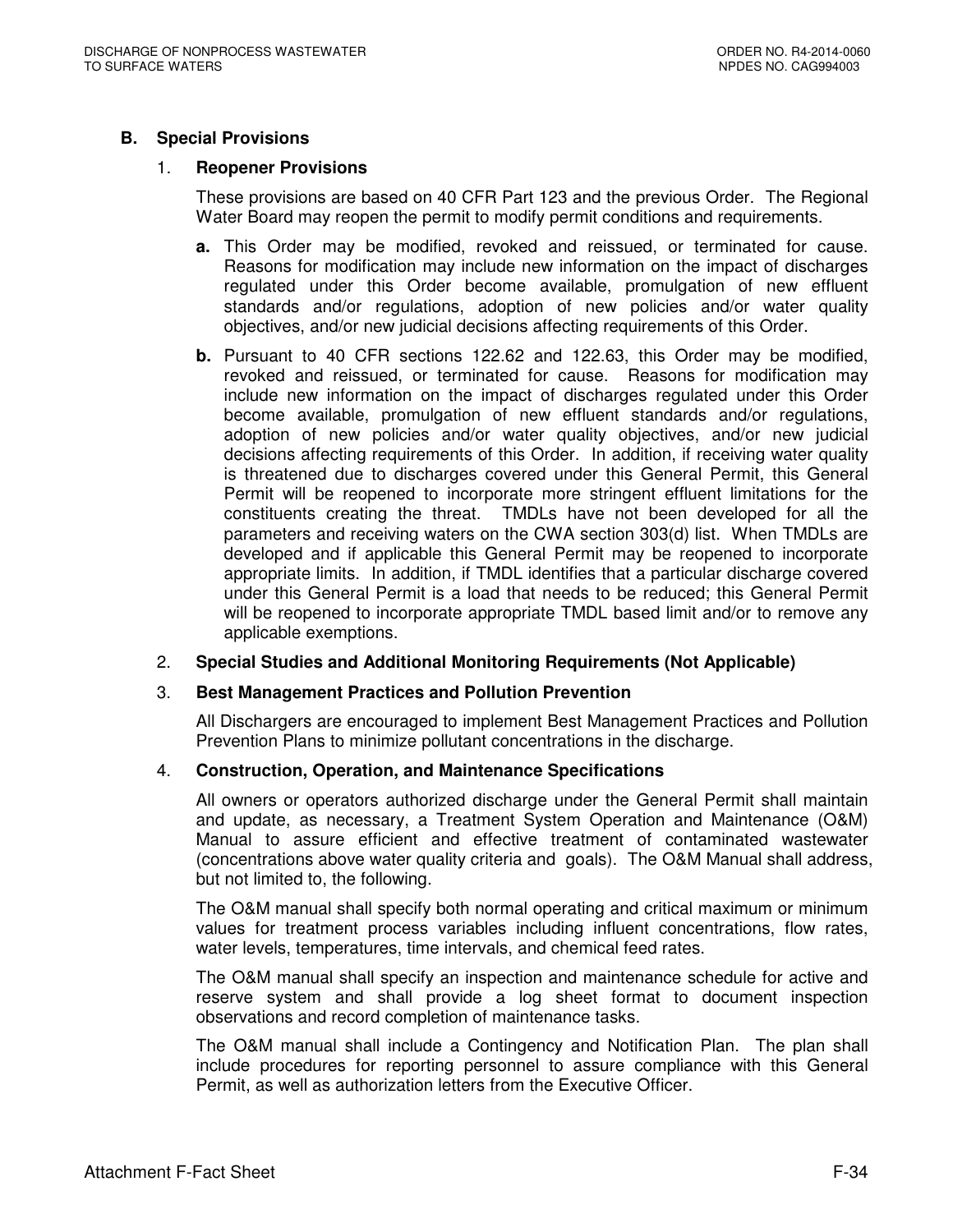The O&M manual shall specify safeguards to prevent noncompliance with limitations and requirements of the General Permit resulting from equipment failure, power loss, vandalism, or ten-year return frequency rainfall.

# 5. **Special Provisions for Municipal Facilities (POTWs Only) (Not Applicable)**

- 6. **Other Special Provisions (Not Applicable))**
- 7. **Compliance Schedules (Not Applicable)**

# **XII. RATIONALE FOR MONITORING AND REPORTING REQUIREMENTS**

Section 122.48 of 40 CFR section requires all NPDES permits to specify recording and reporting of monitoring results. Sections 13267 and 13383 of the CWC authorize the Regional Water Board to require technical and monitoring reports. The MRP (see sample MRP) establishes monitoring and reporting requirements to implement federal and state requirements. The following provides the rationale for the monitoring and reporting requirements contained in the MRP for this Order.

## **A. Influent Monitoring (Not applicable)**

## **B. Effluent Monitoring**

Monitoring for pollutants expected to be present in the discharge will be required as established in the tentative MRP (Attachment G) and as required in the "Policy for Implementation of Toxics Standards for Inland Surface Waters, Enclosed Bays, and Estuaries of California" adopted March 2, 2000.

To demonstrate compliance with effluent limitations established in this Order, the Order carries over the existing monitoring requirements for all parameters. Monitoring will be required as appropriate to ensure compliance with final effluent limitations. Acute toxicity monitoring is also carried over and is required annually, at a minimum.

#### **C. Whole Effluent Toxicity Testing Requirements**

WET protects the receiving water quality from the aggregate toxic effect of a mixture of pollutants in the effluent. An acute toxicity test is conducted over a short time period and measures mortality. A chronic toxicity test is conducted over a longer period of time and may measure mortality, reproduction and growth.

The Order includes limitations for acute toxicity, and therefore, monitoring requirements are included in the MRP to determine compliance with the effluent limitations established in Limitations and Discharge Requirements, Effluent Limitations, of this Order.

The Regional Water Board has determined that discharges will not contribute to long-term toxic effects within the receiving water. Therefore, the Discharger will not be required to conduct chronic toxicity testing.

#### **D. Receiving Water Monitoring**

- 1. **Surface Water (Not Applicable)**
- 2. **Groundwater (Not Applicable)**

# **E. Other Monitoring Requirements (Not Applicable)**

# **XIII. PUBLIC PARTICIPATION**

The Regional Water Board has considered the issuance of waste discharge requirements (WDRs) that will serve as a General NPDES permit for Discharges of NonProcess Wastewater to Surface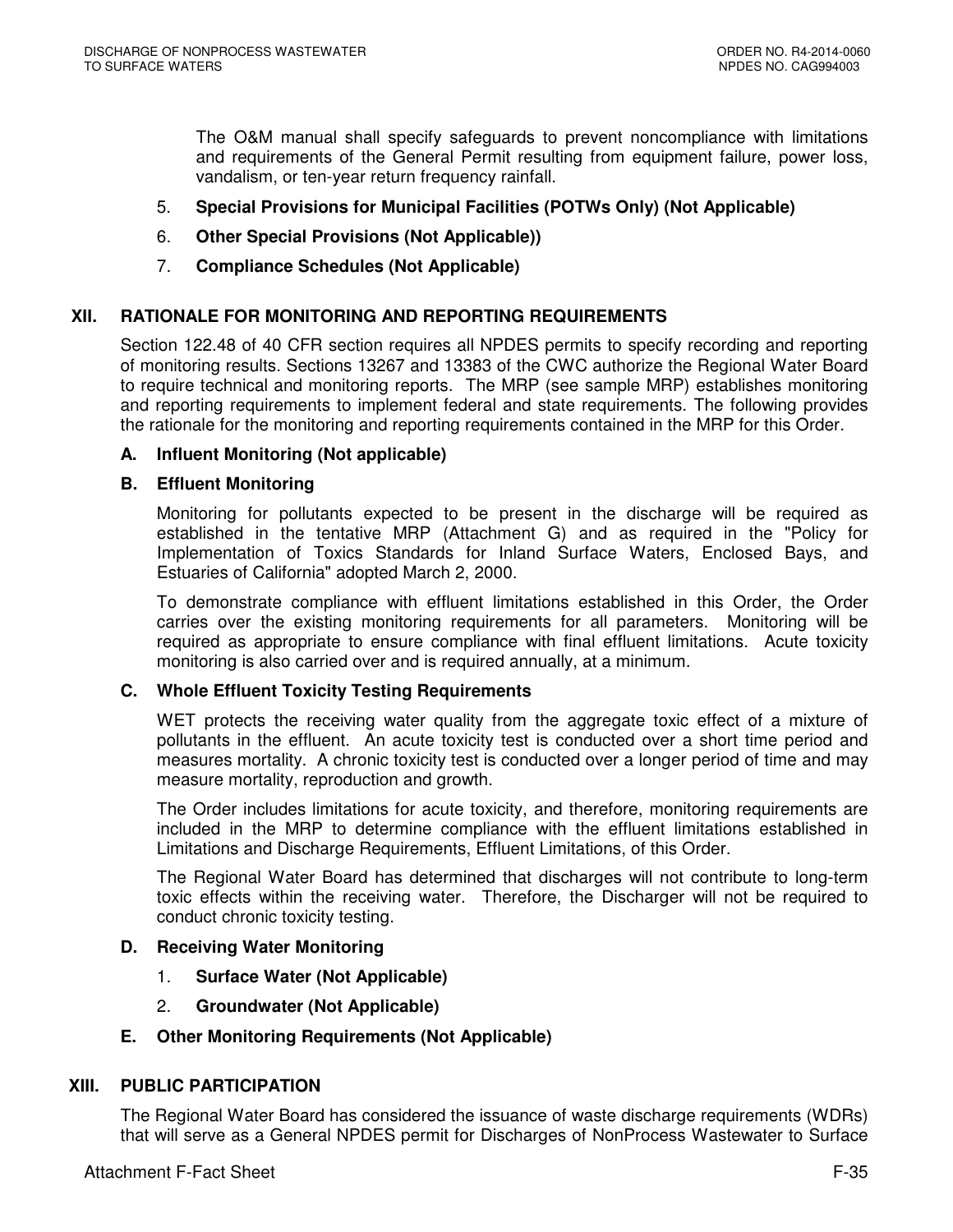Waters in Coastal Watersheds of Los Angeles and Ventura Counties. As a step in the WDR adoption process, the Regional Water Board staff developed tentative WDRs. The Regional Water Board encourages public participation in the WDR adoption process.

## **A. Notification of Interested Parties**

The Regional Water Board has notified the Discharger and interested agencies and persons of its intent to prescribe waste discharge requirements for the discharge and has provided them with an opportunity to submit their written comments and recommendations. Notification was provided in the Los Angeles Times and Ventura County Star.

The public had access to the agenda and any changes in dates and location through the Regional Water Board's website at: http://www.waterboards.ca.gov/logangeles.

#### **B. Written Comments**

The staff determinations are tentative. Interested persons are invited to submit written comments concerning these tentative WDRs. Comments must be submitted either in person or by mail to the Executive Office at the Regional Water Board at the address above on the cover page of this Order, or submitted by email to njain@waterboards.ca.gov.

To be fully responded to by staff and considered by the Regional Water Board, written comments must be received at the Regional Water Board offices by 5:00 p.m. on April 14, 2014.

## **C. Public Hearing**

The Regional Water Board will hold a public hearing on the tentative WDRs during its regular Board meeting on the following date and time and at the following location:

| Date:     | May 8, 2014                              |
|-----------|------------------------------------------|
| Time:     | 9 AM                                     |
| Location: | City of Simi Valley, Council of Chambers |
|           | 2929 Tapo Canyon Road                    |
|           | Simi Valley                              |

Interested persons are invited to attend. At the public hearing, the Regional Water Board will hear testimony, if any, pertinent to the discharge and tentative WDRs. Oral testimony will also be heard; however, for accuracy of the record, important testimony should be in writing.

#### **D. Waste Discharge Requirements Petitions**

Any aggrieved person may petition the State Water Resources Control Board to review the decision of the Regional Water Board regarding the final WDRs. The petition must be received within 30 days of the Regional Water Board's action. Petitions should be sent to the following address:

> State Water Resources Control Board Office of Chief Counsel P.O. Box 100, 1001 I Street Sacramento, CA 95812-0100

# **E. Information and Copying**

The tentative permit, comments received, and other information are on file and may be inspected at the address above at any time between 8:30 a.m. and 4:45 p.m., Monday